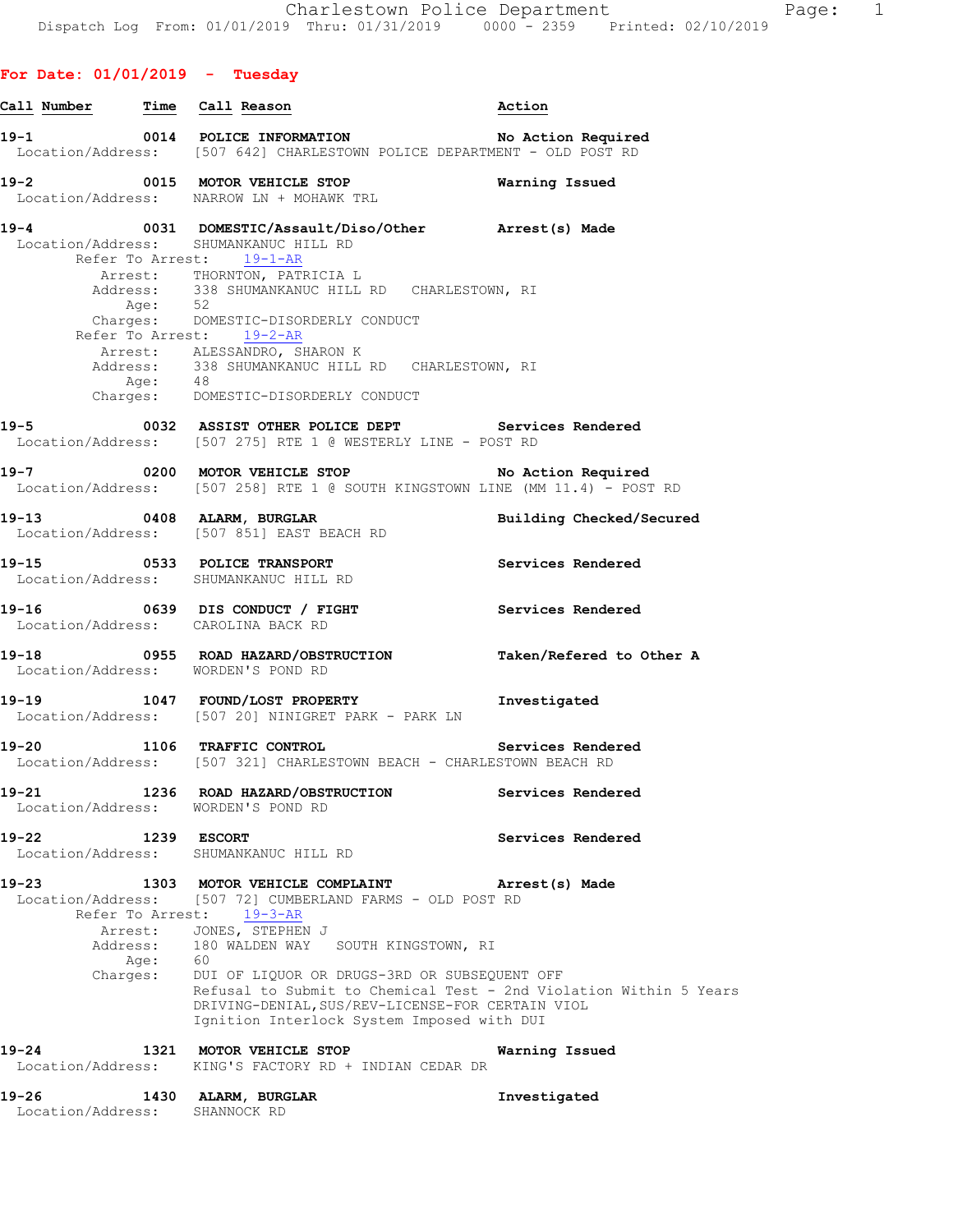**19-27 1534 ANIMAL COMPLAINT Taken to Family/Guardian**  Location/Address: SOUTH COUNTY TRL **19-28 1604 MOTOR VEHICLE STOP Warning Issued**  Location/Address: POST RD + ROSS HILL RD **19-29 1618 ASSIST CITIZEN Services Rendered**  Location/Address: KLONDIKE RD **19-30 1721 WELL BEING CHECK Investigated**  Location/Address: [507 36] CHARLESTOWN MINI-SUPER - POND SHORE DR **19-31 1853 ANNOYING PHONE CALLS Report Taken**  Location/Address: PERKINS LN Refer To Incident: 19-2-OF **19-33 2018 POLICE TRANSPORT Taken/Refered to Other A**  Location/Address: [507 642] CHARLESTOWN POLICE DEPARTMENT - OLD POST RD **For Date: 01/02/2019 - Wednesday 19-63 0609 TRAFFIC CONTROL No Action Required**  Location/Address: RT 1 @ SK LINE - POST RD **19-64 0711 MOTOR VEHICLE STOP Warning Issued**  Location/Address: [507 260] RTE 1 @ GENERAL STANTON - POST RD **19-65 0721 MOTOR VEHICLE STOP No Action Required**  Location/Address: [507 258] RTE 1 @ SOUTH KINGSTOWN LINE (MM 11.4) - POST RD **19-66 0726 MOTOR VEHICLE STOP Citation Issued**  Location/Address: [507 100] RTE 1 @ FIORES (MILE MARKER 8.0) - POST RD **19-67 0758 MOTOR VEHICLE STOP Warning Issued**  Location/Address: [507 258] RTE 1 @ SOUTH KINGSTOWN LINE (MM 11.4) - POST RD **19-68 0809 MOTOR VEHICLE STOP Warning Issued**  Location/Address: MATUNUCK SCHOOLHOUSE RD + CHARLESTOWN BEACH RD **19-70 0818 MOTOR VEHICLE STOP Citation Issued**  Location/Address: MATUNUCK SCHOOLHOUSE RD + CHARLESTOWN BEACH RD **19-71 0836 MOTOR VEHICLE STOP Warning Issued**  Location/Address: POST RD + CROSS MILLS RD **19-72 0839 MOTOR VEHICLE STOP Warning Issued**  Location/Address: POST RD + FALCONE LN **19-73 0858 MOTOR VEHICLE STOP Citation Issued**  Location/Address: MATUNUCK SCHOOLHOUSE RD + ATLANTIS DR **19-74 0914 MOTOR VEHICLE STOP No Action Required**  Location/Address: POST RD + CROSS MILLS RD **19-75 0927 FOUND/LOST PROPERTY No Action Required**  Location/Address: [507 642] CHARLESTOWN POLICE DEPARTMENT - OLD POST RD **19-76 0949 MOTOR VEHICLE STOP Warning Issued**  Location/Address: POST RD + PROSSER TRL **19-78 1006 MOTOR VEHICLE STOP Citation Issued**  Location/Address: [507 100] RTE 1 @ FIORES (MILE MARKER 8.0) - POST RD **19-79 1018 MOTOR VEHICLE STOP Warning Issued**  Location/Address: POST RD + BEND RD **19-80 1030 MOTOR VEHICLE STOP Citation Issued**  Location/Address: [507 258] RTE 1 @ SOUTH KINGSTOWN LINE (MM 11.4) - POST RD Refer To Incident: 19-3-OF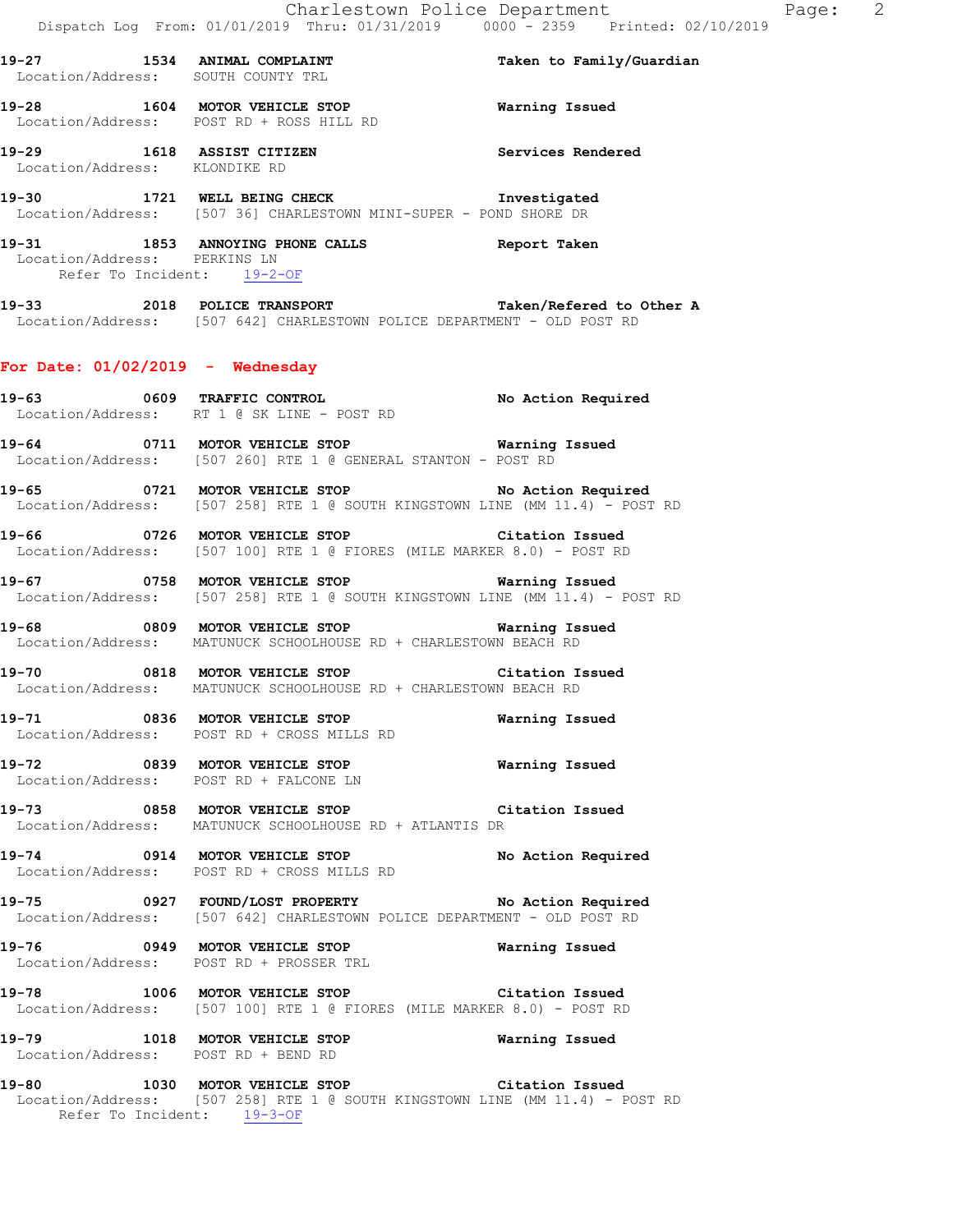**19-82 1231 DISABLED MV Investigated**  Location/Address: POST RD + WARREN RD **19-83 1249 MOTOR VEHICLE STOP Warning Issued**  Location/Address: POST RD + LAKESIDE DR **19-84 1300 MOTOR VEHICLE STOP Warning Issued**  Location/Address: POST RD + SCHOOLHOUSE POND RD **19-85 1306 MOTOR VEHICLE STOP Citation Issued**  Location/Address: KING'S FACTORY RD **19-86 1321 MOTOR VEHICLE STOP Warning Issued**  Location/Address: POST RD + LAKESIDE DR **19-87 1617 MOTOR VEHICLE COMPLAINT Could Not Locate**  Location/Address: [507 642] CHARLESTOWN POLICE DEPARTMENT - OLD POST RD **19-88 1620 ROAD HAZARD/OBSTRUCTION Taken/Refered to Other A** 

Location/Address: OLD POST RD + ARNOLDA ROUND RD

**19-89 1637 MOTOR VEHICLE STOP Warning Issued**  Location/Address: [507 276] RTE 2 @ RICHMOND LINE - SOUTH COUNTY TRL

**19-90 1643 MOTOR VEHICLE STOP Warning Issued**  Location/Address: [507 276] RTE 2 @ RICHMOND LINE - SOUTH COUNTY TRL

**19-91 1802 MOTOR VEHICLE STOP Warning Issued**  Location/Address: [507 275] RTE 1 @ WESTERLY LINE - POST RD

**19-92 1946 MOTOR VEHICLE STOP Warning Issued**  Location/Address: [507 276] RTE 2 @ RICHMOND LINE - SOUTH COUNTY TRL

### **For Date: 01/03/2019 - Thursday**

**19-126 0953 DUMPING VIOLATIONS Taken/Refered to Other A**  Location/Address: MAPLE LAKE FARM RD + SHANNOCK RD **19-127 1024 MOTOR VEHICLE STOP Warning Issued**  Location/Address: SOUTH COUNTY TRL + NEW BISCUIT CITY RD **19-128 1033 MOTOR VEHICLE STOP Arrest(s) Made**  Location/Address: SOUTH COUNTY TRL + NEW BISCUIT CITY RD Refer To Summons: 19-4-AR Summons: CUTHILL, SHANNON D Address: 98 RIDGE DR EXETER, RI Age: 46 Charges: Driving after denial, suspension or revocation of license - 1st Offense **19-129 1039 ALARM, BURGLAR Building Checked/Secured**  Location/Address: OLD POST RD **19-130 1116 MOTOR VEHICLE STOP Warning Issued**  Location/Address: [507 279] RTE 2 @ CHARLESTOWN TOWN HALL - SOUTH COUNTY TRL **19-132 1151 MOTOR VEHICLE STOP Warning Issued**  Location/Address: SOUTH COUNTY TRL

**19-133 1159 MOTOR VEHICLE STOP Warning Issued**  Location/Address: [507 469] OLD MILL DINER - SOUTH COUNTY TRL

**19-134 1211 MOTOR VEHICLE STOP Warning Issued**  Location/Address: [507 469] OLD MILL DINER - SOUTH COUNTY TRL

**19-135 1332 MOTOR VEHICLE STOP Arrest(s) Made**  Location/Address: [507 261] RTE 1 @ STATE GARAGE (MILE MARKER 9.6) - POST RD Refer To Summons: 19-5-AR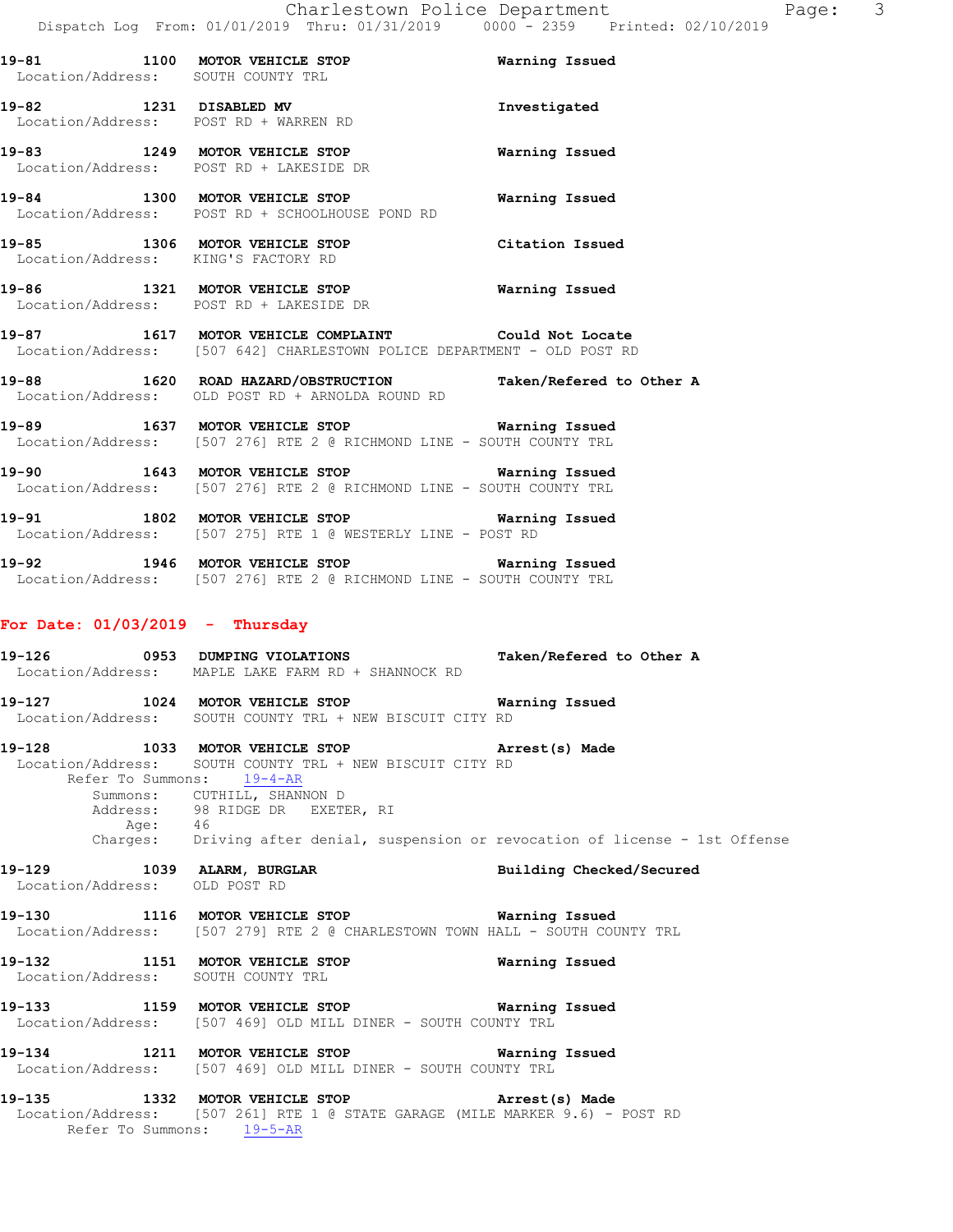|                                                                  | Dispatch Log From: 01/01/2019 Thru: 01/31/2019 0000 - 2359 Printed: 02/10/2019                                                        | Charlestown Police Department<br>Page: 4 |  |
|------------------------------------------------------------------|---------------------------------------------------------------------------------------------------------------------------------------|------------------------------------------|--|
|                                                                  | Summons: MCKAY, JEANNETTE<br>Address: 45 ALLISONS AVE WAKEFIELD, RI<br>Age: 64<br>Charges: Driving with Expired License - 1st Offense |                                          |  |
|                                                                  | 19-136 1358 MOTOR VEHICLE STOP 6 Warning Issued<br>Location/Address: [507 343] CROSS MILLS POND - POST RD                             |                                          |  |
| Location/Address: ALTON CAROLINA RD                              | 19-138 1516 MOTOR VEHICLE COMPLAINT 1nvestigated                                                                                      |                                          |  |
|                                                                  | 19-140 1551 MOTOR VEHICLE STOP 6 Warning Issued<br>Location/Address: [507 303] RTE 1 @ SOUTH SHORE MENTAL HEALTH (MM 9.0) - POST RD   |                                          |  |
|                                                                  | 19-141 1634 MOTOR VEHICLE STOP Warning Issued<br>Location/Address: POST RD + WILDFLOWER RD                                            |                                          |  |
|                                                                  | 19-142 1635 MOTOR VEHICLE STOP <b>WATER</b> Warning Issued<br>Location/Address: [507 276] RTE 2 @ RICHMOND LINE - SOUTH COUNTY TRL    |                                          |  |
|                                                                  | 19-143 1641 MOTOR VEHICLE STOP 6 Warning Issued<br>Location/Address: [507 276] RTE 2 @ RICHMOND LINE - SOUTH COUNTY TRL               |                                          |  |
| Location/Address: ROSS HILL RD                                   | 19-144 1655 WELL BEING CHECK 1nvestigated                                                                                             |                                          |  |
|                                                                  | 19-145 1722 DISABLED MV<br>Location/Address: [507 864] STATE OF RHODE ISLAND DOT GARAGE - CROSS MILLS RD                              | Services Rendered                        |  |
|                                                                  | 19-147 1931 MOTOR VEHICLE COMPLAINT Could Not Locate<br>Location/Address: [507 275] RTE 1 @ WESTERLY LINE - POST RD                   |                                          |  |
|                                                                  | 19-148 2004 MOTOR VEHICLE STOP<br>Location/Address: CAROLINA BACK RD + SOUTH COUNTY TRL                                               | Warning Issued                           |  |
|                                                                  | Location/Address: [507 293] RTE 1A @ WESTERLY LINE - OLD POST RD                                                                      |                                          |  |
|                                                                  | 19-151 2028 MOTOR VEHICLE STOP<br>Location/Address: POST RD + KING'S FACTORY RD                                                       | Warning Issued                           |  |
|                                                                  | 19-152 			 2033 MOTOR VEHICLE STOP 				 Warning Issued<br>Location/Address: [507 100] RTE 1 @ FIORES (MILE MARKER 8.0) - POST RD      |                                          |  |
| Location/Address: ROSS HILL RD                                   | 19-153 2038 FOLLOW-UP INVESTIGATION Threstigated                                                                                      |                                          |  |
|                                                                  | 19-154 2040 MOTOR VEHICLE STOP <b>WATNING</b> Issued<br>Location/Address: [507 100] RTE 1 @ FIORES (MILE MARKER 8.0) - POST RD        |                                          |  |
| 19-161 2351 HOUSE CHECK                                          | Location/Address: [507 791] 18 WHITE TAIL CIRCLE - WHITE TAIL CIR                                                                     | Building Checked/Secured                 |  |
| 19-162 2355 HOUSE CHECK<br>Location/Address: [507 804] BEAVER LN |                                                                                                                                       | Building Checked/Secured                 |  |
| For Date: $01/04/2019$ - Friday                                  |                                                                                                                                       |                                          |  |
|                                                                  | 19-164 6015 MOTOR VEHICLE COMPLAINT Citation Issued<br>Location/Address: [507 19] CHARLESTOWN ELEMENTARY SCHOOL - CAROLINA BACK RD    |                                          |  |
|                                                                  | 19-187 		 0628 SUSPICIOUS ACTIVITY/VEHICLE Services Rendered<br>Location/Address: [507 45] RIPPY'S LIQUOR MART - SOUTH COUNTY TRL     |                                          |  |
| 19-188                                                           | 0708 MOTOR VEHICLE STOP                                                                                                               | No Action Required                       |  |

**19-189 0725 MOTOR VEHICLE STOP Citation Issued**  Location/Address: POST RD + GENERAL STANTON LN

Location/Address: POST RD + SCHOOLHOUSE POND RD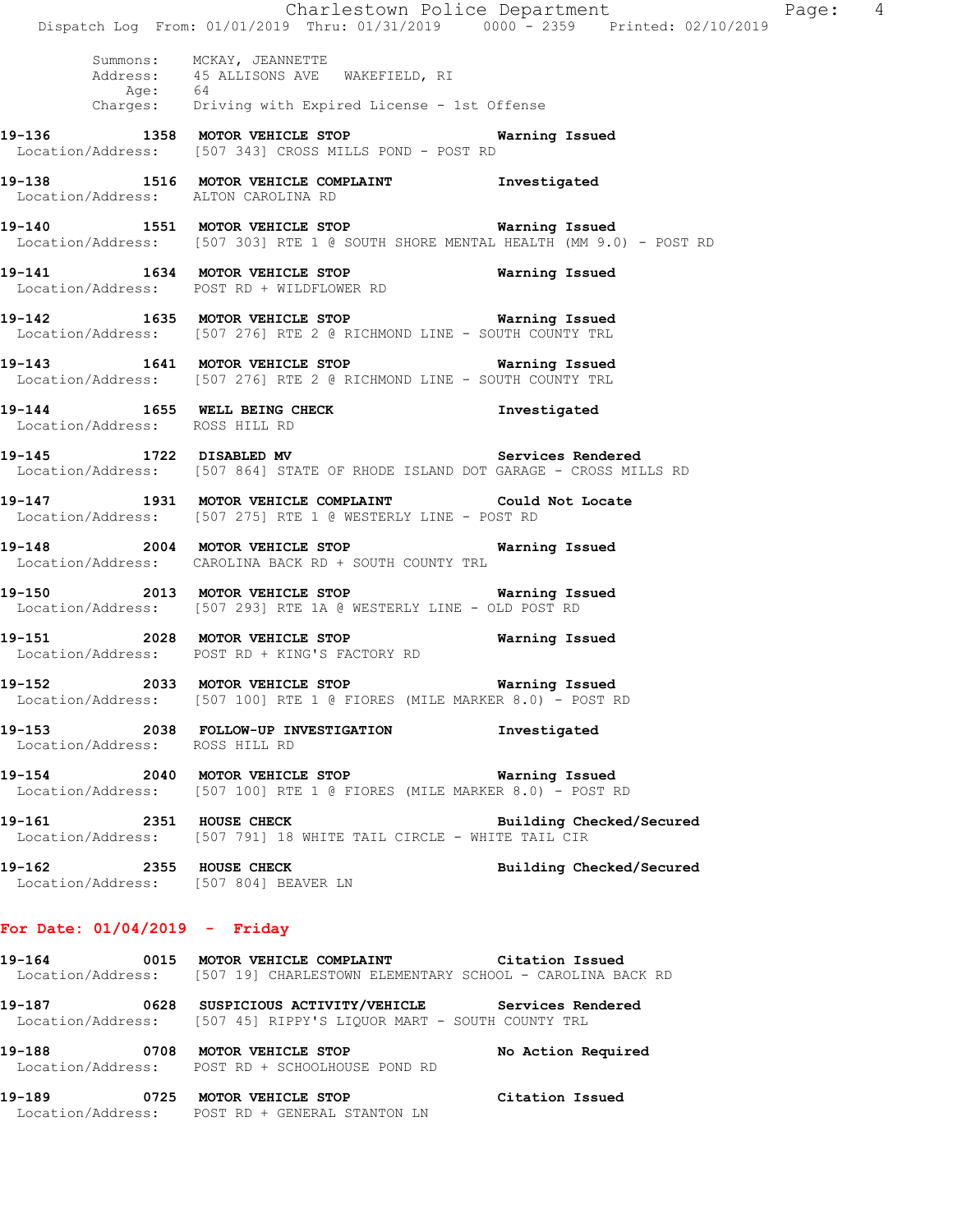**19-190 0747 MOTOR VEHICLE STOP Warning Issued**  Location/Address: POST RD + GENERAL STANTON LN **19-191 0756 MOTOR VEHICLE STOP Warning Issued**  Location/Address: POST RD + GENERAL STANTON LN **19-192 0818 MOTOR VEHICLE STOP Arrest(s) Made**  Location/Address: POST RD + SCHOOLHOUSE POND RD Refer To Summons: 19-6-AR Summons: BARRAGAN, JOSE H Address: 134 HENDRICKS ST Apt. #3 CENTRAL FALLS, RI Age: 39 Charges: DRIVING WITHOUT/EXPIRED LICENSE **19-193 0850 FOLLOW-UP INVESTIGATION Investigated**  Location/Address: ROSS HILL RD **19-194 0854 MOTOR VEHICLE STOP Citation Issued**  Location/Address: [507 30] ATLANTIC ANIMAL HOSPITAL - SOUTH COUNTY TRL **19-195 0920 MOTOR VEHICLE STOP No Action Required**  Location/Address: SOUTH COUNTY TRL + LAURI DR **19-196 0930 MOTOR VEHICLE STOP Citation Issued**  Location/Address: [507 276] RTE 2 @ RICHMOND LINE - SOUTH COUNTY TRL **19-197 0943 MOTOR VEHICLE STOP Warning Issued**  Location/Address: SOUTH COUNTY TRL + NEW BISCUIT CITY RD **19-198 0952 MOTOR VEHICLE STOP Citation Issued**  Location/Address: [507 276] RTE 2 @ RICHMOND LINE - SOUTH COUNTY TRL **19-199 1008 MOTOR VEHICLE STOP Warning Issued**  Location/Address: [507 276] RTE 2 @ RICHMOND LINE - SOUTH COUNTY TRL **19-201 1020 MOTOR VEHICLE STOP No Action Required**  Location/Address: SOUTH COUNTY TRL + MAPLE LAKE FARM RD **19-202 1021 MOTOR VEHICLE STOP Warning Issued**  Location/Address: SOUTH COUNTY TRL + MAPLE LAKE FARM RD **19-203 1028 MOTOR VEHICLE STOP Warning Issued**  Location/Address: [507 276] RTE 2 @ RICHMOND LINE - SOUTH COUNTY TRL **19-204 1041 MOTOR VEHICLE STOP Warning Issued**  Location/Address: SOUTH COUNTY TRL + MAPLE LAKE FARM RD **19-205 1103 MOTOR VEHICLE STOP Warning Issued** Location/Address: POST RD + KING'S FACTORY RD Location/Address: POST RD + KING'S FACTORY RD **19-206 1118 MOTOR VEHICLE STOP Warning Issued**  Location/Address: [507 303] RTE 1 @ SOUTH SHORE MENTAL HEALTH (MM 9.0) - POST RD

**19-207 1124 MOTOR VEHICLE STOP Warning Issued**  Location/Address: [507 262] RTE 1 @ LIQUOR STORE (MILE MARKER 9.2) - POST RD

**19-208 1131 MOTOR VEHICLE STOP No Action Required**  Vicinity of: [507 649] NATALE CONSTRUCTION CORP - OLD POST RD

**19-210 1136 MOTOR VEHICLE STOP Warning Issued**  Location/Address: [507 303] RTE 1 @ SOUTH SHORE MENTAL HEALTH (MM 9.0) - POST RD

**19-211 1138 EMBEZZELMENT/FRAUD/FORGERY Report Taken**  Location/Address: CATALPA CT Refer To Incident: 19-5-OF

**19-213 1333 FIRE, OTHER Investigated**  Location/Address: SOUTH COUNTY TRL

**19-214 1538 POLICE INFORMATION Services Rendered**  Location/Address: [507 642] CHARLESTOWN POLICE DEPARTMENT - OLD POST RD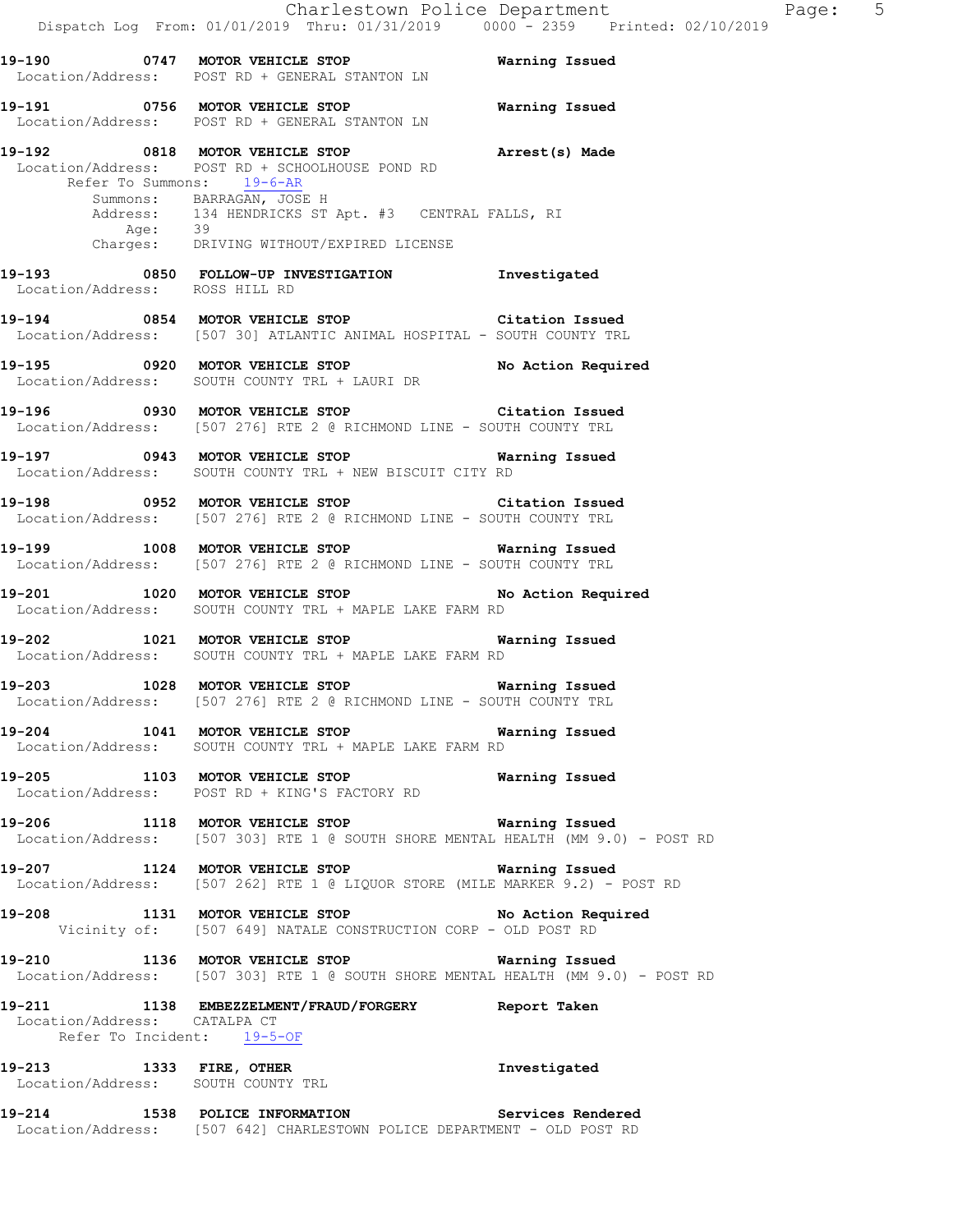|                                                                | 19-215 1603 MOTOR VEHICLE STOP No Action Required<br>Location/Address: SOUTH COUNTY TRL + SHANNOCK RD                       |                    |
|----------------------------------------------------------------|-----------------------------------------------------------------------------------------------------------------------------|--------------------|
|                                                                | 19-216 1614 ANIMAL COMPLAINT 1 Taken to Family/Guardian<br>Location/Address: KING'S FACTORY RD + SHUMANKANUC HILL RD        |                    |
| Location/Address: BLACK POND RD                                | 19-217 1617 VANDALISM                                                                                                       | No Action Required |
|                                                                | 19-218 1618 MOTOR VEHICLE STOP <b>WATNING</b> Issued<br>Location/Address: SOUTH COUNTY TRL + SAND PLAIN RD                  |                    |
|                                                                | 19-219 1716 POLICE INFORMATION Services Rendered<br>Location/Address: [507 642] CHARLESTOWN POLICE DEPARTMENT - OLD POST RD |                    |
| Location/Address: LAURI DR                                     | 19-220 1801 POLICE TRANSPORT Services Rendered                                                                              |                    |
| Location/Address: CASTLE ROCK DR<br>Refer To Incident: 19-6-OF | 19-221 1802 SUSPICIOUS ACTIVITY/VEHICLE Investigated                                                                        |                    |
|                                                                | Location/Address: SOUTH COUNTY TRL + JACOB PERRY DR                                                                         |                    |
| Location/Address: POST RD + BEND RD                            | 19-223 2044 MOTOR VEHICLE STOP Citation Issued                                                                              |                    |
|                                                                |                                                                                                                             |                    |

**19-224 2116 SUSPICIOUS ACTIVITY/VEHICLE Investigated**  Location/Address: [507 415] FRANCIS C CARTER MEMORIAL PRESERVE - OLD MILL RD

**19-225 2132 BURGLARY (Attempted B&E) Investigated**  Location/Address: ALTON CAROLINA RD

#### **For Date: 01/05/2019 - Saturday**

Location/Address: BUCKEYE BROOK RD

| 19–228<br>Location/Address: | 0005 | HOUSE CHECK<br>SANCTUARY RD | Building Checked/Secured |
|-----------------------------|------|-----------------------------|--------------------------|
| 19-234<br>Location/Address: | 0024 | HOUSE CHECK<br>SHIRLEY DR   | Building Checked/Secured |

**19-237 0102 MOTOR VEHICLE STOP Warning Issued**  Location/Address: POST RD + BEND RD

**19-240 0237 MOTOR VEHICLE STOP Citation Issued**  Location/Address: [507 854] WINDSWEPT INN - PROSSER TRL

**19-246 1130 SUSPICIOUS ACTIVITY/VEHICLE Investigated**  Location/Address: BAYBERRY LN

**19-247 1134 VANDALISM Investigated**  Location/Address: BLACK POND RD Refer To Incident: 19-7-OF

**19-248 1207 WELL BEING CHECK Could Not Locate**  Location/Address: CAROLINA BACK RD **19-252 1411 WELL BEING CHECK Investigated**  Location/Address: TURTLE TRL **19-254 1545 ANIMAL COMPLAINT Taken/Refered to Other A** 

**19-253 1546 TRAFFIC CONTROL No Action Required**  Location/Address: SOUTH COUNTY TRL + MAPLE LAKE FARM RD

**19-256 1735 MISSING PERSON Taken to Family/Guardian**  Location/Address: [507 415] FRANCIS C CARTER MEMORIAL PRESERVE - CAROLINA BACK RD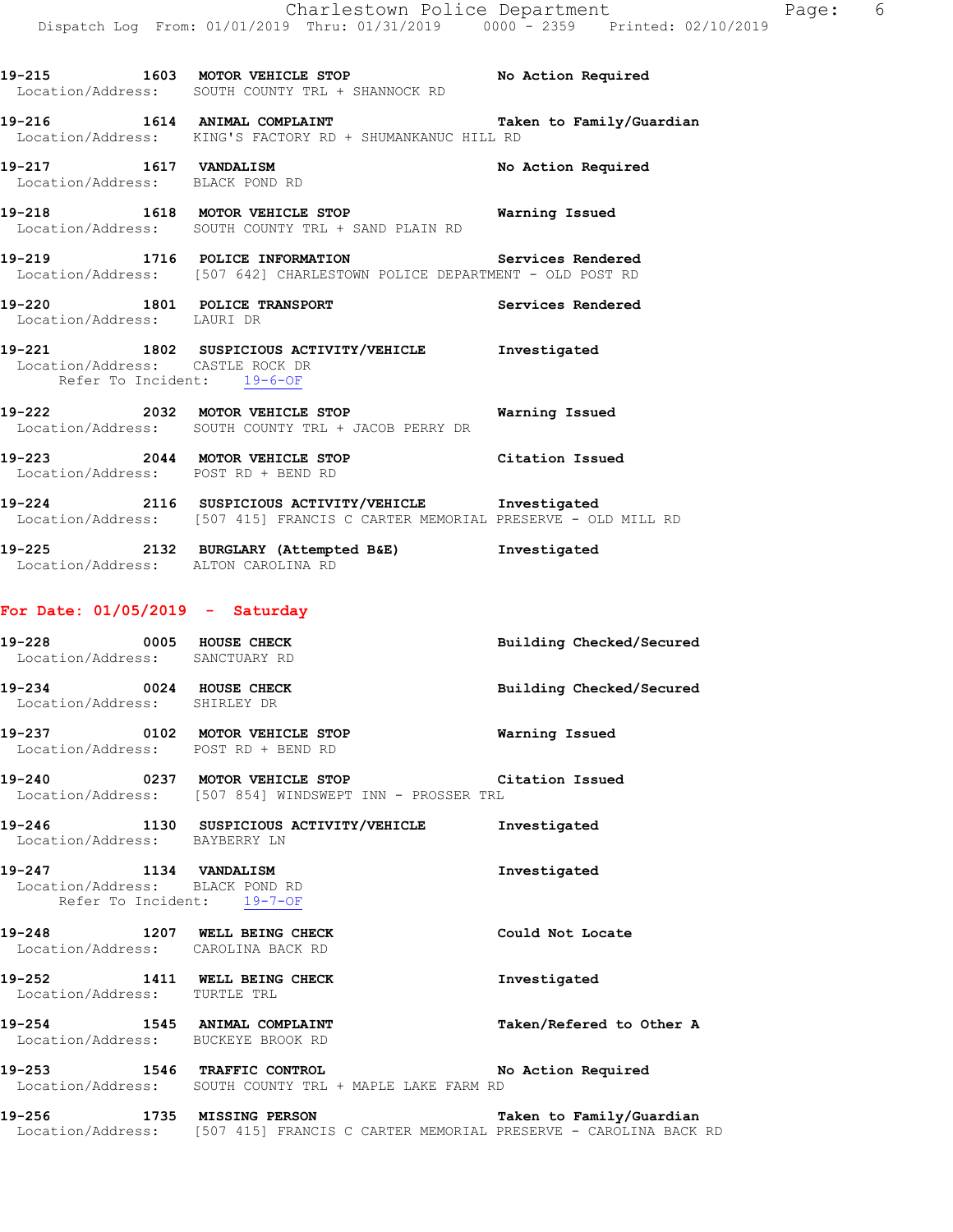|                                                                       | Dispatch Log From: 01/01/2019 Thru: 01/31/2019 0000 - 2359 Printed: 02/10/2019                                                                                |                          |
|-----------------------------------------------------------------------|---------------------------------------------------------------------------------------------------------------------------------------------------------------|--------------------------|
| Refer To Incident: 19-8-OF                                            |                                                                                                                                                               |                          |
| Refer To Incident: 19-9-OF                                            |                                                                                                                                                               | Investigated             |
|                                                                       | 19-260 2213 MOTOR VEHICLE STOP <b>Warning Issued</b><br>Location/Address: POST RD + LAKESIDE DR                                                               |                          |
| For Date: $01/06/2019$ - Sunday                                       |                                                                                                                                                               |                          |
| Location/Address: KING'S FACTORY RD                                   | 19-261 0045 HOUSE CHECK                                                                                                                                       | Building Checked/Secured |
|                                                                       | 19-262 0052 MOTOR VEHICLE STOP No Action Required<br>Location/Address: POST RD + SCHOOLHOUSE POND RD                                                          |                          |
|                                                                       | 19-267 <b>19-267</b> 0151 MOTOR VEHICLE STOP <b>19-267</b> Warning Issued<br>Location/Address: SOUTH COUNTY TRL + SHANNOCK RD                                 |                          |
|                                                                       | 19-270 0202 SUSPICIOUS ACTIVITY/VEHICLE <b>Investigated</b><br>Location/Address: [507 36] CHARLESTOWN MINI-SUPER - OLD POST RD                                |                          |
|                                                                       | 19-283 0303 POLICE INFORMATION Services Rendered<br>Location/Address: [507 642] CHARLESTOWN POLICE DEPARTMENT - OLD POST RD                                   |                          |
|                                                                       | Location/Address: [507 269] RTE 1 @ DRIVING RANGE - POST RD                                                                                                   |                          |
|                                                                       | 19-287       0656 ALARM, BURGLAR            False Alarm<br>Location/Address:   [507-471] SHELTER HARBOR GOLF MAINTANANCE FACILITY - ROSS HILL RD              |                          |
|                                                                       | 19-294 1300 ASSIST OTHER AGENCY<br>Location/Address: [507 258] RTE 1 @ SOUTH KINGSTOWN LINE (MM 11.4) - POST RD                                               | Taken/Refered to Other A |
| Location/Address: LAURI DR                                            | 19-295 1302 POLICE INFORMATION Services Rendered                                                                                                              |                          |
|                                                                       | 19-300 1547 ROAD HAZARD/OBSTRUCTION Services Rendered<br>Location/Address: POST RD + SCHOOLHOUSE POND RD                                                      |                          |
| 19-302 1611 MOTOR VEHICLE STOP                                        | Location/Address: [507 303] RTE 1 @ SOUTH SHORE MENTAL HEALTH (MM 9.0) - POST RD                                                                              | Warning Issued           |
| 19-304<br>Refer To Incident: 19-10-OF                                 | 1646 MVA - Minor<br>Location/Address: [507 260] RTE 1 @ GENERAL STANTON - POST RD                                                                             | Report Taken             |
| 19-305<br>Address:<br>Age: 20                                         | 1715 OFFICER WANTED<br>Location/Address: LAURI DR + SOUTH COUNTY TRL<br>Refer To Arrest: 19-7-AR<br>Arrest: BRUNO, NATHAN E<br>59 THURSTON DR HOPE VALLEY, RI | Arrest(s) Made           |
|                                                                       | Charges: BENCH WARRANT ISSUED FROM 4TH DISTRICT COURT<br>SIMPLE ASSAULT OR BATTERY<br>RESISTING LEGAL OR ILLEGAL ARREST<br>DISORDERLY CONDUCT                 |                          |
| 19-306<br>Location/Address: EDWARDS LN<br>Refer To Incident: 19-11-OF | 1855 POLICE INFORMATION                                                                                                                                       | Report Taken             |

# **For Date: 01/07/2019 - Monday**

**19-313 0204 MOTOR VEHICLE STOP Arrest(s) Made**  Location/Address: SHANNOCK RD + COLUMBIA HEIGHTS RD Refer To Arrest: 19-8-AR Arrest: ODONNELL, PETER

Charlestown Police Department Fage: 7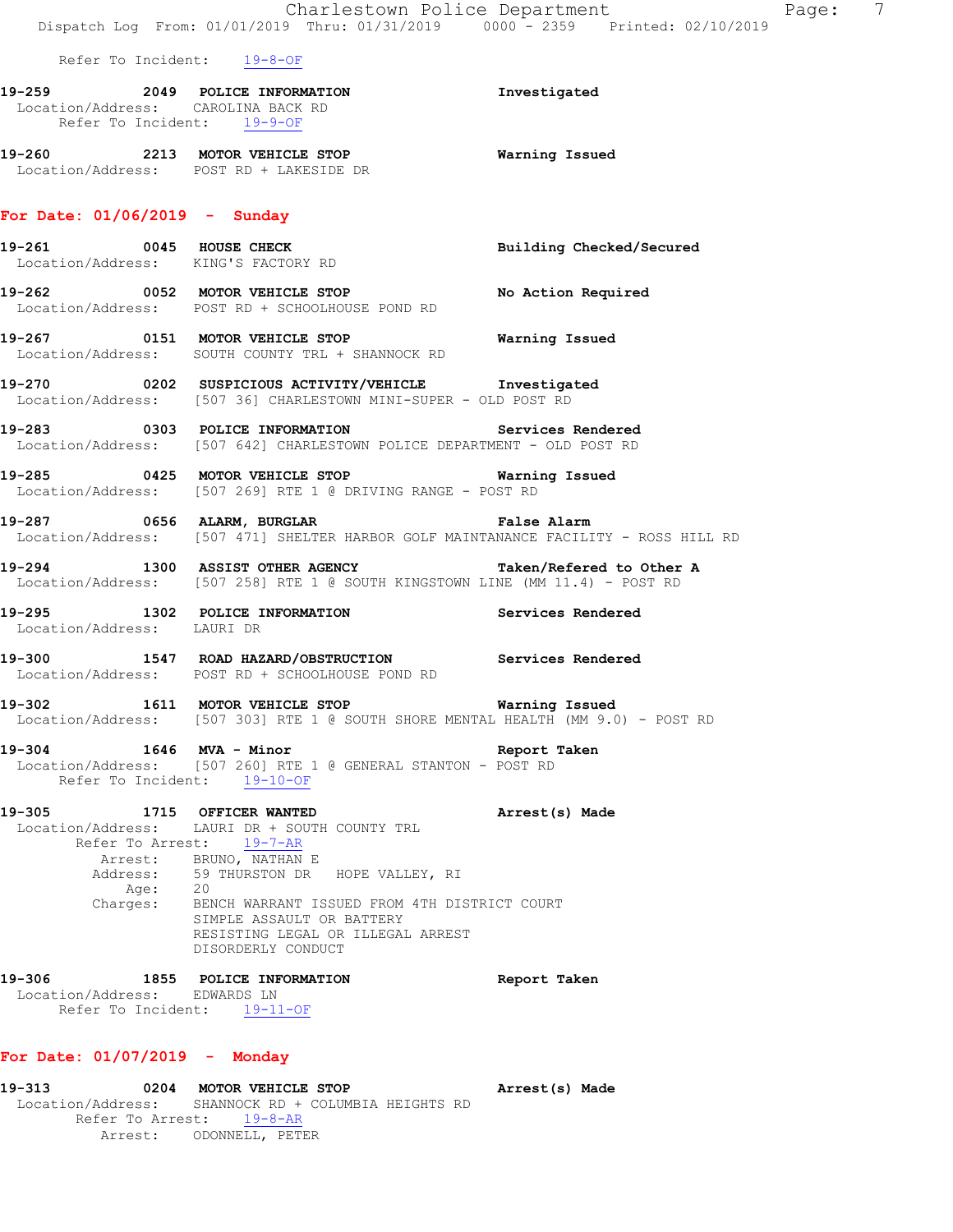|                                                                    | Dispatch Log From: 01/01/2019 Thru: 01/31/2019 0000 - 2359 Printed: 02/10/2019                                                                       | Charlestown Police Department | Page: 8 |  |
|--------------------------------------------------------------------|------------------------------------------------------------------------------------------------------------------------------------------------------|-------------------------------|---------|--|
|                                                                    | Address: 101 BOSTON POST RD GUILFORD, CT<br>Age: 69<br>Charges: POSSESSION OF SCHEDULE I, II, III, IV, V<br>POSSESSION OF SCHEDULE I, II, III, IV, V |                               |         |  |
|                                                                    | 19-326 0657 HOUSE CHECK<br>Location/Address: [507 677] EAST BEACH RD                                                                                 | No Action Required            |         |  |
| Location/Address: KING'S FACTORY RD                                | 19-330 0831 ANIMAL COMPLAINT Services Rendered                                                                                                       |                               |         |  |
|                                                                    | 19-331 0841 MOTOR VEHICLE STOP Citation Issued<br>Location/Address: [507 263] RTE 1 @ TOURIST INFO (MILE MARKER 7.6) - POST RD                       |                               |         |  |
|                                                                    | 19-334 0956 MOTOR VEHICLE STOP Citation Issued<br>Location/Address: [507 275] RTE 1 @ WESTERLY LINE - POST RD                                        |                               |         |  |
|                                                                    | 19-335 1020 POLICE TRANSPORT Taken/Refered to Other A<br>Location/Address: [507 642] CHARLESTOWN POLICE DEPARTMENT - OLD POST RD                     |                               |         |  |
|                                                                    | 19-336 1021 POLICE TRANSPORT<br>Location/Address: [507 642] CHARLESTOWN POLICE DEPARTMENT - OLD POST RD                                              | Taken/Refered to Other A      |         |  |
|                                                                    | 19-338 1218 MOTOR VEHICLE STOP 6 Warning Issued<br>Location/Address: [507 607] RTE 1 @ BESTWAY - POST RD                                             |                               |         |  |
|                                                                    | 19-342 1340 MOTOR VEHICLE STOP Citation Issued<br>Location/Address: [507 266] RTE 1 @ WILLOWS - POST RD                                              |                               |         |  |
|                                                                    | 19-343 1348 MOTOR VEHICLE STOP Warning Issued<br>Location/Address: [507 263] RTE 1 @ TOURIST INFO (MILE MARKER 7.6) - POST RD                        |                               |         |  |
|                                                                    | 19-344 1529 POLICE INFORMATION Services Rendered<br>Location/Address: [507 642] CHARLESTOWN POLICE DEPARTMENT - OLD POST RD                          |                               |         |  |
|                                                                    | 19-345 1605 ASSIST OTHER POLICE DEPT Services Rendered<br>Location/Address: SOUTH KINGSTOWN LINE - POST RD                                           |                               |         |  |
| Location/Address: [507 810] LOU AVE                                | 19-349 1628 ALARM, BURGLAR Building Checked/Secured                                                                                                  |                               |         |  |
| 19–351                                                             | 1651 LOST/STOLEN LICENSE PLATES Report Taken<br>Location/Address: SCAPA FLOW RD<br>Refer To Incident: 19-12-OF                                       |                               |         |  |
|                                                                    | 19-352 1657 MOTOR VEHICLE STOP NO Action Required<br>Location/Address: [507 258] RTE 1 @ SOUTH KINGSTOWN LINE (MM 11.4) - POST RD                    |                               |         |  |
| 19-354 1815 MVA - Minor                                            | Vicinity of: OLD COACH FARM - OLD COACH RD<br>Refer To Accident: $19-1-AC$                                                                           | Report Taken                  |         |  |
|                                                                    | 19-356 2021 MOTOR VEHICLE STOP<br>Location/Address: SOUTH COUNTY TRL + HONEY LOCUST DR                                                               | Warning Issued                |         |  |
|                                                                    | 19-357 2034 MOTOR VEHICLE STOP<br>Location/Address: SOUTH COUNTY TRL + WIITALA DR                                                                    | Warning Issued                |         |  |
|                                                                    | Location/Address: [507 914] MILE MARKER 6.8 - WILDFLOWER RD                                                                                          |                               |         |  |
| 19-359 2037 ANIMAL COMPLAINT<br>Location/Address: CAROLINA BACK RD |                                                                                                                                                      | Investigated                  |         |  |
| For Date: $01/08/2019$ - Tuesday                                   |                                                                                                                                                      |                               |         |  |
|                                                                    | 19-388 0457 ALARM, BURGLAR<br>Location/Address: [507 583] FORT NINIGRET RD                                                                           | False Alarm                   |         |  |
|                                                                    | 19-390 6726 ASSIST OTHER AGENCY Services Rendered                                                                                                    |                               |         |  |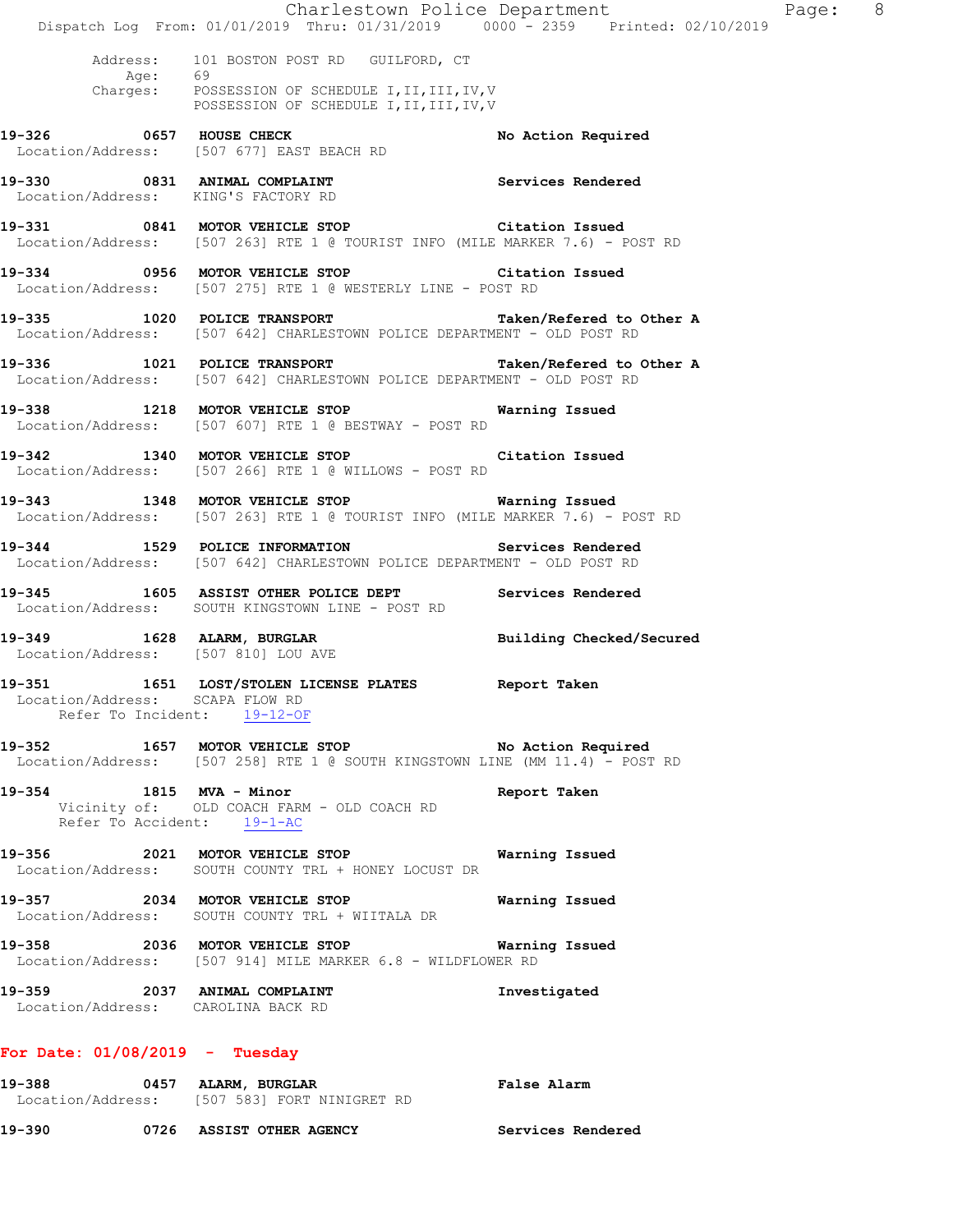Location/Address: BUCKEYE BROOK RD

- **19-391 0807 MOTOR VEHICLE COMPLAINT Services Rendered**  Vicinity of: FIELD BEHIND HOUSE - SOUTH COUNTY TRL Refer To Accident: 19-2-AC
- **19-392 0906 ALARM, BURGLAR False Alarm**  Location/Address: [507 514] COVE DR
- **19-397 1638 FOLLOW-UP INVESTIGATION Could Not Locate**  Location/Address: ROSS HILL RD
- **19-398 2003 SUSPICIOUS ACTIVITY/VEHICLE Investigated**  Location/Address: JOHNSON LN
- **19-403 2104 MOTOR VEHICLE STOP Warning Issued**  Location/Address: FALCONE LN + OLD POST RD
- **19-404 2117 MOTOR VEHICLE STOP Warning Issued**  Location/Address: [507 269] RTE 1 @ DRIVING RANGE - POST RD

# **For Date: 01/09/2019 - Wednesday**

- **19-419 0010 HOUSE CHECK Building Checked/Secured**  Location/Address: SHIRLEY DR **19-436 0625 MOTOR VEHICLE STOP Warning Issued**  Location/Address: [507 918] MILE MARKER 8.0 - POST RD
- **19-437 0727 MOTOR VEHICLE STOP Warning Issued**  Location/Address: [507 260] RTE 1 @ GENERAL STANTON - POST RD
- **19-438 0740 MOTOR VEHICLE STOP Warning Issued**  Location/Address: [507 260] RTE 1 @ GENERAL STANTON - POST RD
- **19-439 0746 MOTOR VEHICLE STOP Warning Issued**  Location/Address: POST RD + SCHOOLHOUSE POND RD
- **19-440 0753 MOTOR VEHICLE STOP Warning Issued**  Location/Address: POST RD + PROSSER TRL
- **19-441 0842 ALARM, BURGLAR False Alarm**  Location/Address: [507 940] MOHEGAN RD
- **19-442 1110 ASSIST OTHER TOWN DEPT Services Rendered**  Location/Address: [507 19] CHARLESTOWN ELEMENTARY SCHOOL - CAROLINA BACK RD
- **19-443 1208 ROAD HAZARD/OBSTRUCTION Unfounded**  Location/Address: [507 912] MILE MARKER 6.0 - BURLINGAME STATE PARK RD
- **19-444 1227 POLICE INFORMATION No Action Required**  Vicinity of: SHANNOCK RD
- **19-445 1241 MOTOR VEHICLE COMPLAINT Investigated**  Location/Address: [507 258] RTE 1 @ SOUTH KINGSTOWN LINE (MM 11.4) - POST RD
- **19-446 1326 DISABLED MV Services Rendered**  Location/Address: SHANNOCK RD

# **19-448 1416 DIS CONDUCT / FIGHT Report Taken**  Location/Address: LAURI DR Refer To Incident: 19-13-OF

**19-449 1421 OFFICER WANTED Arrest(s) Made**  Location/Address: [507 435] SOUTH SHORE MENTAL HEALTH CHARLESTOWN HOUS - OLD POST RD Refer To Arrest: 19-9-AR Arrest: MAXIM, VICTORIA Address: 4705 OLD POST RD Apt. #B CHARLESTOWN, RI Age: 24 Charges: VANDALISM/MALICIOUS INJURY TO PROPERTY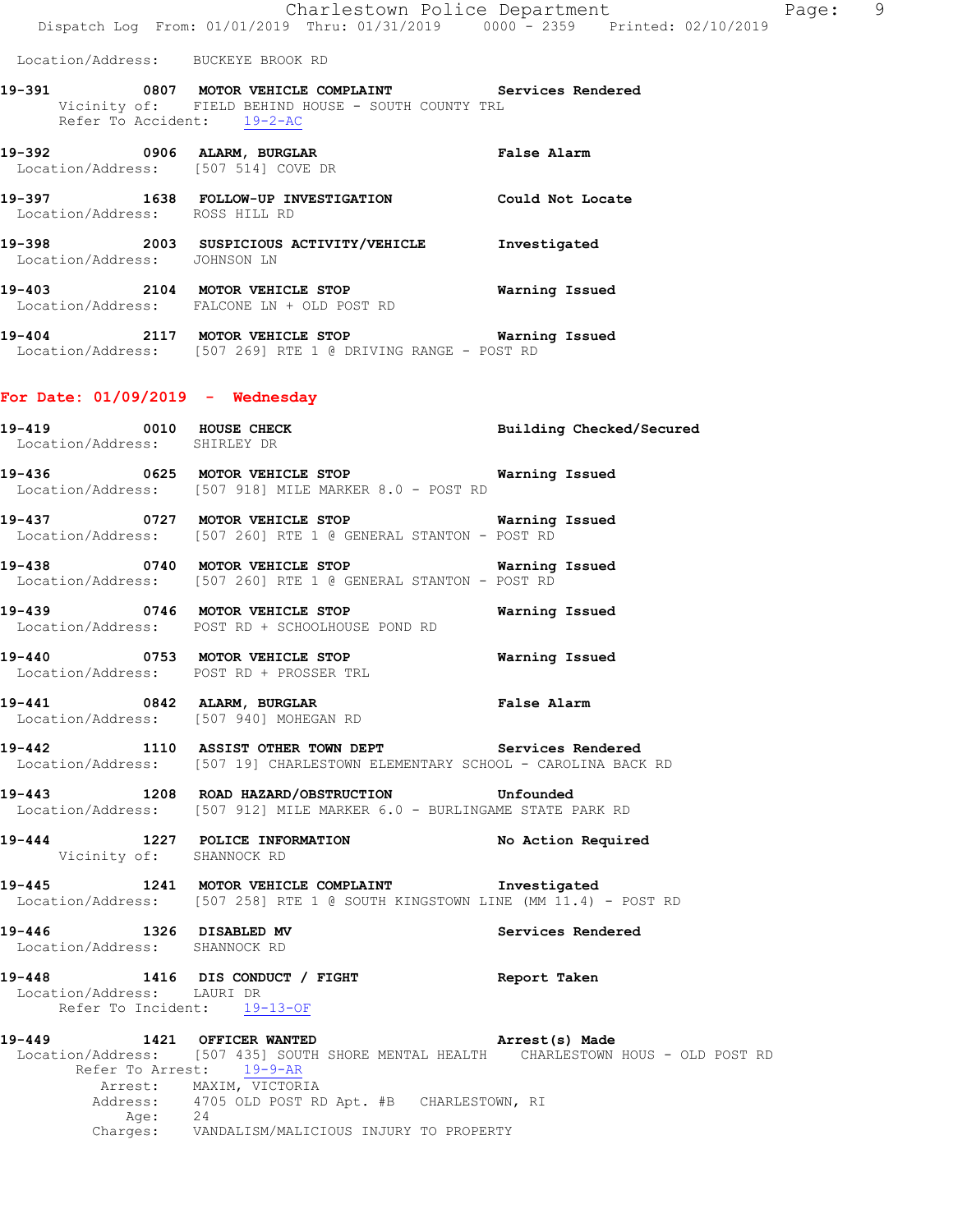**19-451 1449 ALARM, BURGLAR False Alarm**  Location/Address: [507 851] EAST BEACH RD **19-452 1515 POLICE TRANSPORT Services Rendered**  Location/Address: [507 642] CHARLESTOWN POLICE DEPARTMENT - OLD POST RD **19-454 1827 MOTOR VEHICLE STOP Citation Issued**  Location/Address: [507 16] CHARLESTOWN WINE AND SPIRIT - POST RD **19-455 1829 MOTOR VEHICLE STOP Investigated**  Location/Address: POST RD + NARROW LN **19-456 1858 ALARM, BURGLAR Investigated**  Location/Address: [507 254] GALAPAGOS COLLECTION - OLD POST RD **19-457 1915 SERVE WARRANT Investigated**  Location/Address: CAROLINA BACK RD

**19-459 1939 MOTOR VEHICLE STOP Warning Issued**  Location/Address: POST RD + WILDFLOWER RD

**19-463 2331 MOTOR VEHICLE STOP Citation Issued**  Location/Address: POST RD + GENERAL STANTON LN

#### **For Date: 01/10/2019 - Thursday**

**19-466 0009 HOUSE CHECK Building Checked/Secured**  Location/Address: [507 791] 18 WHITE TAIL CIRCLE - WHITE TAIL CIR 19-467 **0013 HOUSE CHECK Building Checked/Secured** Location/Address: [507 804] BEAVER LN

**19-477 0101 MOTOR VEHICLE STOP Citation Issued**  Location/Address: CAROLINA BACK RD + SOUTH COUNTY TRL

**19-478 0107 MOTOR VEHICLE STOP Warning Issued**  Location/Address: [507 228] PHIL & ANN'S SUNSET MOTEL - POST RD

**19-483 0144 HOUSE CHECK Building Checked/Secured**  Location/Address: SANCTUARY RD

**19-491 0622 MOTOR VEHICLE STOP Warning Issued**  Location/Address: POST RD + CROSS MILLS RD

**19-492 0639 MOTOR VEHICLE STOP Arrest(s) Made**  Location/Address: POST RD + GENERAL STANTON LN Refer To Summons: 19-10-AR Summons: CHARPENTIER, LINETTE M Address: 15 MECHANIC ST FL Apt. #1 HOPE VALLEY, RI Age: 49 Charges: Driving with Expired License - 1st Offense

**19-493 0655 ASSIST OTHER AGENCY No Action Required**  Location/Address: [507 254] GALAPAGOS COLLECTION - OLD POST RD

**19-495 0933 MOTOR VEHICLE STOP Warning Issued**  Location/Address: [507 261] RTE 1 @ STATE GARAGE (MILE MARKER 9.6) - POST RD

**19-496 0938 MOTOR VEHICLE STOP Warning Issued**  Location/Address: POST RD + NARROW LN

**19-497 0945 MOTOR VEHICLE STOP Warning Issued**  Vicinity of: [507 261] RTE 1 @ STATE GARAGE (MILE MARKER 9.6) - POST RD

**19-498 0957 MOTOR VEHICLE STOP Citation Issued**  Location/Address: SHANNOCK RD

**19-499 1012 MOTOR VEHICLE STOP Warning Issued**  Location/Address: SOUTH COUNTY TRL + NEW BISCUIT CITY RD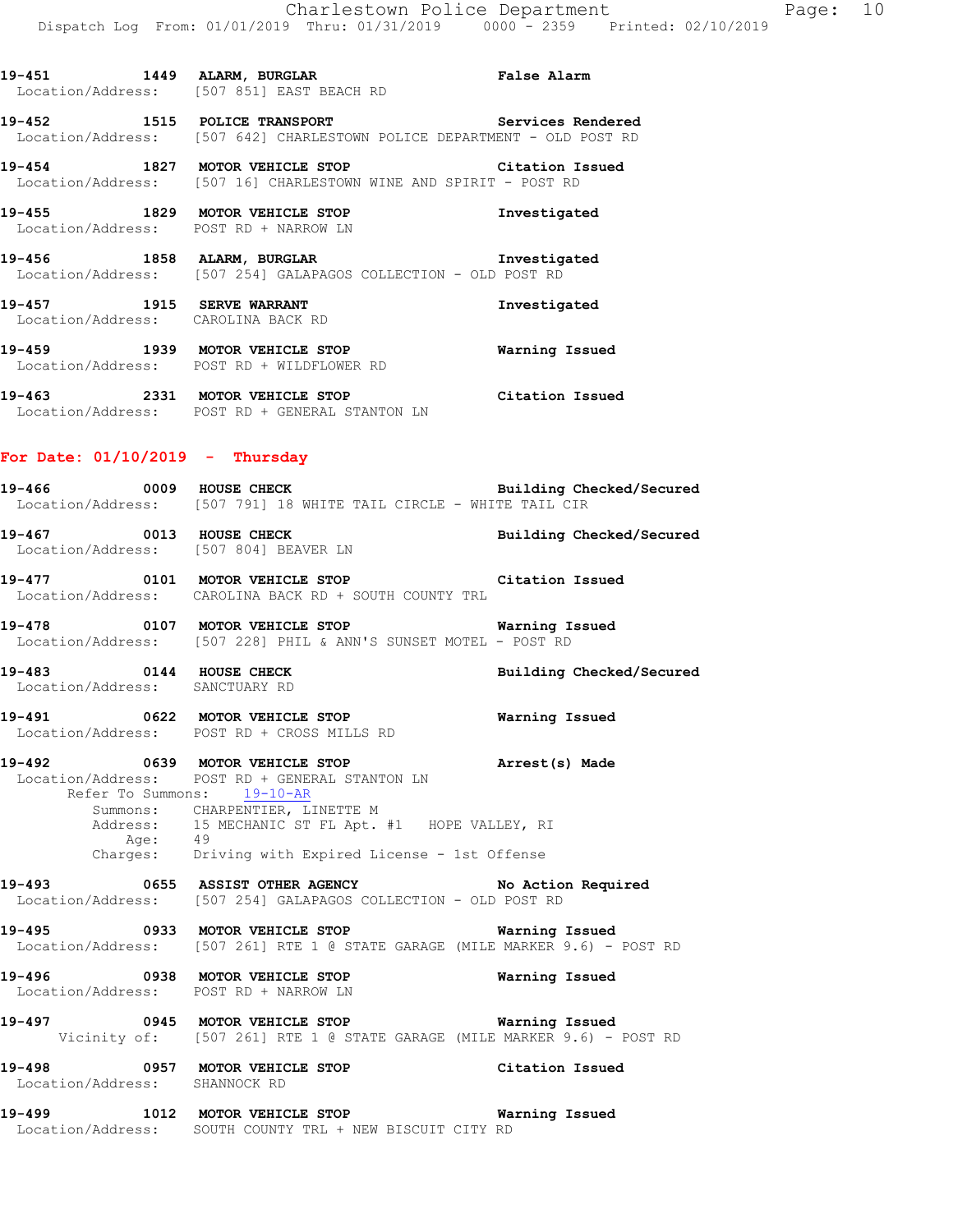**19-500 1016 MOTOR VEHICLE STOP Citation Issued**  Location/Address: SOUTH COUNTY TRL + NEW BISCUIT CITY RD

**19-501 1030 MOTOR VEHICLE STOP Warning Issued**  Location/Address: SOUTH COUNTY TRL + NEW BISCUIT CITY RD

**19-502 1046 MOTOR VEHICLE STOP Warning Issued**  Location/Address: SOUTH COUNTY TRL + MAPLE LAKE FARM RD

**19-503 1053 MOTOR VEHICLE STOP Warning Issued**  Location/Address: SOUTH COUNTY TRL + MAPLE LAKE FARM RD

**19-504 1103 MOTOR VEHICLE STOP Warning Issued**  Location/Address: SOUTH COUNTY TRL + MAPLE LAKE FARM RD

**19-505 1108 MOTOR VEHICLE STOP No Action Required**  Location/Address: SOUTH COUNTY TRL + MAPLE LAKE FARM RD

**19-506 1120 MOTOR VEHICLE STOP Warning Issued**  Location/Address: SOUTH COUNTY TRL + MAPLE LAKE FARM RD

**19-507 1122 ALARM, BURGLAR Building Checked/Secured**  Location/Address: BLUE RIDGE DR

**19-508 1125 MOTOR VEHICLE STOP Warning Issued**  Location/Address: SOUTH COUNTY TRL + MAPLE LAKE FARM RD

**19-509 1131 MOTOR VEHICLE STOP Warning Issued**  Location/Address: SOUTH COUNTY TRL + NEW BISCUIT CITY RD

**19-510 1132 POLICE INFORMATION Investigated**  Location/Address: RIDGE RD Refer To Incident: 19-14-OF

**19-511 1137 MOTOR VEHICLE STOP Warning Issued**  Location/Address: SOUTH COUNTY TRL + NEW BISCUIT CITY RD

**19-512 1142 MOTOR VEHICLE STOP Warning Issued**  Location/Address: SOUTH COUNTY TRL + MAPLE LAKE FARM RD

**19-513 1146 MOTOR VEHICLE STOP Citation Issued**  Location/Address: SOUTH COUNTY TRL + MAPLE LAKE FARM RD

**19-514 1202 MOTOR VEHICLE STOP Warning Issued**  Location/Address: SOUTH COUNTY TRL + MAPLE LAKE FARM RD

**19-515 1208 MOTOR VEHICLE STOP Warning Issued**  Location/Address: RICHMOND TOWN LINE - SOUTH COUNTY TRL

**19-517 1602 ESCORT Services Rendered**  Location/Address: CAROLINA BACK RD

**19-520 1815 MOTOR VEHICLE STOP Warning Issued**  Location/Address: POST RD + SOUTH COUNTY TRL

**19-521 1858 MOTOR VEHICLE STOP Warning Issued**  Location/Address: POST RD + PROSSER TRL

**19-522 1959 MOTOR VEHICLE STOP Warning Issued**  Vicinity of: [507 275] RTE 1 @ WESTERLY LINE - POST RD

**19-524 2016 ALARM, BURGLAR Building Checked/Secured**  Location/Address: [507 354] PAT'S POWER EQUIPMENT - OLD POST RD

**19-525 2130 DISABLED MV No Action Required**  Location/Address: SCHOOLHOUSE POND RD

**19-526 2207 MOTOR VEHICLE STOP Warning Issued**  Location/Address: OLD SHANNOCK RD + SAND PLAIN RD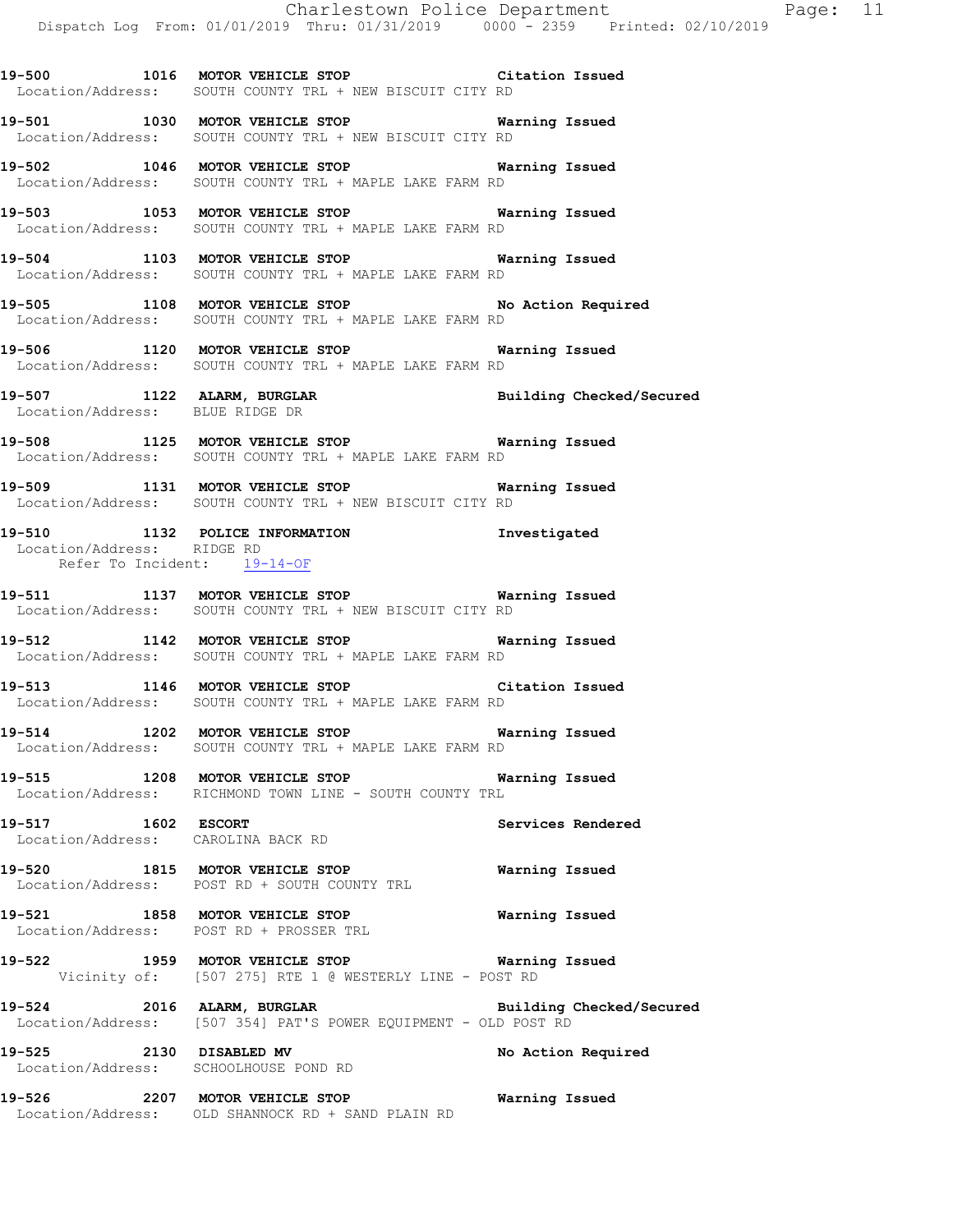Charlestown Police Department Page: 12 Dispatch Log From: 01/01/2019 Thru: 01/31/2019 0000 - 2359 Printed: 02/10/2019

**19-528 2241 MOTOR VEHICLE STOP Warning Issued**  Vicinity of: [507 267] RTE 1 @ HITCHING POST - POST RD

#### **For Date: 01/11/2019 - Friday**

|                                   | 19-537 0121 HOUSE CHECK Building Checked/Secured<br>Location/Address: KING'S FACTORY RD                                            |              |
|-----------------------------------|------------------------------------------------------------------------------------------------------------------------------------|--------------|
|                                   | 19-551 0359 ALARM, BURGLAR COMPARENT PALSE Alarm<br>Location/Address: [507 36] CHARLESTOWN MINI-SUPER - OLD POST RD                |              |
|                                   | 19-553 0600 MOTOR VEHICLE STOP 19-553 Warning Issued<br>Location/Address: [507 941] DRIVING RANGE - POST RD                        |              |
|                                   | 19-557 1237 ALARM, BURGLAR BURGLAR Building Checked/Secured<br>Location/Address: [507 678] SANDPIPER LN                            |              |
|                                   | 19-560 1740 FOLLOW-UP INVESTIGATION 1nvestigated<br>Location/Address: SOUTH COUNTY TRL                                             |              |
|                                   | 19-561 1754 MOTOR VEHICLE STOP Citation Issued<br>Vicinity of: SOUTH COUNTY TRL + SHANNOCK RD                                      |              |
|                                   | 19-562 1944 MOTOR VEHICLE STOP <b>Warning Issued</b><br>Location/Address: WORDEN'S POND RD + SHANNOCK RD                           |              |
| Refer To Incident: 19-15-OF       | 19-563 1945 PSYCHOLOGICAL EMERGENCY 19-563<br>Location/Address: [507 435] SOUTH SHORE MENTAL HEALTH CHARLESTOWN HOUS - OLD POST RD |              |
| Location/Address: PAWNEE LN       | 19-564 2022 SUSPICIOUS ACTIVITY/VEHICLE Investigated                                                                               |              |
| For Date: $01/12/2019$ - Saturday |                                                                                                                                    |              |
|                                   | 19-572 0036 MOTOR VEHICLE STOP 6 Warning Issued<br>Location/Address: NARROW LN + OLD POST RD                                       |              |
|                                   | 19-573 0047 DISABLED MV<br>Location/Address: NARROW LN + MOHAWK TRL                                                                | Investigated |

**19-575 0106 MOTOR VEHICLE STOP Warning Issued**  Location/Address: POST RD + SCHOOLHOUSE POND RD

**19-577 0118 MOTOR VEHICLE STOP Warning Issued**  Vicinity of: [507 918] MILE MARKER 8.0 - POST RD

**19-579 0128 POLICE INFORMATION Investigated**  Location/Address: STILL WATER RD Refer To Incident: 19-20-OF

**19-584 0317 POLICE INFORMATION Services Rendered**  Location/Address: [507 642] CHARLESTOWN POLICE DEPARTMENT - OLD POST RD

| 19-586<br>0352<br>Location/Address:                    | <b>HOUSE CHECK</b><br>NORTH NIANTIC DR                      | Building Checked/Secured |
|--------------------------------------------------------|-------------------------------------------------------------|--------------------------|
| 19-587<br>0358<br>Location/Address: [507 813] NANCY LN | HOUSE CHECK                                                 | Building Checked/Secured |
| 19-588<br>0404                                         | HOUSE CHECK<br>Location/Address: [507 822] SOUTH NIANTIC DR | Building Checked/Secured |
| 19-589<br>0409<br>Location/Address:                    | HOUSE CHECK<br>CHARLESTOWN BEACH RD                         | Building Checked/Secured |
| 19-591<br>0416<br>Location/Address:                    | HOUSE CHECK<br>WALSH RD                                     | Building Checked/Secured |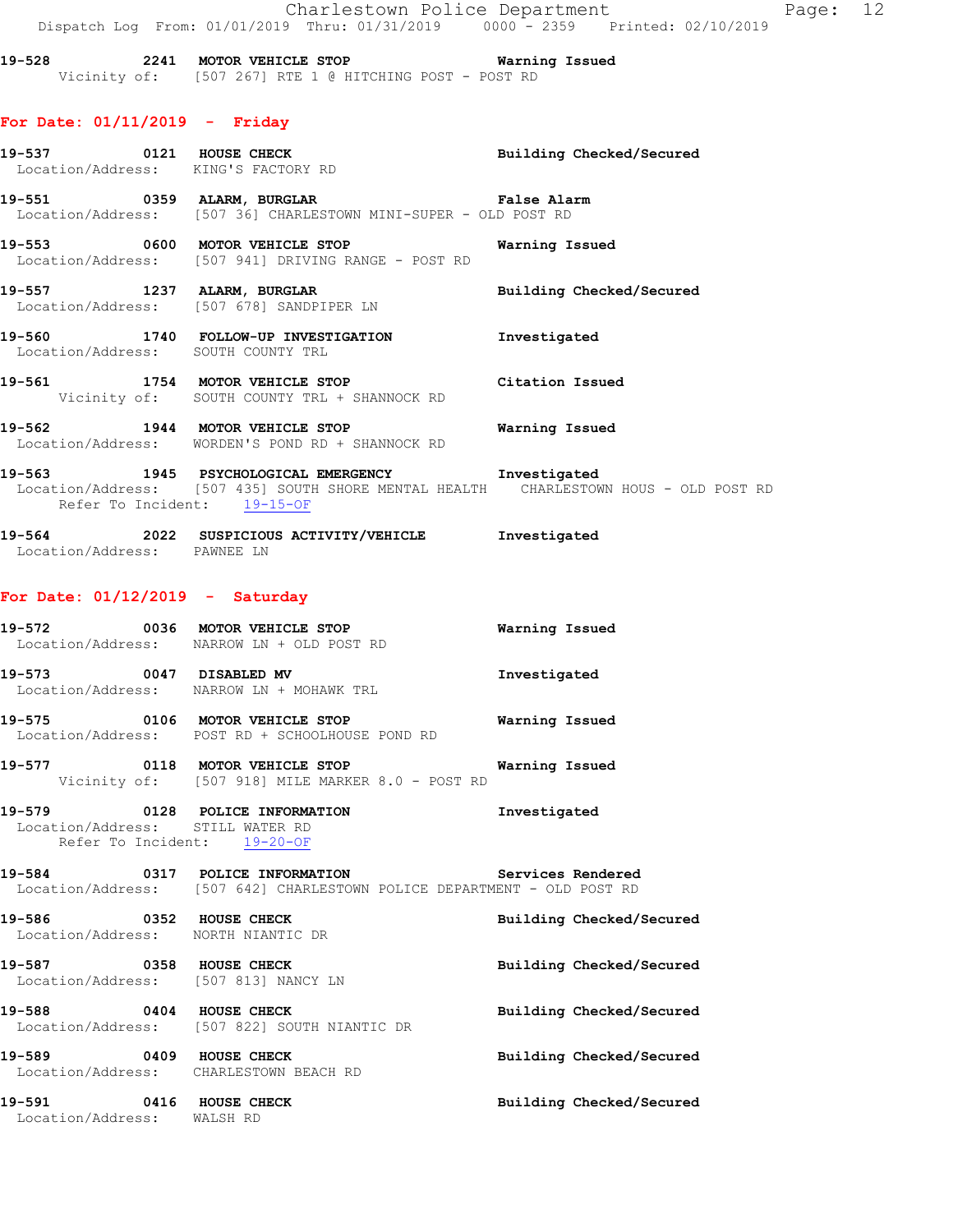**19-592 0422 HOUSE CHECK Building Checked/Secured**  Location/Address: NARROW LN **19-593 0618 MOTOR VEHICLE STOP Citation Issued**  Location/Address: [507 269] RTE 1 @ DRIVING RANGE - POST RD **19-594 0629 ROAD HAZARD/OBSTRUCTION Removed Hazard**  Location/Address: BUCKEYE BROOK RD **19-600 1601 MOTOR VEHICLE STOP Warning Issued**  Location/Address: SOUTH COUNTY TRL + BOTKA DR **19-601 1611 MOTOR VEHICLE STOP Warning Issued**  Location/Address: SOUTH COUNTY TRL + WHIPPLE DR **19-603 1635 MOTOR VEHICLE STOP Citation Issued**  Location/Address: POST RD + TAMANACO DR **19-604 1704 MOTOR VEHICLE STOP Citation Issued**  Location/Address: POST RD + EAST BEACH RD

**19-606 1938 OFFICER WANTED Investigated**  Location/Address: [507 435] SOUTH SHORE MENTAL HEALTH CHARLESTOWN HOUS - OLD POST RD Refer To Incident: 19-28-OF

**19-608 2041 ASSIST OTHER POLICE DEPT Services Rendered**  Location/Address: [507 258] RTE 1 @ SOUTH KINGSTOWN LINE (MM 11.4) - POST RD

**19-610 2158 MOTOR VEHICLE STOP Warning Issued**  Location/Address: [507 381] CVS PHARMACY - OLD POST RD

**19-611 2208 MOTOR VEHICLE STOP Warning Issued**  Location/Address: [507 261] RTE 1 @ STATE GARAGE (MILE MARKER 9.6) - POST RD

#### **For Date: 01/13/2019 - Sunday**

**19-612 0028 MOTOR VEHICLE COMPLAINT Could Not Locate**  Location/Address: [507 72] CUMBERLAND FARMS - OLD POST RD

**19-615 0044 MOTOR VEHICLE STOP Warning Issued**  Location/Address: [507 88] EAST WEST MARKET - POST RD

**19-621 0107 MOTOR VEHICLE STOP Warning Issued**  Location/Address: NARROW LN + POST RD

**19-627 0136 HOUSE CHECK No Action Required**  Location/Address: [507 791] 18 WHITE TAIL CIRCLE - WHITE TAIL CIR

**19-628 0139 HOUSE CHECK No Action Required**  Location/Address: [507 804] BEAVER LN

**19-629 0144 MOTOR VEHICLE STOP Warning Issued**  Location/Address: FALCONE LN + POST RD

**19-636 0240 MOTOR VEHICLE STOP Warning Issued**  Location/Address: NARROW LN

**19-639 0300 MOTOR VEHICLE STOP Warning Issued**  Location/Address: NARROW LN

**19-646 0937 MOTOR VEHICLE STOP Citation Issued**  Location/Address: [507 309] RTE 1A @ CROSS MILLS FIRE DEPARTMENT - OLD POST RD

**19-647 0946 MOTOR VEHICLE STOP Warning Issued**  Location/Address: [507 311] RTE 1A @ GENERAL STANTON INN - OLD POST RD

**19-648 0949 MOTOR VEHICLE STOP Warning Issued**  Location/Address: POST RD + KING'S FACTORY RD

**19-649 1003 MOTOR VEHICLE STOP Citation Issued**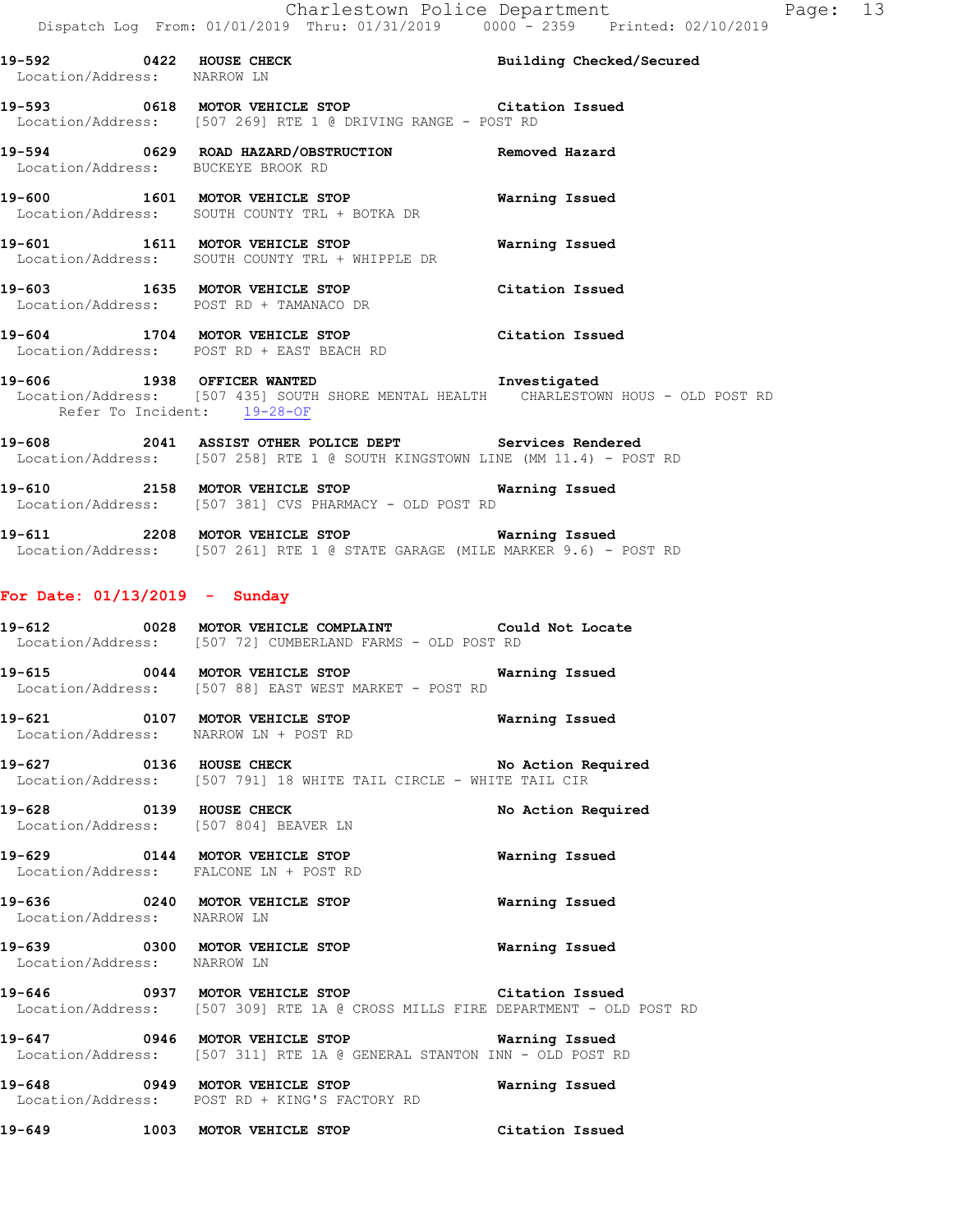|                                | Dispatch Log From: 01/01/2019 Thru: 01/31/2019 0000 - 2359 Printed: 02/10/2019                                                      | Charlestown Police Department | Page: 14 |  |
|--------------------------------|-------------------------------------------------------------------------------------------------------------------------------------|-------------------------------|----------|--|
|                                | Location/Address: POST RD + EAST BEACH RD                                                                                           |                               |          |  |
|                                | 19-650 1023 MOTOR VEHICLE STOP 650 Warning Issued<br>Vicinity of: SOUTH COUNTY TRL                                                  |                               |          |  |
|                                | 19-651 1025 MOTOR VEHICLE STOP<br>Location/Address: POST RD + SOUTH COUNTY TRL                                                      | <b>Warning Issued</b>         |          |  |
|                                | 19-652 1028 MOTOR VEHICLE STOP No Action Required<br>Location/Address: POST RD + SCHOOLHOUSE POND RD                                |                               |          |  |
|                                | 19-653 1029 MOTOR VEHICLE STOP 653 Warning Issued<br>Location/Address: [507 100] RTE 1 @ FIORES (MILE MARKER 8.0) - POST RD         |                               |          |  |
|                                | 19-654 1035 MOTOR VEHICLE STOP 654 Warning Issued<br>Location/Address: [507 200] RTE 1 @ PACKAGE STORE - POST RD                    |                               |          |  |
|                                | 19-655 1037 MOTOR VEHICLE STOP 655 Warning Issued<br>Location/Address: [507 309] RTE 1A @ CROSS MILLS FIRE DEPARTMENT - OLD POST RD |                               |          |  |
|                                | 19-656 1046 MOTOR VEHICLE STOP<br>Location/Address: POST RD + SCHOOLHOUSE POND RD                                                   | No Action Required            |          |  |
|                                | 19-657 1047 MOTOR VEHICLE STOP Citation Issued<br>Vicinity of: KING'S FACTORY RD + POST RD                                          |                               |          |  |
|                                | 19-658 1055 MOTOR VEHICLE STOP Citation Issued<br>Location/Address: [507 100] RTE 1 @ FIORES (MILE MARKER 8.0) - POST RD            |                               |          |  |
| Vicinity of: PROSSER TRL       | 19-659 1105 MOTOR VEHICLE STOP 659 Warning Issued                                                                                   |                               |          |  |
|                                | 19-660 1122 MOTOR VEHICLE STOP 660 Warning Issued<br>Location/Address: [507 260] RTE 1 @ GENERAL STANTON - POST RD                  |                               |          |  |
|                                | 19-661 1126 MOTOR VEHICLE STOP 651 Warning Issued<br>Location/Address: POST RD + SCHOOLHOUSE POND RD                                |                               |          |  |
|                                | 19-662 1130 MOTOR VEHICLE STOP<br>Location/Address: POST RD + KING'S FACTORY RD                                                     | <b>Warning Issued</b>         |          |  |
| 19-663 1140 MOTOR VEHICLE STOP | Location/Address: POST RD + WILDFLOWER RD                                                                                           | Citation Issued               |          |  |
|                                | 19-664 1141 MOTOR VEHICLE STOP Citation Issued<br>Location/Address: OLD COACH RD + NARROW LN                                        |                               |          |  |
|                                | 19-665 1151 MOTOR VEHICLE STOP 65 Citation Issued<br>  Location/Address: [507 258] RTE 1 @ SOUTH KINGSTOWN LINE (MM 11.4) - POST RD |                               |          |  |
|                                | 19-666 1207 MOTOR VEHICLE STOP Citation Issued<br>Location/Address: POST RD + SCHOOLHOUSE POND RD                                   |                               |          |  |
|                                | 19-667 1455 FOUND/LOST PROPERTY Services Rendered<br>Location/Address: [507 642] CHARLESTOWN POLICE DEPARTMENT - OLD POST RD        |                               |          |  |
|                                | 19-671 1643 MOTOR VEHICLE STOP 19-671 Warning Issued<br>Location/Address: [507 276] RTE 2 @ RICHMOND LINE - SOUTH COUNTY TRL        |                               |          |  |
|                                | 19-672 1653 MOTOR VEHICLE STOP 67 Warning Issued<br>Location/Address: [507 276] RTE 2 @ RICHMOND LINE - SOUTH COUNTY TRL            |                               |          |  |
|                                | 19-673 1656 SUSPICIOUS ACTIVITY/VEHICLE Investigated<br>Location/Address: POST RD + SOUTH COUNTY TRL                                |                               |          |  |
|                                | 19-674 1657 MOTOR VEHICLE STOP <b>Warning Issued</b><br>Location/Address: [507 280] RTE 2 @ CROTTY'S GARAGE - SOUTH COUNTY TRL      |                               |          |  |
|                                | 19-675 1710 MOTOR VEHICLE STOP Citation Issued<br>Location/Address: [507 279] RTE 2 @ CHARLESTOWN TOWN HALL - SOUTH COUNTY TRL      |                               |          |  |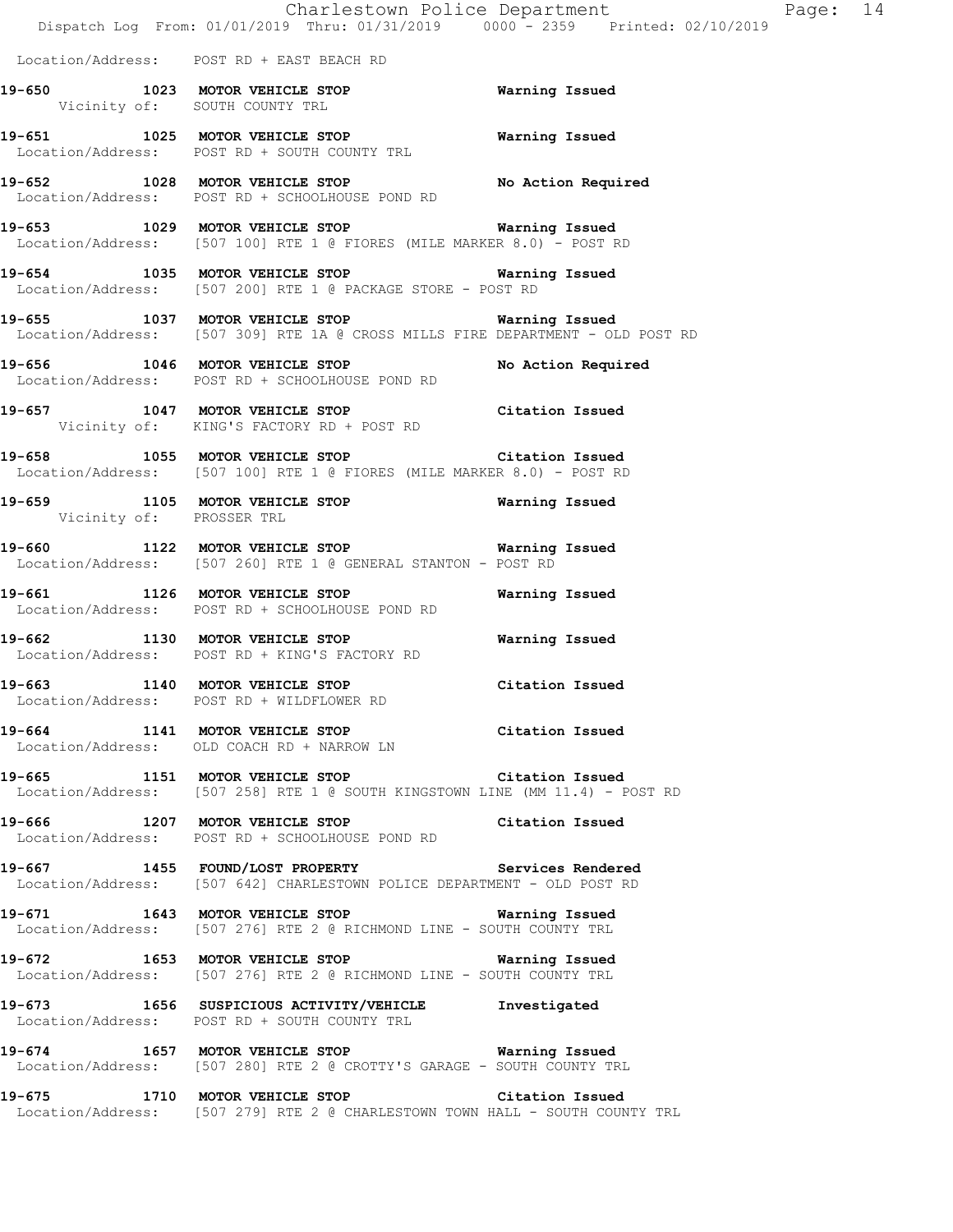**19-676 1747 MVA - Minor Report Taken**  Location/Address: [507 88] EAST WEST MARKET - POST RD Refer To Accident: 19-3-AC

19-677 1845 DISABLED MV **Services Rendered** Location/Address: CAROLINA BACK RD + BUTTER LN

**19-679 1951 MOTOR VEHICLE STOP Warning Issued**  Location/Address: [507 266] RTE 1 @ WILLOWS - POST RD

**19-680 1956 MOTOR VEHICLE STOP Warning Issued**  Location/Address: [507 100] RTE 1 @ FIORES (MILE MARKER 8.0) - POST RD

#### **For Date: 01/14/2019 - Monday**

#### **19-713 0816 MOTOR VEHICLE STOP Warning Issued**  Location/Address: POST RD + NARROW LN

**19-714 0821 VANDALISM Services Rendered**  Location/Address: [507 20] NINIGRET PARK - PARK LN Refer To Incident: 19-16-OF

**19-715 0837 MOTOR VEHICLE STOP Warning Issued**  Location/Address: SOUTH COUNTY TRL + MAPLE LAKE FARM RD

19-716 **0843 MOTOR VEHICLE STOP** Services Rendered Location/Address: SHANNOCK RD Refer To Incident: 19-17-OF

**19-717 0928 MOTOR VEHICLE STOP Warning Issued**  Location/Address: SOUTH COUNTY TRL + BOTKA DR

**19-718 0945 PSYCHOLOGICAL EMERGENCY Transported to Hospital**  Location/Address: ROSS HILL RD

**19-719 1029 MOTOR VEHICLE STOP No Action Required**  Location/Address: [507 263] RTE 1 @ TOURIST INFO (MILE MARKER 7.6) - POST RD

**19-720 1030 MOTOR VEHICLE STOP No Action Required**  Location/Address: [507 263] RTE 1 @ TOURIST INFO (MILE MARKER 7.6) - POST RD

**19-721 1047 PSYCHOLOGICAL EMERGENCY Transported to Hospital**  Location/Address: OLD POST RD

**19-722 1335 FOUND/LOST PROPERTY Services Rendered**  Vicinity of: CEDAR SWAMP PATH

**19-723 1541 OFFICER WANTED Investigated**  Location/Address: CAROLINA BACK RD

**19-724 1629 MOTOR VEHICLE STOP Warning Issued**  Location/Address: [507 923] MILE MARKER 10.2 - FALCONE LN

**19-725 1649 MOTOR VEHICLE STOP Warning Issued**  Location/Address: [507 261] RTE 1 @ STATE GARAGE (MILE MARKER 9.6) - POST RD

**19-726 1653 MOTOR VEHICLE STOP Warning Issued**  Location/Address: POST RD + BEND RD

**19-727 1737 MOTOR VEHICLE STOP Warning Issued**  Location/Address: POST RD + KING'S FACTORY RD

**19-728 1902 DISABLED MV Unfounded**  Vicinity of: SOUTH COUNTY TRL + HONEY LOCUST DR

**19-730 2054 MOTOR VEHICLE STOP Warning Issued**  Location/Address: [507 100] RTE 1 @ FIORES (MILE MARKER 8.0) - POST RD

19-732 2110 MOTOR VEHICLE STOP **No Action Required** Location/Address: [507 258] RTE 1 @ SOUTH KINGSTOWN LINE (MM 11.4) - POST RD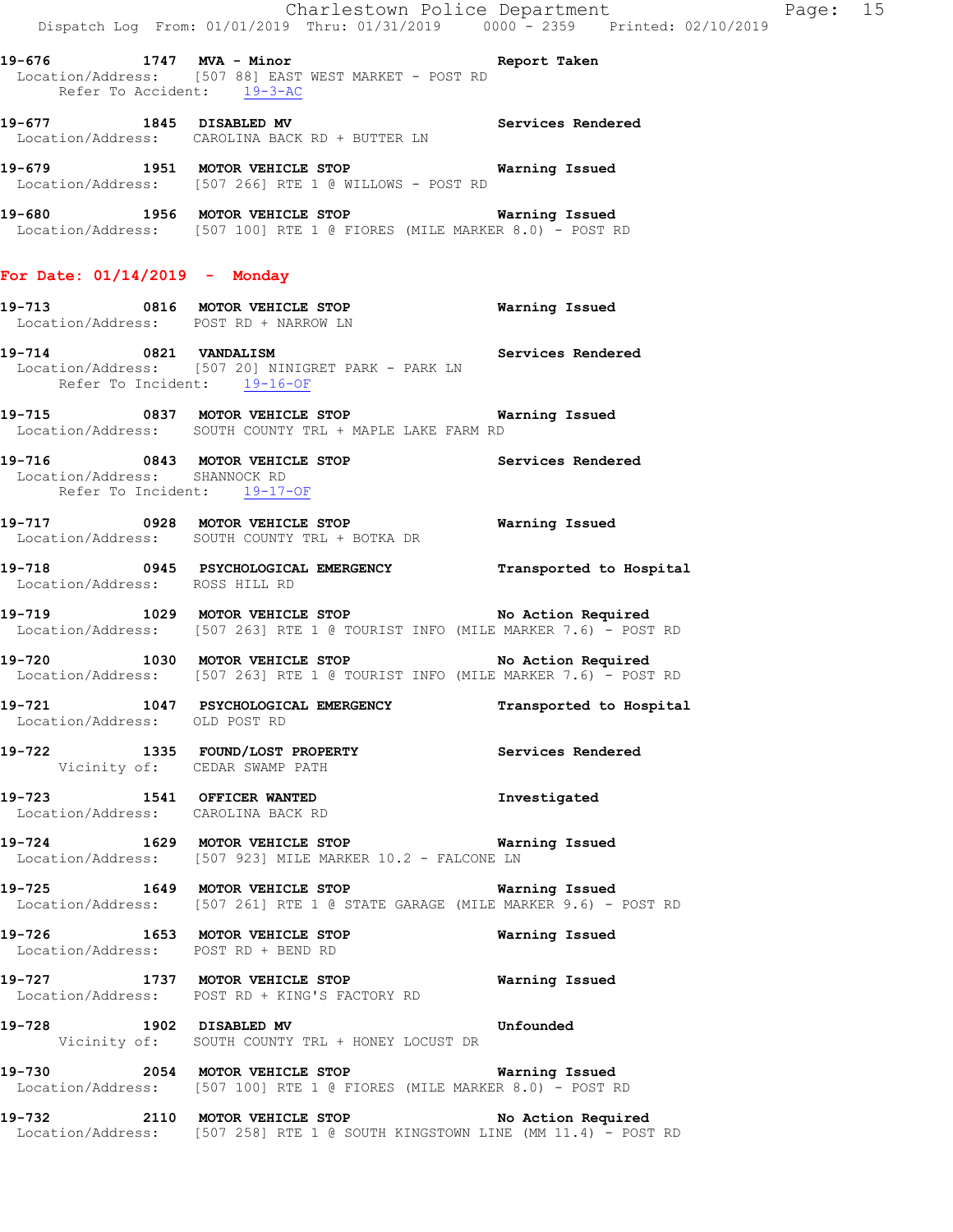# **For Date: 01/15/2019 - Tuesday**

| 19-741 0024 HOUSE CHECK<br>Location/Address: SHIRLEY DR           |                                                                                                                                                                                                                  | Building Checked/Secured |
|-------------------------------------------------------------------|------------------------------------------------------------------------------------------------------------------------------------------------------------------------------------------------------------------|--------------------------|
| Location/Address: SANCTUARY RD                                    | 19-750 0040 HOUSE CHECK Building Checked/Secured                                                                                                                                                                 |                          |
|                                                                   | 19-755 0057 SUSPICIOUS ACTIVITY/VEHICLE Investigated<br>Location/Address: [507 243] KRYSTAL PENQUIN MOTEL - POST RD                                                                                              |                          |
|                                                                   | Location/Address: [507 941] DRIVING RANGE - POST RD                                                                                                                                                              |                          |
|                                                                   | 19-769 0230 MOTOR VEHICLE STOP 6 Warning Issued<br>Location/Address: [507 100] RTE 1 @ FIORES (MILE MARKER 8.0) - POST RD                                                                                        |                          |
|                                                                   | 19-773 0831 TRAFFIC CONTROL <b>19-773</b> Warning Issued<br>Location/Address: [507 19] CHARLESTOWN ELEMENTARY SCHOOL - CAROLINA BACK RD                                                                          |                          |
|                                                                   | 19-775 0913 MOTOR VEHICLE STOP <b>Warning Issued</b><br>Vicinity of: [507 278] RTE 2 @ RIPPY'S MARKET - SOUTH COUNTY TRL                                                                                         |                          |
| Location/Address: WALL ST                                         | 19-776 19939 OFFICER WANTED 19-776 Building Checked/Secured                                                                                                                                                      |                          |
|                                                                   | 19-777 1006 FIRE, OTHER 2008 2012 19-777<br>Location/Address: [507 435] SOUTH SHORE MENTAL HEALTH CHARLESTOWN HOUS - OLD POST RD                                                                                 |                          |
|                                                                   | 19-780 1340 MOTOR VEHICLE STOP Citation Issued<br>Location/Address: [507 276] RTE 2 @ RICHMOND LINE - SOUTH COUNTY TRL                                                                                           |                          |
| Refer To Arrest: 19-11-AR                                         | 19-781 1527 MOTOR VEHICLE COMPLAINT Arrest(s) Made<br>Location/Address: [507 841] BREACHWAY GRILL - CHARLESTOWN BEACH RD<br>Arrest: HARPSTER, AMY E<br>Address: 140 VAN ZANDT AVE Apt. #4 NEWPORT, RI<br>Age: 30 |                          |
|                                                                   | Charges: DUI OF LIQUOR OR DRUGS-1ST OFFENSE .15/GREATER                                                                                                                                                          |                          |
|                                                                   | 19-782 1750 SUSPICIOUS ACTIVITY/VEHICLE Could Not Locate<br>Location/Address: BUCKEYE BROOK RD + KING'S FACTORY RD                                                                                               |                          |
|                                                                   | 19-784 1940 MOTOR VEHICLE STOP 6 Warning Issued<br>Location/Address: POST RD + SCHOOLHOUSE POND RD                                                                                                               |                          |
| 19-785                                                            | 1957 MOTOR VEHICLE STOP 6 6 Warning Issued<br>Location/Address: [507 260] RTE 1 @ GENERAL STANTON - POST RD                                                                                                      |                          |
| 19-786                                                            | 2027 MOTOR VEHICLE COMPLAINT Arrest(s) Made<br>Vicinity of: [507 278] RTE 2 @ RIPPY'S MARKET - SOUTH COUNTY TRL<br>Refer To Arrest: 19-12-AR<br>Arrest: CARREIRO, MARIA A                                        |                          |
| Address:<br>Age: 49                                               | 5455 N MAIN ST Apt. #10A FALL RIVER, MA<br>Charges: DUI OF LIQUOR OR DRUGS-1ST OFFENSE .15/GREATER                                                                                                               |                          |
| 19-787 2054 OFFICER WANTED                                        | Location/Address: [507 258] RTE 1 @ SOUTH KINGSTOWN LINE (MM 11.4) - POST RD                                                                                                                                     | Services Rendered        |
| 2356 HOUSE CHECK<br>19-788<br>Location/Address: KING'S FACTORY RD |                                                                                                                                                                                                                  | Building Checked/Secured |
| For Date: $01/16/2019$ - Wednesday                                |                                                                                                                                                                                                                  |                          |

**19-789 0024 FIRE, STRUCTURE Extinquished** 

 Location/Address: WEST BEACH RD Refer To Incident: 19-18-OF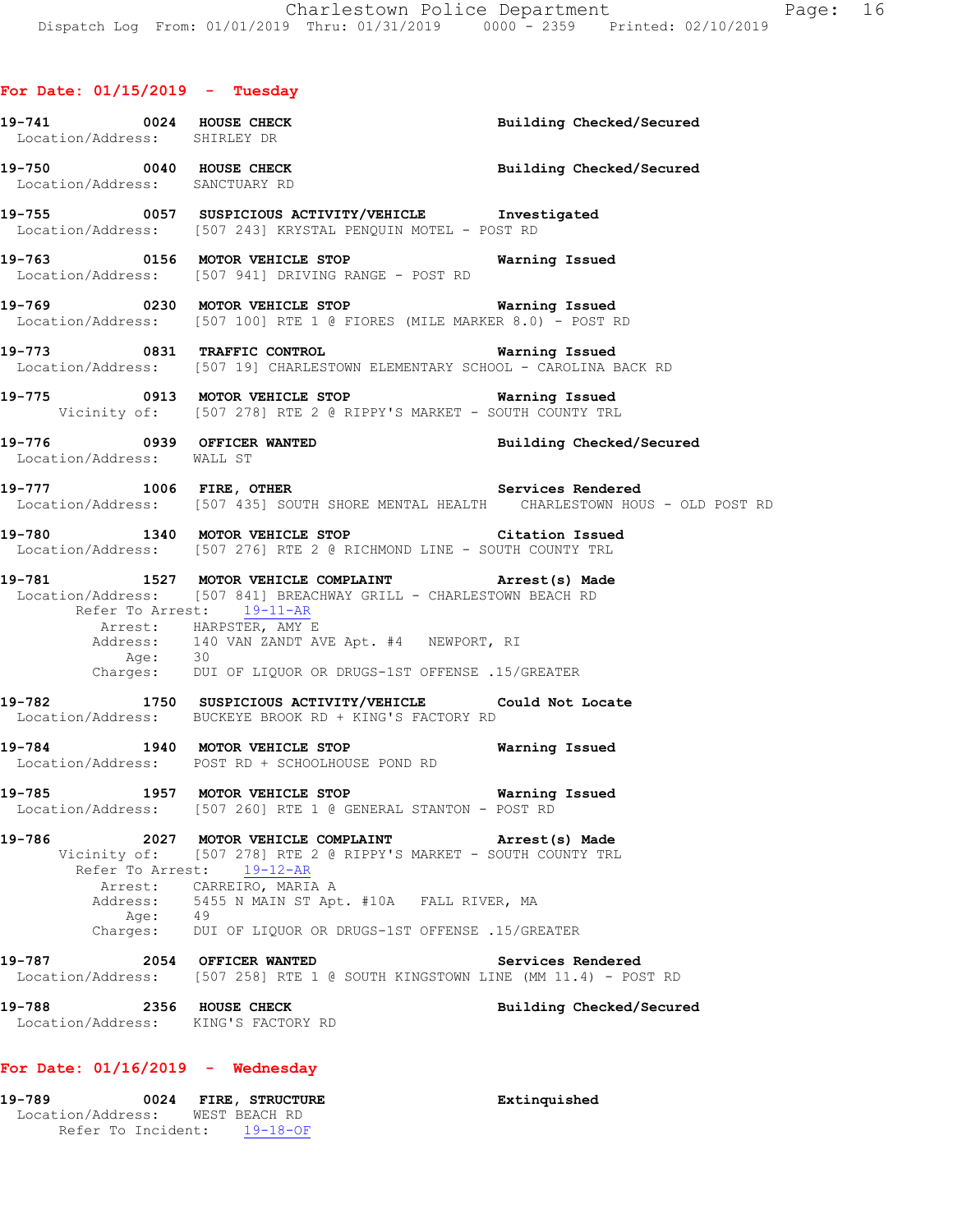| 19-790 0046 ALARM, BURGLAR<br>Location/Address: SUNSET DR      |                                                                                                                                                                                                                                                                                                       | False Alarm              |
|----------------------------------------------------------------|-------------------------------------------------------------------------------------------------------------------------------------------------------------------------------------------------------------------------------------------------------------------------------------------------------|--------------------------|
|                                                                | 19-791 0121 ROAD HAZARD/OBSTRUCTION Removed Hazard<br>Location/Address: POST RD + WEST BEACH RD                                                                                                                                                                                                       |                          |
| 19-803 0310 HOUSE CHECK                                        | Location/Address: [507 791] 18 WHITE TAIL CIRCLE - WHITE TAIL CIR                                                                                                                                                                                                                                     | Building Checked/Secured |
| 19-804 0316 HOUSE CHECK                                        | Location/Address: [507 804] BEAVER LN                                                                                                                                                                                                                                                                 | Building Checked/Secured |
|                                                                | 19-807 		 0402 MOTOR VEHICLE STOP 		 Arrest(s) Made<br>Location/Address: [507 941] DRIVING RANGE - POST RD<br>Refer To Arrest: 19-13-AR                                                                                                                                                               |                          |
|                                                                | Arrest: GORDON, KENNETH E<br>Address: 84 BOWLING LN BRADFORD, RI                                                                                                                                                                                                                                      |                          |
|                                                                | Age: 27<br>Charges: BENCH WARRANT ISSUED FROM 4TH DISTRICT COURT                                                                                                                                                                                                                                      |                          |
|                                                                | 19-808 6254 POLICE INFORMATION 5ervices Rendered<br>Location/Address: [507 38] CHARLESTOWN POST OFFICE - OLD POST RD                                                                                                                                                                                  |                          |
|                                                                | 19-809 0458 POLICE INFORMATION Services Rendered<br>Location/Address: [507 38] CHARLESTOWN POST OFFICE - OLD POST RD                                                                                                                                                                                  |                          |
|                                                                | 19-810 0503 POLICE INFORMATION Services Rendered<br>Location/Address: [507 38] CHARLESTOWN POST OFFICE - OLD POST RD                                                                                                                                                                                  |                          |
|                                                                | 19-811 6506 POLICE INFORMATION 19-811 Services Rendered<br>Location/Address: [507 38] CHARLESTOWN POST OFFICE - OLD POST RD                                                                                                                                                                           |                          |
| Location/Address: SK LINE - POST RD                            | 19-812 		 0551 MOTOR VEHICLE STOP 		 Arrest(s) Made<br>Refer To Arrest: 19-14-AR                                                                                                                                                                                                                      |                          |
| Refer To Accident: 19-4-AC                                     | Arrest: CARREIRO, ANTONIO T<br>Address: 2259 COMMODORE PERRY HWY SOUTH KINGSTOWN, RI Age: 50<br>Charges: DUI/DRUGS/ALCOHOL/1ST OFFENSE - B.A.C. UNKNOWN<br>POSSESSION OF SCHEDULE I, II, III, IV, V<br>POSSESSION OF SCHEDULE I, II, III, IV, V<br>Refusal to Submit to Chemical Test - 1st Violation |                          |
| 19-813 0554 FIRE, STRUCTURE<br>Location/Address: WEST BEACH RD |                                                                                                                                                                                                                                                                                                       | Investigated             |
| Location/Address: LIISA DR                                     | 19-814 0702 ALARM, BURGLAR                                                                                                                                                                                                                                                                            | Building Checked/Secured |
|                                                                | 19-815 0853 POLICE TRANSPORT TAN Taken/Refered to Other A<br>Location/Address: [507 642] CHARLESTOWN POLICE DEPARTMENT - OLD POST RD                                                                                                                                                                  |                          |
|                                                                | 19-816 0946 MOTOR VEHICLE STOP<br>Location/Address: POST RD + NARROW LN                                                                                                                                                                                                                               | Warning Issued           |
|                                                                | 19-817 1008 POLICE TRANSPORT TAN Taken/Refered to Other A<br>Location/Address: [507 642] CHARLESTOWN POLICE DEPARTMENT - OLD POST RD                                                                                                                                                                  |                          |
|                                                                | 19-818 1200 MOTOR VEHICLE STOP<br>Location/Address: SOUTH COUNTY TRL + JONATHAN DR                                                                                                                                                                                                                    | Warning Issued           |
|                                                                | 19-820 1204 MOTOR VEHICLE STOP <b>Warning Issued</b><br>Location/Address: [507 261] RTE 1 @ STATE GARAGE (MILE MARKER 9.6) - POST RD                                                                                                                                                                  |                          |
|                                                                | 19-821 1352 MOTOR VEHICLE STOP<br>Location/Address: [507 304] RTE 1A @ CHARLESTOWN PACKAGE STORE - OLD POST RD                                                                                                                                                                                        | Warning Issued           |
| Location/Address: NARROW LN                                    | 19-823 1533 SUSPICIOUS ACTIVITY/VEHICLE Investigated                                                                                                                                                                                                                                                  |                          |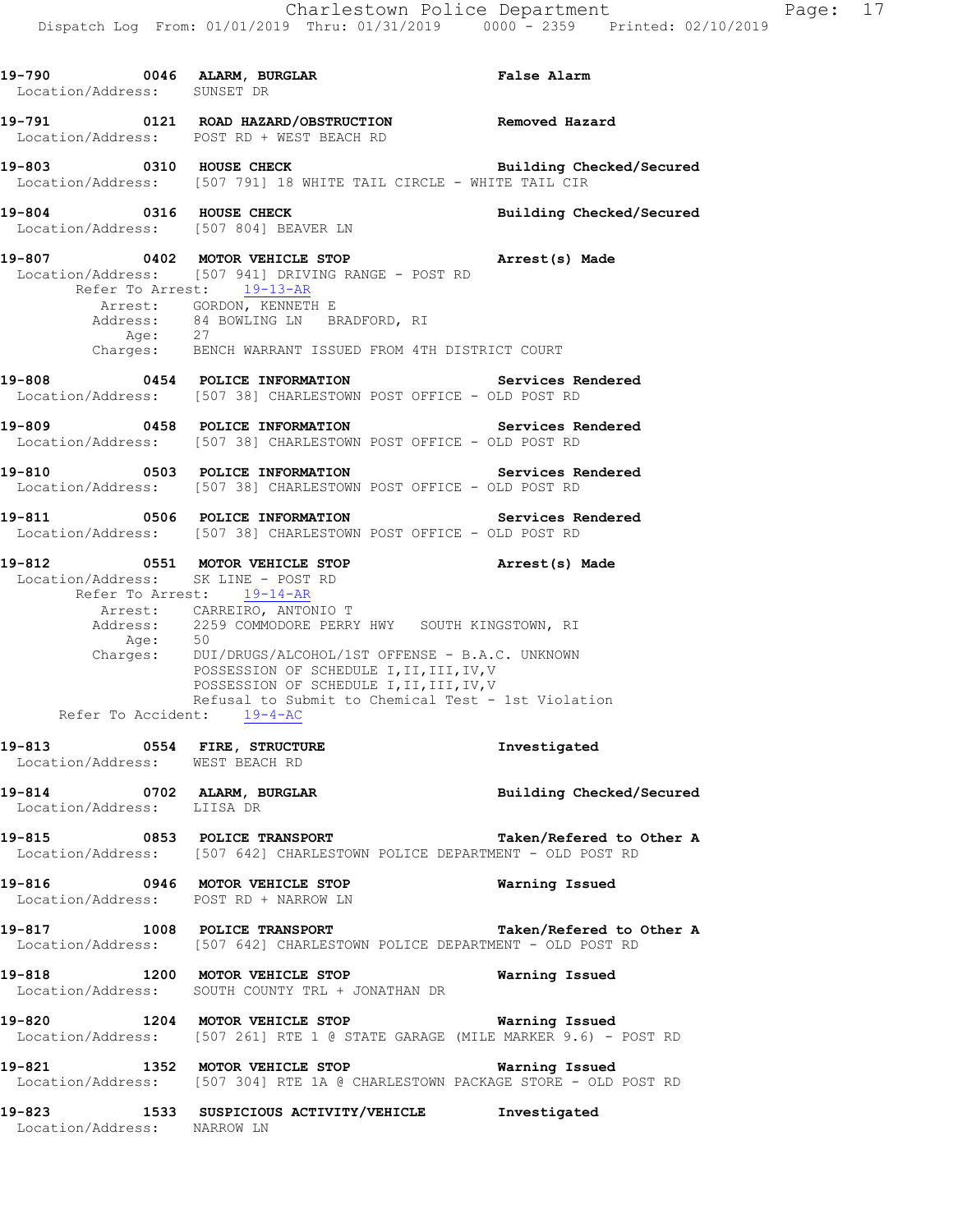| 19-824 1610 ALARM, BURGLAR<br>Location/Address: HILLTOP DR                           |                                                                                                                                                 | Investigated             |
|--------------------------------------------------------------------------------------|-------------------------------------------------------------------------------------------------------------------------------------------------|--------------------------|
| 19-825 1612 LARCENY<br>Location/Address: CHEROKEE BND<br>Refer To Incident: 19-19-OF |                                                                                                                                                 | Report Taken             |
|                                                                                      | 19-827 1641 MOTOR VEHICLE STOP 19-827 Arrest (s) Made<br>Location/Address: RTE - SOUTH COUNTY TRL + OLD MILL RD<br>Refer To Summons: 19-15-AR   |                          |
|                                                                                      | Summons: SILVIO, DOMINIC J<br>Address: 1503 SHANNOCK RD CHARLESTOWN, RI<br>Age: 38<br>Charges: Driving with Expired License - 1st Offense       |                          |
| 19-828 1654 HOUSE CHECK                                                              | Location/Address: PARTRIDGE RUN                                                                                                                 | Services Rendered        |
|                                                                                      | 19-829 1657 MOTOR VEHICLE STOP No Action Required<br>Location/Address: HORSESHOE FALLS - SHANNOCK RD                                            |                          |
|                                                                                      | 19-830 1719 MOTOR VEHICLE STOP <b>Warning Issued</b><br>Location/Address: HORSESHOE FALLS - SHANNOCK RD                                         |                          |
|                                                                                      | 19-831 1812 FOLLOW-UP INVESTIGATION Services Rendered<br>Location/Address: HAZEN ST                                                             |                          |
| Location/Address: OLD POST RD                                                        | 19-832 1914 POLICE INFORMATION No Action Required                                                                                               |                          |
|                                                                                      | 19-833<br>2033 MOTOR VEHICLE STOP No Action Required<br>Location/Address: [507 276] RTE 2 @ RICHMOND LINE - SOUTH COUNTY TRL                    |                          |
|                                                                                      | 19-834 2101 MOTOR VEHICLE STOP <b>Warning Issued</b><br>Location/Address: [507 45] RIPPY'S LIQUOR MART - SOUTH COUNTY TRL                       |                          |
|                                                                                      | 19-835 2215 ASSIST OTHER POLICE DEPT Services Rendered<br>Location/Address: WESTERLY LINE - POST RD                                             |                          |
|                                                                                      | 19-836 2331 MOTOR VEHICLE STOP <b>Warning Issued</b><br>Location/Address: [507 920] MILE MARKER 9.2 - POST RD                                   |                          |
|                                                                                      | 19-837 2351 MOTOR VEHICLE STOP 6 Warning Issued<br>Location/Address: SOUTH COUNTY TRL + LAURI DR                                                |                          |
| For Date: $01/17/2019$ - Thursday                                                    |                                                                                                                                                 |                          |
| $19 - 840$                                                                           | 0017 MOTOR VEHICLE STOP<br>Location/Address: POST RD + GENERAL STANTON LN                                                                       | Warning Issued           |
| 19-851                                                                               | 0054 MOTOR VEHICLE STOP<br>Location/Address: [507 941] DRIVING RANGE - POST RD<br>Refer To Summons: 19-16-AR<br>Summons: RICHARDSON, SAMANTHA R | Arrest(s) Made           |
| Age:                                                                                 | Address: 8 S JOSEPH ST Apt. #1 WESTERLY, RI<br>Age: 27<br>Charges: Driving after denial, suspension or revocation of license - 1st Offense      |                          |
| $19 - 853$                                                                           | 0121 MOTOR VEHICLE STOP<br>Location/Address: [507 66] WILLOWS RESORT - POST RD                                                                  | Warning Issued           |
| 19-861                                                                               | 0422 MOTOR VEHICLE STOP<br>Location/Address: POST RD + CROSS MILLS RD                                                                           | Warning Issued           |
| 19-862                                                                               | 0614 HOUSE CHECK<br>Location/Address: [507 526] OLD POST RD                                                                                     | Building Checked/Secured |

**19-863 0632 POLICE INFORMATION Services Rendered**  Location/Address: [507 642] CHARLESTOWN POLICE DEPARTMENT - OLD POST RD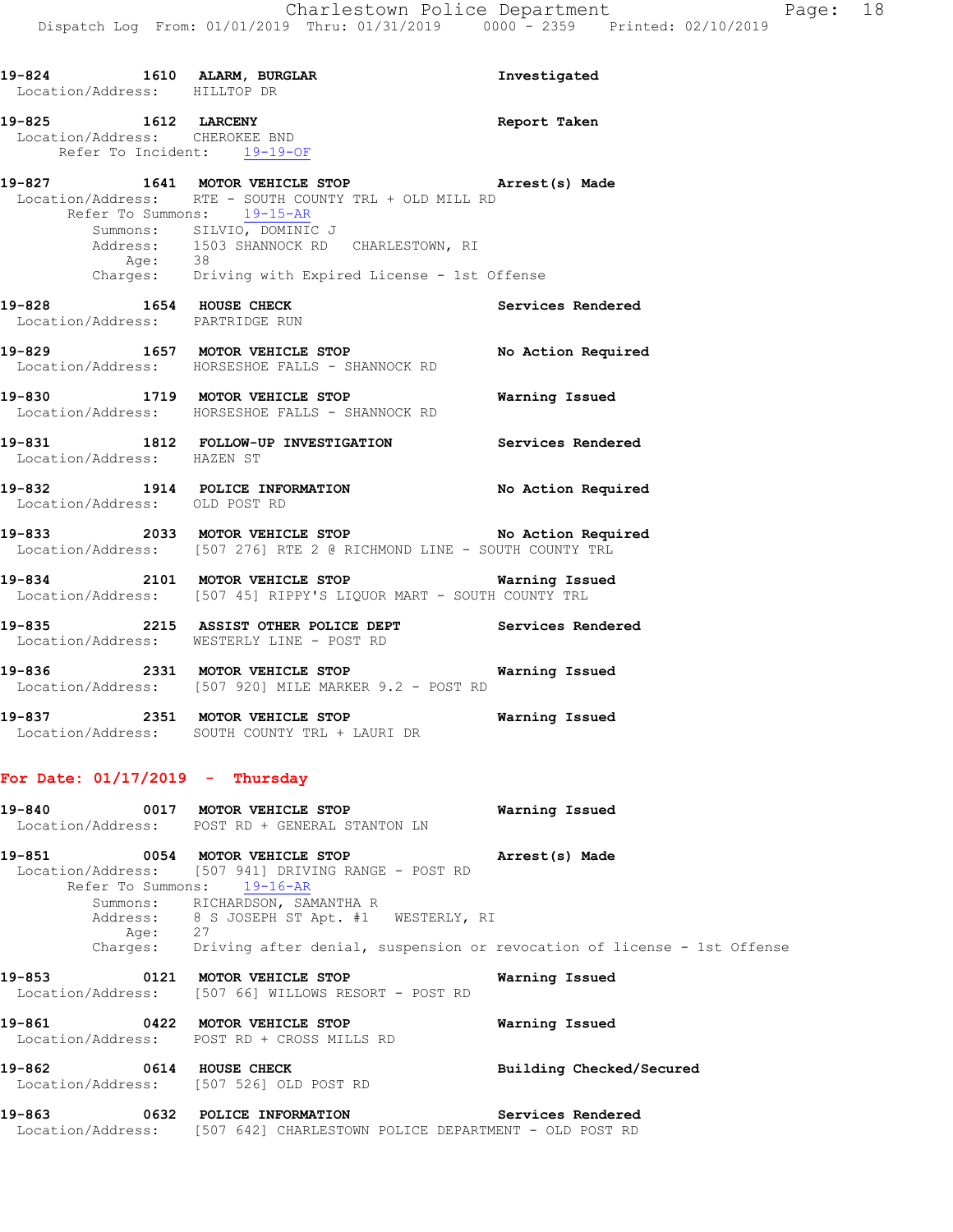**19-864 0837 ANNOYING PHONE CALLS Investigated**  Location/Address: NARROW LN **19-866 1008 WELL BEING CHECK Services Rendered**  Location/Address: [507 228] PHIL & ANN'S SUNSET MOTEL - OLD POST RD **19-869 1453 ALARM, CO DETECTOR False Alarm**  Location/Address: [507 398] MOHAWK TRL **19-871 1648 MOTOR VEHICLE STOP Warning Issued**  Location/Address: ALTON CAROLINA RD + CAROLINA BACK RD **19-873 1737 DCYF INVESTIGATION Services Rendered**  Location/Address: CAROLINA BACK RD Refer To Incident: 19-21-OF **19-874 1938 FOLLOW-UP INVESTIGATION Investigated**  Location/Address: [507 876] RICAN - ALTON CAROLINA RD **19-875 2038 ANIMAL COMPLAINT Taken to Family/Guardian**  Location/Address: [507 37] CHARLESTOWN WINE AND SPIRITS - OLD POST RD

#### **For Date: 01/18/2019 - Friday**

Vicinity of: FALCONE LN

**19-877 0037 FIRE, STRUCTURE Extinquished**  Location/Address: SOUTH COUNTY TRL Refer To Incident: 19-22-OF **19-892 0239 DOMESTIC/Assault/Diso/Other Peace Restored**  Location/Address: LAURI DR **19-893 0307 POLICE INFORMATION Services Rendered**  Location/Address: [507 642] CHARLESTOWN POLICE DEPARTMENT - OLD POST RD **19-894 0452 MOTOR VEHICLE STOP Warning Issued**  Vicinity of: [507 918] MILE MARKER 8.0 - POST RD **19-895 0500 MOTOR VEHICLE STOP Warning Issued**  Location/Address: [507 261] RTE 1 @ STATE GARAGE (MILE MARKER 9.6) - POST RD **19-896 0519 MOTOR VEHICLE STOP Warning Issued**  Location/Address: [507 269] RTE 1 @ DRIVING RANGE - POST RD **19-897 0550 MOTOR VEHICLE STOP Warning Issued**  Location/Address: POST RD + CROSS MILLS RD **19-898 0633 MOTOR VEHICLE STOP Warning Issued**  Location/Address: KING'S FACTORY RD + NARRAGANSETT TRL **19-899 0642 MOTOR VEHICLE STOP Warning Issued**  Location/Address: KING'S FACTORY RD + SHUMANKANUC HILL RD **19-900 0651 MOTOR VEHICLE STOP Warning Issued**  Location/Address: KING'S FACTORY RD + NARRAGANSETT TRL **19-901 0656 TRAFFIC CONTROL Warning Issued**  Location/Address: KING'S FACTORY RD + SHUMANKANUC HILL RD **19-902 0800 MOTOR VEHICLE STOP Citation Issued**  Location/Address: [507 269] RTE 1 @ DRIVING RANGE - POST RD **19-903 0805 MOTOR VEHICLE STOP Warning Issued**  Location/Address: [507 303] RTE 1 @ SOUTH SHORE MENTAL HEALTH (MM 9.0) - POST RD **19-905 0930 911 CALLS/False/Hang-Ups/Open Investigated**  Location/Address: MOHAWK TRL **19-907 1330 MOTOR VEHICLE STOP Warning Issued**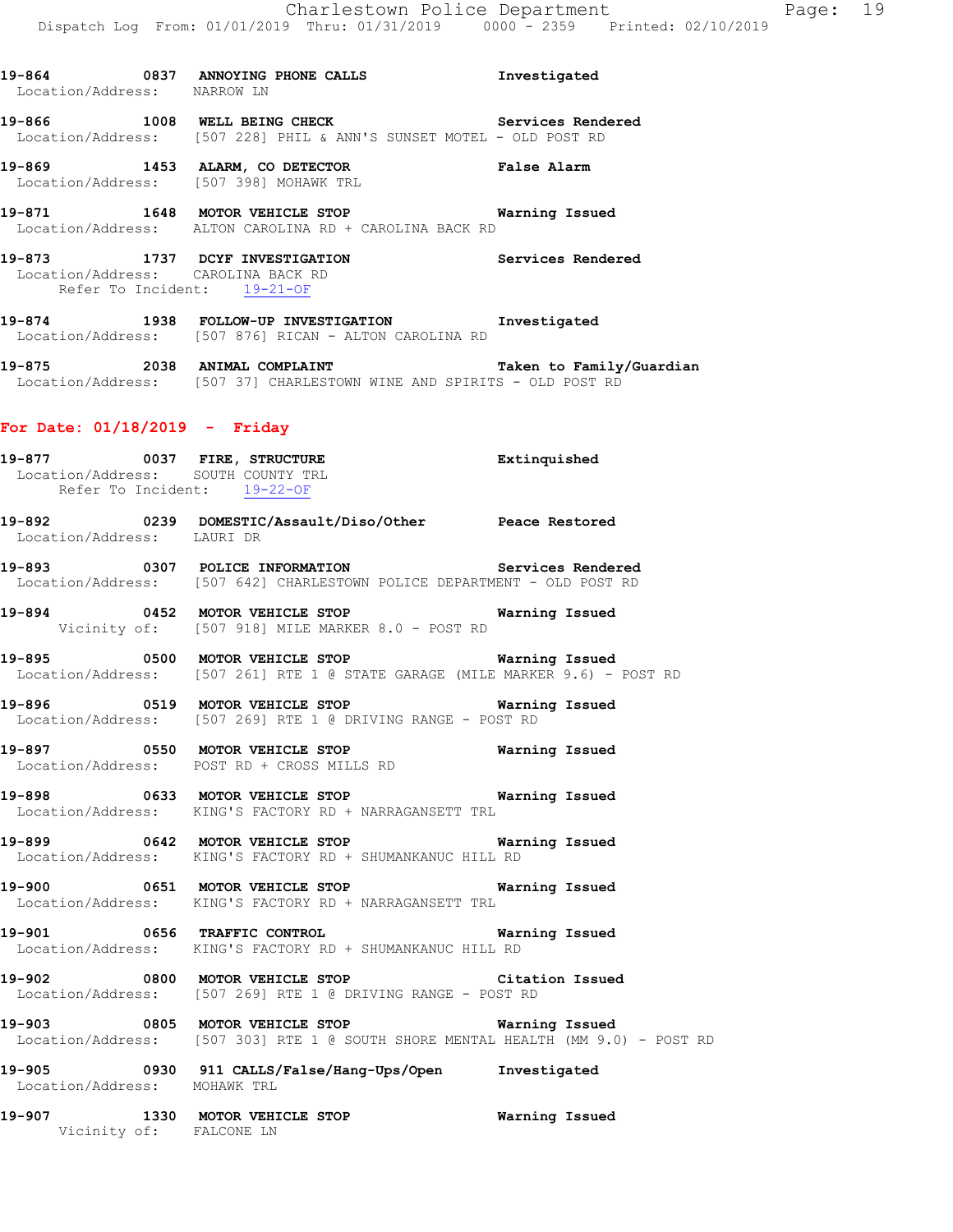|                            | 19-908 1514 POLICE INFORMATION<br>Location/Address: SHANNOCK RD                                                                                                                                                      | Investigated          |
|----------------------------|----------------------------------------------------------------------------------------------------------------------------------------------------------------------------------------------------------------------|-----------------------|
|                            | 19-909 1554 ASSIST CITIZEN<br>Location/Address: SKAGERRAK RD                                                                                                                                                         | Services Rendered     |
|                            | 19-910 1609 TRAFFIC CONTROL No Action Required<br>Location/Address: ALTON CAROLINA RD + CAROLINA BACK RD                                                                                                             |                       |
| Location/Address: BOTKA DR | 19-911 2253 ASSIST OTHER POLICE DEPT Services Rendered                                                                                                                                                               |                       |
|                            | 19-919 2358 MOTOR VEHICLE STOP Warning Issued<br>Location/Address: SHANNOCK RD + COLUMBIA HEIGHTS RD                                                                                                                 |                       |
|                            | For Date: $01/19/2019$ - Saturday                                                                                                                                                                                    |                       |
|                            | 19-926 0039 MOTOR VEHICLE STOP <b>WATER WATER</b><br>Location/Address: [507 258] RTE 1 @ SOUTH KINGSTOWN LINE (MM 11.4) - POST RD                                                                                    |                       |
|                            | 19-932 0116 MOTOR VEHICLE STOP <b>Warning Issued</b><br>Location/Address: [507 261] RTE 1 @ STATE GARAGE (MILE MARKER 9.6) - POST RD                                                                                 |                       |
|                            | 19-933 0145 MOTOR VEHICLE COMPLAINT Investigated<br>Location/Address: [507 277] RTE 2 @ KENYON INDUSTRIES - SOUTH COUNTY TRL                                                                                         |                       |
|                            | 19-939 0216 SUSPICIOUS ACTIVITY/VEHICLE 1nvestigated<br>Vicinity of: CHARLESTOWN BEACH RD                                                                                                                            |                       |
|                            | 19-947 1101 FIRE, VEHICLE 19-947<br>Location/Address: SOUTH COUNTY TRL + HONEY LOCUST DR<br>Refer To Incident: 19-23-OF                                                                                              |                       |
|                            | 19-949 1228 ANIMAL COMPLAINT Services Rendered Vicinity of: NARROW LN                                                                                                                                                |                       |
|                            | 19-950 1400 MOTOR VEHICLE STOP<br>Location/Address: POST RD + BEND RD                                                                                                                                                | <b>Warning Issued</b> |
|                            | 19-951 1456 OFFICER WANTED<br>Location/Address: BISCUIT CITY RD<br>Refer To Arrest: 19-17-AR<br>Arrest: CAVEZZALE, MAURO L<br>Address: 157 BISCUIT CITY RD CHARLESTOWN, RI<br>Age: 51<br>Charges: DISORDERLY CONDUCT | Arrest(s) Made        |
|                            |                                                                                                                                                                                                                      |                       |

**19-952 1543 OFFICER WANTED Report Taken**  Location/Address: [507 434] DEEPWOODS DR Refer To Incident: 19-24-OF

# **For Date: 01/20/2019 - Sunday**

**19-977 0207 ALARM, BURGLAR False Alarm**  Location/Address: [507 45] RIPPY'S LIQUOR MART - SOUTH COUNTY TRL **19-979 0355 ALARM, BURGLAR False Alarm**  Location/Address: [507 45] RIPPY'S LIQUOR MART - SOUTH COUNTY TRL **19-985 1259 MOTOR VEHICLE STOP Warning Issued**  Location/Address: POST RD + TAMANACO DR **19-986 1425 ALARM, BURGLAR Building Checked/Secured**  Location/Address: UPPER HIGHLAND RD

**19-987 1515 MOTOR VEHICLE STOP Warning Issued**  Location/Address: POST RD + SCHOOLHOUSE POND RD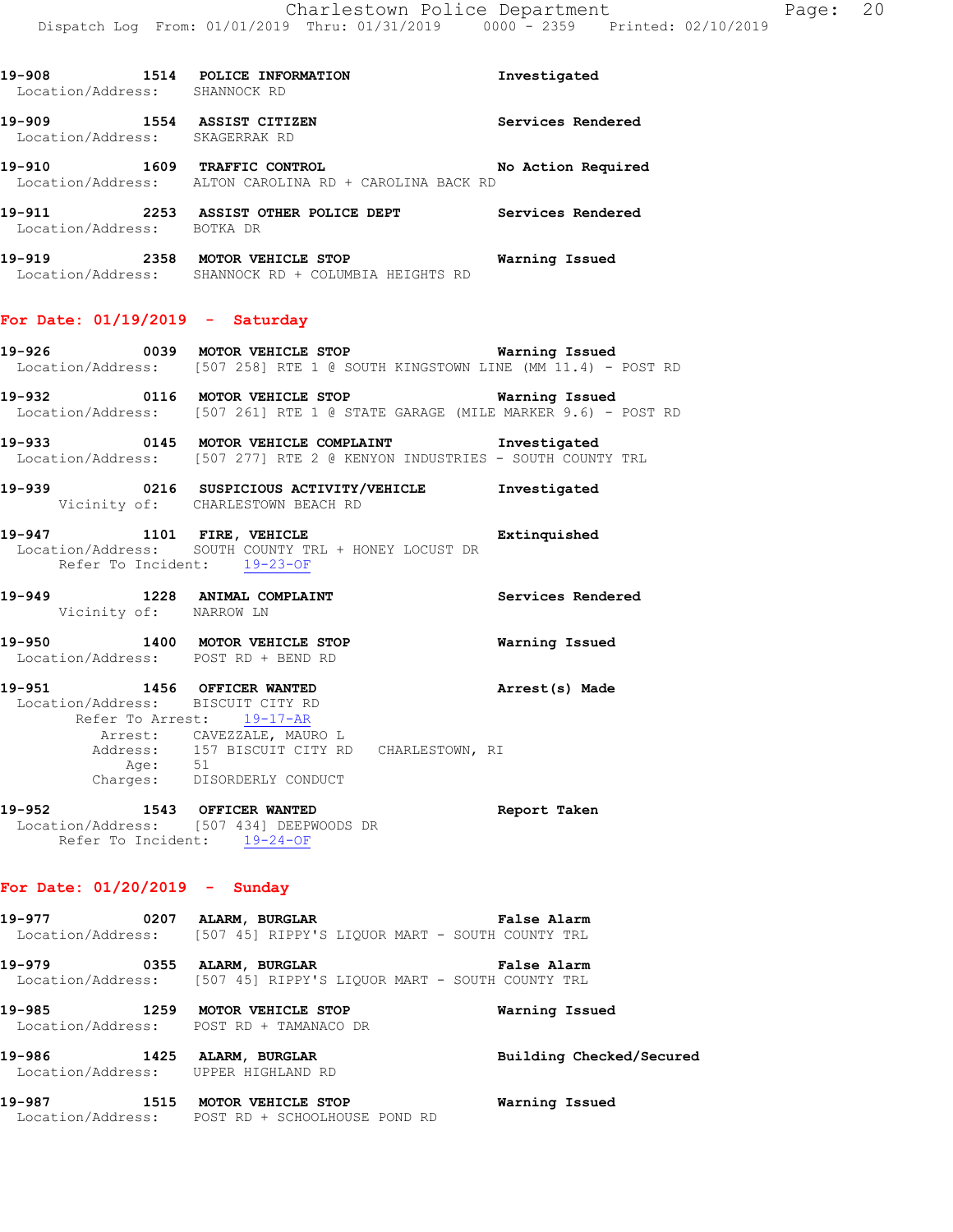|                                                                |                                                                                                                                               | Charlestown Police Department<br>Dispatch Log From: 01/01/2019 Thru: 01/31/2019   0000 - 2359   Printed: 02/10/2019 | Page: 21 |  |
|----------------------------------------------------------------|-----------------------------------------------------------------------------------------------------------------------------------------------|---------------------------------------------------------------------------------------------------------------------|----------|--|
|                                                                | 19-988 1555 TRAFFIC CONTROL 19 Warning Issued<br>Location/Address: SOUTH COUNTY TRL + MAPLE LAKE FARM RD                                      |                                                                                                                     |          |  |
|                                                                | 19-989 1608 OFFICER WANTED 19-989 Peace Restored<br>Location/Address: RAM ISLAND RD                                                           |                                                                                                                     |          |  |
|                                                                | 19-990 1710 MOTOR VEHICLE STOP <b>WATER</b> Warning Issued<br>Location/Address: [507 914] MILE MARKER 6.8 - WILDFLOWER RD                     |                                                                                                                     |          |  |
|                                                                | 19-991 1725 MOTOR VEHICLE COMPLAINT Unfounded<br>Location/Address: [507 258] RTE 1 @ SOUTH KINGSTOWN LINE (MM 11.4) - POST RD                 |                                                                                                                     |          |  |
| Location/Address: BLACK POND RD<br>Refer To Incident: 19-25-OF | 19-992 1737 OFFICER WANTED <b>Peace Restored</b>                                                                                              |                                                                                                                     |          |  |
|                                                                | 19-993 1817 ALARM, BURGLAR 1999 Building Checked/Secured<br>Location/Address: [507 37] CHARLESTOWN WINE AND SPIRITS - OLD POST RD             |                                                                                                                     |          |  |
| Refer To Incident: 19-26-OF                                    | 19-994 1924 SUSPICIOUS ACTIVITY/VEHICLE Citation Issued<br>Location/Address: [507 415] FRANCIS C CARTER MEMORIAL PRESERVE - KING'S FACTORY RD |                                                                                                                     |          |  |
|                                                                | 19-998 2335 SUSPICIOUS ACTIVITY/VEHICLE No Action Required<br>Location/Address: [507 49] CHARLESTOWN TOWN BEACH - CHARLESTOWN BEACH RD        |                                                                                                                     |          |  |
|                                                                | 19-1003 2347 HOUSE CHECK Building Checked/Secured<br>Location/Address: [507 791] 18 WHITE TAIL CIRCLE - WHITE TAIL CIR                        |                                                                                                                     |          |  |
|                                                                |                                                                                                                                               |                                                                                                                     |          |  |

**19-1004 2351 HOUSE CHECK Building Checked/Secured**  Location/Address: [507 804] BEAVER LN

# **For Date: 01/21/2019 - Monday**

|                                 |         | 19-1023 0112 DOMESTIC/Assault/Diso/Other Arrest(s) Made                              |                          |
|---------------------------------|---------|--------------------------------------------------------------------------------------|--------------------------|
| Location/Address: BLACK POND RD |         | Refer To Arrest: 19-18-AR                                                            |                          |
|                                 |         | Arrest: VALINE, STEVEN T                                                             |                          |
|                                 |         | Address: 164 BLACK POND RD CHARLESTOWN, RI                                           |                          |
|                                 | Age: 53 |                                                                                      |                          |
|                                 |         | Charges: DOMESTIC-SIMPLE ASSAULT/BATTERY                                             |                          |
|                                 |         | 19-1024 0329 POLICE TRANSPORT                                                        | <b>Services Rendered</b> |
| Location/Address: BLACK POND RD |         |                                                                                      |                          |
|                                 |         | 19-1025 0409 HOUSE CHECK                                                             | Building Checked/Secured |
|                                 |         | Location/Address: [507 526] OLD POST RD                                              |                          |
|                                 |         | 19-1028 0454 ALARM, BURGLAR                                                          | Building Checked/Secured |
|                                 |         | Location/Address: WHITE TAIL CIR                                                     |                          |
|                                 |         | 19-1029 0459 ALARM, BURGLAR                                                          | Building Checked/Secured |
| Location/Address: THOMAS ST     |         |                                                                                      |                          |
|                                 |         | 19-1032 0825 ALARM, BURGLAR COMPARENT PALSE Alarm                                    |                          |
| Location/Address: LAURI DR      |         |                                                                                      |                          |
|                                 |         | 19-1034 1218 FOLLOW-UP INVESTIGATION Investigated                                    |                          |
|                                 |         | Location/Address: [507 435] SOUTH SHORE MENTAL HEALTH CHARLESTOWN HOUS - OLD POST RD |                          |
|                                 |         | 19-1035 1227 MOTOR VEHICLE STOP 6 Warning Issued                                     |                          |
|                                 |         | Location/Address: [507 276] RTE 2 @ RICHMOND LINE - SOUTH COUNTY TRL                 |                          |
|                                 |         | 19-1037 1323 MOTOR VEHICLE STOP <b>Warning Issued</b>                                |                          |
|                                 |         | Location/Address: [507 279] RTE 2 @ CHARLESTOWN TOWN HALL - SOUTH COUNTY TRL         |                          |
|                                 |         | 19-1038 1331 MOTOR VEHICLE STOP 6 Warning Issued                                     |                          |
|                                 |         | Location/Address: [507 914] MILE MARKER 6.8 - WILDFLOWER RD                          |                          |
|                                 |         | 19-1040 1535 OFFICER WANTED                                                          | Arrest(s) Made           |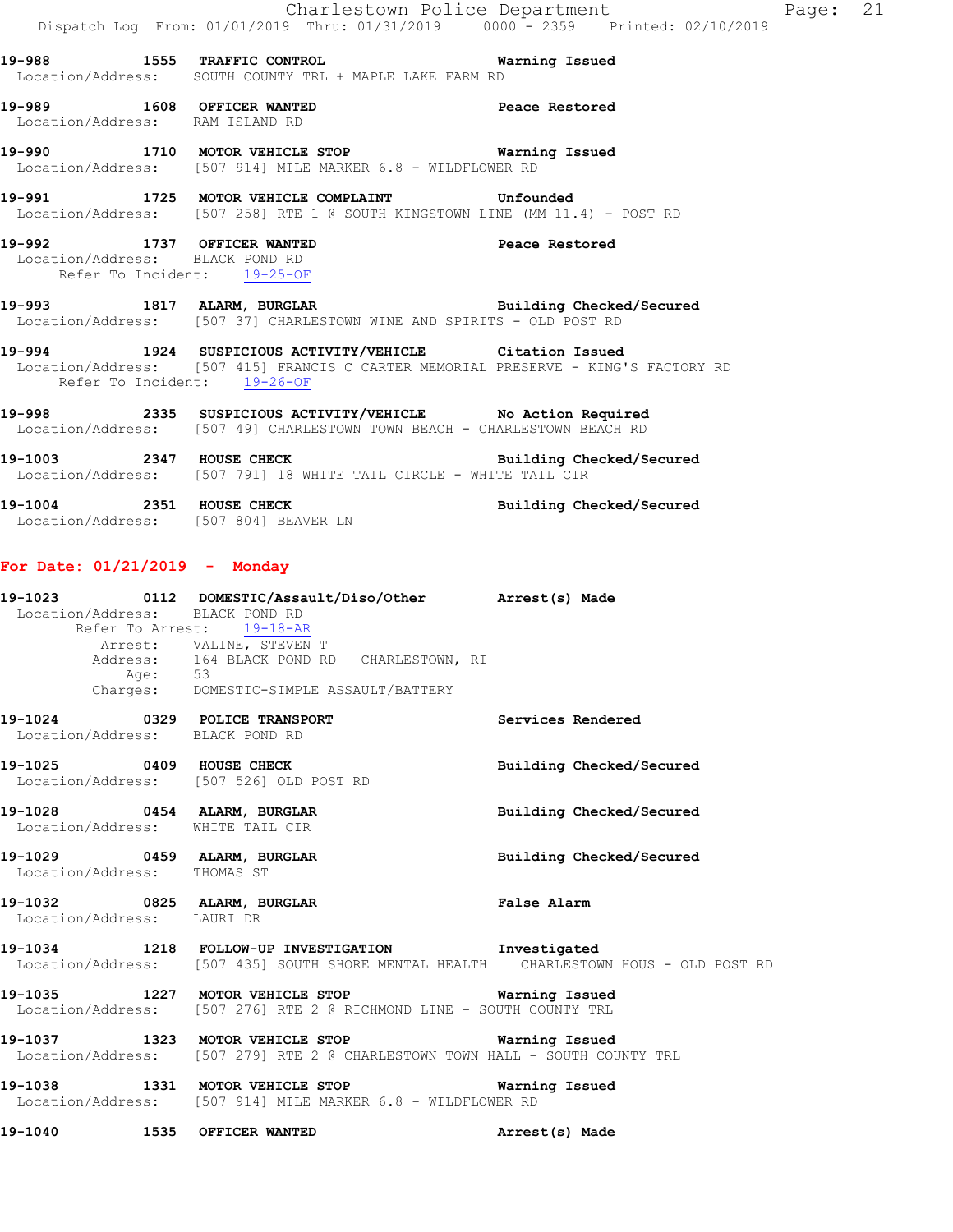Charlestown Police Department Fage: 22 Dispatch Log From: 01/01/2019 Thru: 01/31/2019 0000 - 2359 Printed: 02/10/2019 Location/Address: [507 642] CHARLESTOWN POLICE DEPARTMENT - OLD POST RD Refer To Arrest: 19-19-AR Arrest: RAMOS, KATHERINE<br>Address: 23 PRESCOTT HALL RD NEWPORT, RI Address: 23 PRESCOTT HALL RD NEWPORT, RI Age: 35 Charges: LARCENY/U \$500 **19-1041 1541 MOTOR VEHICLE STOP Warning Issued**  Location/Address: [507 260] RTE 1 @ GENERAL STANTON - POST RD 19-1042 1602 ABANDONED MV **No action Required**  Location/Address: [507 72] CUMBERLAND FARMS - OLD POST RD **19-1043 1618 SERVE WARRANT Arrest(s) Made**  Location/Address: RAM ISLAND RD Refer To Arrest: 19-20-AR Arrest: CHARETTE, MATTHEW P<br>Address: 42B NEW LUDLOW RD GRANBY, MA Address: 42B NEW LUDLOW RD GRANBY, MA Age: 31 Charges: FUGITIVE FROM JUSTICE **19-1044 1641 ALARM, BURGLAR False Alarm**  Location/Address: [507 774] DUDLEY LN **19-1046 1759 ESCORT Services Rendered**  Location/Address: [507 642] CHARLESTOWN POLICE DEPARTMENT - OLD POST RD **19-1047 1839 MOTOR VEHICLE STOP Citation Issued**  Vicinity of: [507 257] DUNNS CORNERS FIRE STATION (STATION TWO) - POST RD **19-1048 1846 ALARM, BURGLAR Building Checked/Secured**  Location/Address: SEA LEA AVE **19-1049 1901 MOTOR VEHICLE STOP Warning Issued**  Location/Address: ROSS HILL RD + KLONDIKE RD **19-1051 1953 MOTOR VEHICLE STOP Warning Issued**  Location/Address: [507 914] MILE MARKER 6.8 - WILDFLOWER RD **19-1052 2011 MOTOR VEHICLE STOP Warning Issued**  Vicinity of: ROSS HILL RD 19-1053 2017 DISABLED MV **Services Rendered**  Location/Address: [507 264] RTE 1 @ WINDSWEPT INN - POST RD **19-1054 2026 MOTOR VEHICLE STOP Warning Issued**  Location/Address: [507 266] RTE 1 @ WILLOWS - POST RD **19-1055 2038 MOTOR VEHICLE STOP Warning Issued**  Location/Address: [507 266] RTE 1 @ WILLOWS - POST RD **19-1056 2052 ASSIST OTHER POLICE DEPT Services Rendered**  Location/Address: RAM ISLAND RD **19-1057 2055 MOTOR VEHICLE STOP Warning Issued**  Location/Address: KING'S FACTORY RD **19-1058 2056 PSYCHOLOGICAL EMERGENCY Services Rendered**  Location/Address: PARTRIDGE RUN **19-1059 2108 ALARM, BURGLAR Building Checked/Secured**  Location/Address: SEA LEA AVE **19-1060 2234 ASSIST CITIZEN Services Rendered**  Location/Address: [507 841] BREACHWAY GRILL - CHARLESTOWN BEACH RD **19-1061 2336 MOTOR VEHICLE STOP Warning Issued**  Location/Address: POST RD + ROSS HILL RD **19-1062 2347 MOTOR VEHICLE STOP Citation Issued**  Location/Address: POST RD + LAKESIDE DR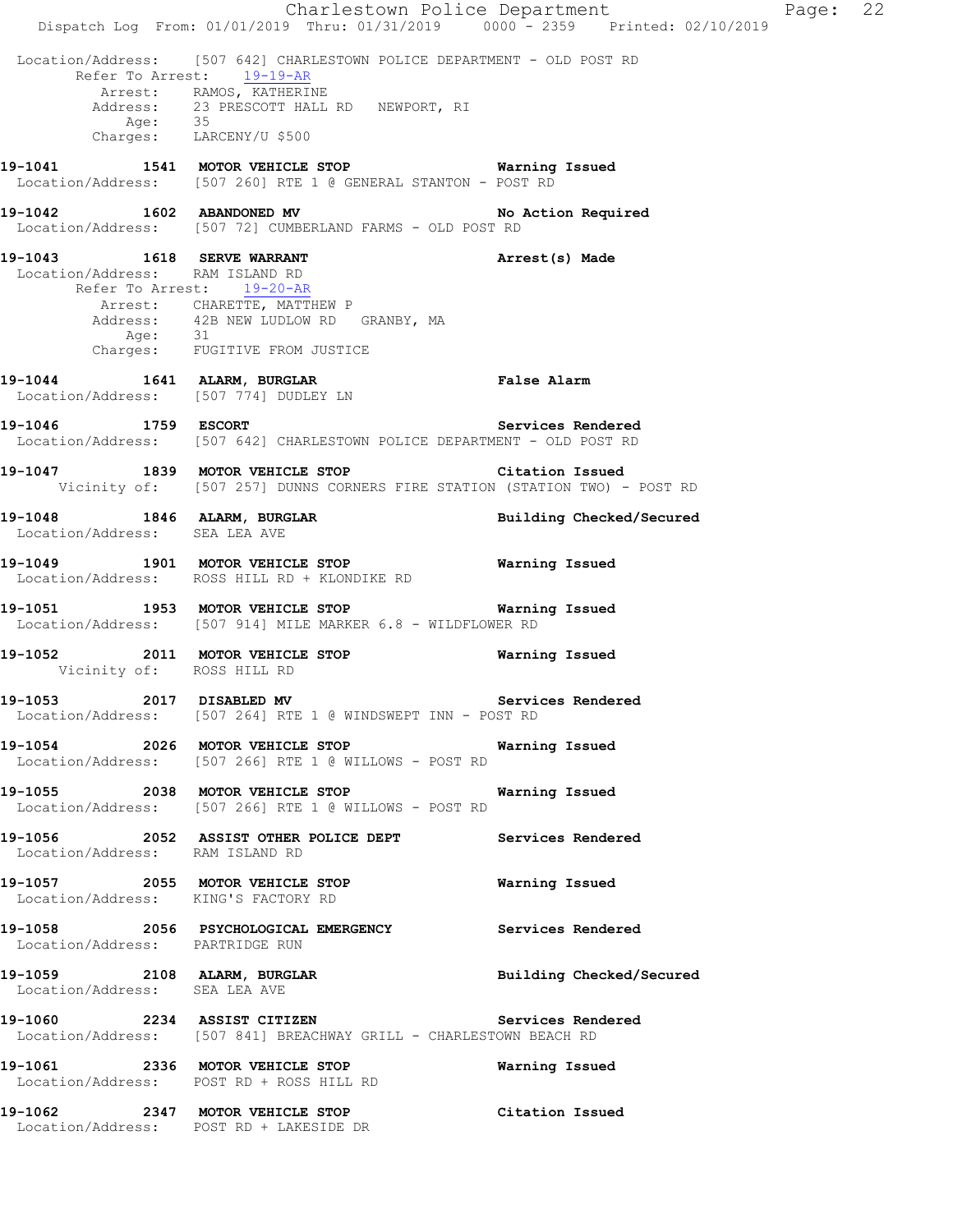**19-1064 2349 HOUSE CHECK Building Checked/Secured**  Location/Address: SHIRLEY DR

# **For Date: 01/22/2019 - Tuesday**

|                                                                        | 19-1070 0021 MOTOR VEHICLE STOP<br>Location/Address: POST RD + LAKESIDE DR                                                                                               | <b>Warning Issued</b>    |
|------------------------------------------------------------------------|--------------------------------------------------------------------------------------------------------------------------------------------------------------------------|--------------------------|
|                                                                        | 19-1071 0030 MOTOR VEHICLE STOP<br>Location/Address: POST RD + GENERAL STANTON LN                                                                                        | Warning Issued           |
|                                                                        | 19-1073 0036 SUSPICIOUS ACTIVITY/VEHICLE 1nvestigated<br>Location/Address: [507 72] CUMBERLAND FARMS - OLD POST RD                                                       |                          |
|                                                                        | 19-1077 0120 MOTOR VEHICLE STOP<br>Location/Address: POST RD + ROSS HILL RD                                                                                              | Warning Issued           |
|                                                                        | 19-1081 0152 MOTOR VEHICLE STOP<br>Location/Address: POST RD + CROSS MILLS RD                                                                                            | Warning Issued           |
|                                                                        | 19-1082 0605 ALARM, FIRE<br>Location/Address: [507 201] KENYON INDUSTRIES - SHERMAN AVE                                                                                  | Investigated             |
| Location/Address: RIDGEWOOD RD                                         | 19-1085 		 0829 ROAD HAZARD/OBSTRUCTION Taken/Refered to Other A                                                                                                         |                          |
| Location/Address: SEA LEA AVE                                          | 19-1086 0845 ASSIST CITIZEN                                                                                                                                              | Building Checked/Secured |
|                                                                        | 19-1088 1019 POLICE TRANSPORT Taken/Refered to Other A<br>Location/Address: [507 642] CHARLESTOWN POLICE DEPARTMENT - OLD POST RD                                        |                          |
|                                                                        | 19-1089 1026 MOTOR VEHICLE STOP 10 Citation Issued<br>Location/Address: [507 298] RTE 1A @ WILLOWS RESORT - OLD POST RD                                                  |                          |
|                                                                        | 19-1090 1320 MOTOR VEHICLE STOP Warning Issued<br>Location/Address: RTE - POST RD + EAST BEACH RD                                                                        |                          |
|                                                                        | 19-1092 1549 MOTOR VEHICLE STOP <b>Warning Issued</b><br>Location/Address: KING'S FACTORY RD + SHUMANKANUC HILL RD                                                       |                          |
| Location/Address: KING'S FACTORY RD                                    | 19-1093 1559 MOTOR VEHICLE STOP                                                                                                                                          | Warning Issued           |
| 19-1094 1615 MOTOR VEHICLE STOP<br>Location/Address: KING'S FACTORY RD |                                                                                                                                                                          | <b>Warning Issued</b>    |
|                                                                        | 19-1095 1635 ALARM, BURGLAR 1997 Building Checked/Secured<br>Location/Address: [507 791] 18 WHITE TAIL CIRCLE - WHITE TAIL CIR                                           |                          |
|                                                                        | 19-1096 1705 MOTOR VEHICLE STOP <b>State of Search Avenue Containe</b> r Search Marning Issued<br>Location/Address: [507 100] RTE 1 @ FIORES (MILE MARKER 8.0) - POST RD |                          |
|                                                                        | 19-1097 1712 MOTOR VEHICLE STOP<br>Location/Address: [507 266] RTE 1 @ WILLOWS - POST RD                                                                                 | Warning Issued           |
| 19-1098                                                                | 1723 MOTOR VEHICLE STOP<br>Location/Address: [507 100] RTE 1 @ FIORES (MILE MARKER 8.0) - POST RD                                                                        | Warning Issued           |
|                                                                        | 19-1099 1730 MOTOR VEHICLE STOP<br>Location/Address: POST RD + KING'S FACTORY RD                                                                                         | Warning Issued           |
| 19-1100                                                                | 1749 MOTOR VEHICLE STOP<br>Location/Address: [507 607] RTE 1 @ BESTWAY - POST RD                                                                                         | Warning Issued           |
| 19-1101 1754 OFFICER WANTED                                            | Location/Address: [507 435] SOUTH SHORE MENTAL HEALTH CHARLESTOWN HOUS - OLD POST RD                                                                                     | Investigated             |
| 19–1103                                                                | 1955 OFFICER WANTED                                                                                                                                                      | Investigated             |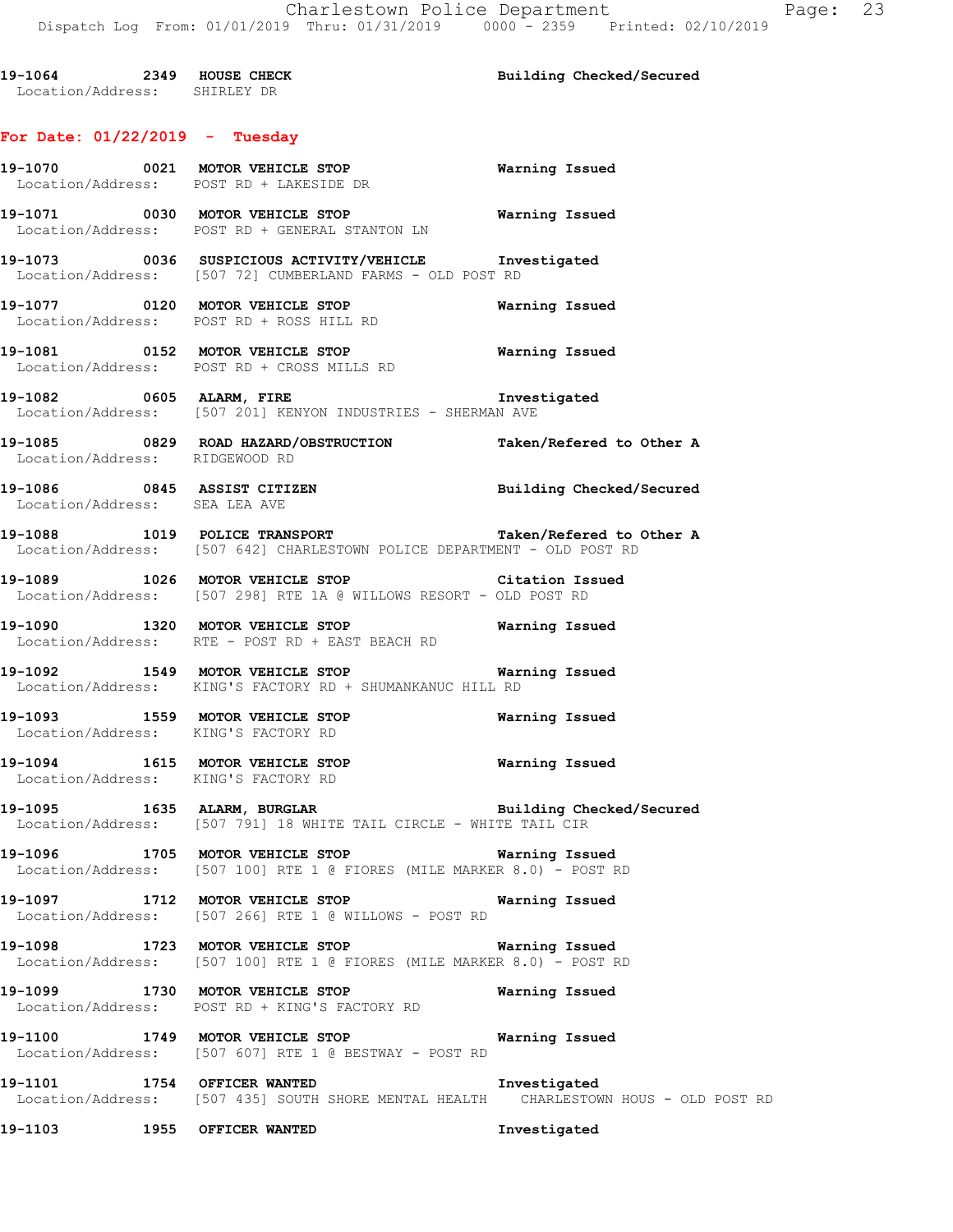|                                                                                     | Charlestown Police Department<br>Dispatch Log From: 01/01/2019 Thru: 01/31/2019 0000 - 2359 Printed: 02/10/2019                  | Page: 24                 |  |
|-------------------------------------------------------------------------------------|----------------------------------------------------------------------------------------------------------------------------------|--------------------------|--|
| Refer To Incident: 19-27-OF                                                         | Location/Address: [507 435] SOUTH SHORE MENTAL HEALTH CHARLESTOWN HOUS - OLD POST RD                                             |                          |  |
| 19-1104 2009 ESCORT<br>Location/Address: BLACK POND RD                              |                                                                                                                                  | Services Rendered        |  |
| 19-1105 2345 NOTIFICATION<br>Location/Address: AUBURN DR                            |                                                                                                                                  | Services Rendered        |  |
| 19-1107 2353 HOUSE CHECK102<br>Location/Address: SANCTUARY RD                       |                                                                                                                                  | Building Checked/Secured |  |
| For Date: $01/23/2019$ - Wednesday                                                  |                                                                                                                                  |                          |  |
|                                                                                     | 19-1109 0007 PSYCHOLOGICAL EMERGENCY Transported to Hospital Location/Address: [507 372] SOUTH SHORE MENTAL HEALTH - OLD POST RD |                          |  |
| 19-1121 0144 HOUSE CHECK<br>Location/Address: KING'S FACTORY RD                     |                                                                                                                                  | Building Checked/Secured |  |
| Location/Address: NARROW LN                                                         |                                                                                                                                  |                          |  |
|                                                                                     | 19-1125 1128 MOTOR VEHICLE STOP <b>Exam and SEAL TEE</b><br>Location/Address: [507 200] RTE 1 @ PACKAGE STORE - POST RD          |                          |  |
| Location/Address: GENWOOD DR                                                        | 19-1126 1130 SUSPICIOUS ACTIVITY/VEHICLE 1nvestigated                                                                            |                          |  |
| Location/Address: ROSS HILL RD                                                      | 19-1127 1131 MOTOR VEHICLE STOP                                                                                                  | Warning Issued           |  |
| Location/Address: GRANDVIEW DR                                                      | 19-1128 1154 SUSPICIOUS ACTIVITY/VEHICLE 1nvestigated                                                                            |                          |  |
| Refer To Incident: 19-29-OF                                                         | 19-1129 1210 MOTOR VEHICLE STOP<br>Location/Address: RTE - POST RD + FALCONE LN                                                  | Citation Issued          |  |
| Refer To Incident: 19-30-OF                                                         | 19-1130 1340 BURGLARY (B & E) 11 Investigated<br>Location/Address: WEST BEACH RD                                                 |                          |  |
| Vicinity of: MONTAUK RD                                                             | 19-1132 1415 SUSPICIOUS ACTIVITY/VEHICLE                                                                                         | Investigated             |  |
| 19-1134 1604 OFFICER WANTED<br>Location/Address: SAND HILL RD                       | Refer To Arrest: 19-21-AR                                                                                                        | Arrest(s) Made           |  |
|                                                                                     | Arrest: ADAMS, TIMOTHY J<br>Address: 24 SHADOW RIDGE DR CAROLINA, RI<br>Age: 24<br>Charges: FIRING ACROSS HIGHWAY                |                          |  |
|                                                                                     | FIRING IN COMPACT AREA<br>19-1135 1638 FOLLOW-UP INVESTIGATION                                                                   | Investigated             |  |
| Location/Address: SAND HILL RD                                                      |                                                                                                                                  |                          |  |
| 19-1136 1731 MVA - Minor<br>Vicinity of: ROSS HILL RD<br>Refer To Accident: 19-5-AC |                                                                                                                                  | Report Taken             |  |
| For Date: $01/24/2019$ - Thursday                                                   |                                                                                                                                  |                          |  |
| 19-1148<br>Location/Address: ALTON CAROLINA RD                                      | 0105 SUSPICIOUS ACTIVITY/VEHICLE                                                                                                 | Investigated             |  |

**19-1154 0143 MVA - Minor Report Taken**  Location/Address: OLD MILL RD + SOUTH COUNTY TRL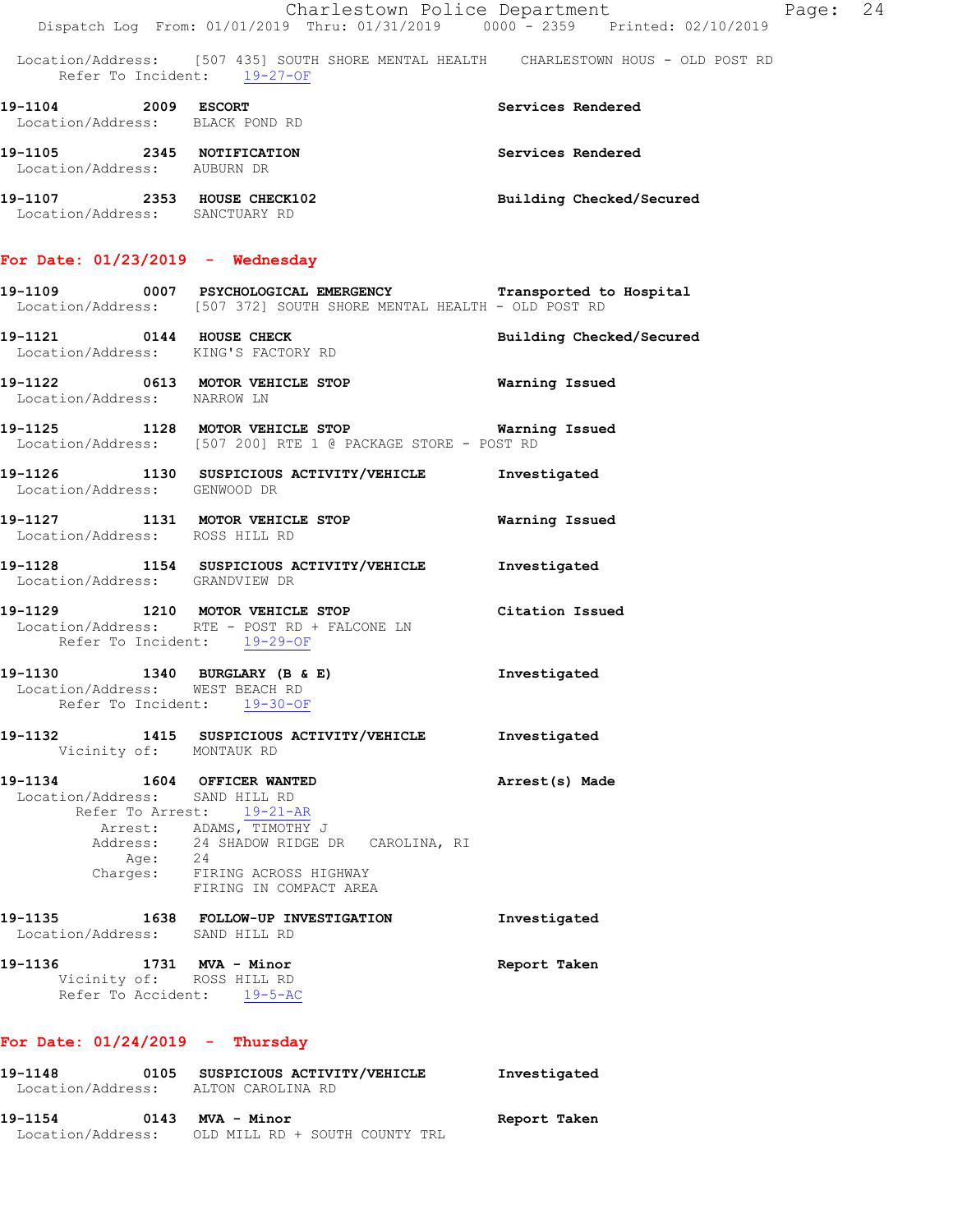|                                                                                                  | Dispatch Log From: 01/01/2019 Thru: 01/31/2019 0000 - 2359 Printed: 02/10/2019                                                   | Charlestown Police Department The Page: 25 |  |
|--------------------------------------------------------------------------------------------------|----------------------------------------------------------------------------------------------------------------------------------|--------------------------------------------|--|
| Refer To Accident: 19-6-AC                                                                       |                                                                                                                                  |                                            |  |
|                                                                                                  | 19-1155 0243 POLICE INFORMATION Services Rendered<br>Location/Address: [507 642] CHARLESTOWN POLICE DEPARTMENT - OLD POST RD     |                                            |  |
| Vicinity of: RIVERVIEW DR                                                                        | 19-1156 			 0353 POLICE INFORMATION 			 Taken/Refered to Other A                                                                 |                                            |  |
|                                                                                                  | 19-1157 0435 MOTOR VEHICLE STOP 6 Warning Issued<br>Location/Address: [507 261] RTE 1 @ STATE GARAGE (MILE MARKER 9.6) - POST RD |                                            |  |
| 19-1158 0759 OFFICER WANTED<br>Location/Address: BUCKEYE BROOK RD<br>Refer To Incident: 19-32-OF |                                                                                                                                  | Services Rendered                          |  |
|                                                                                                  | 19-1160 0945 FIRE, OTHER No Action Required<br>Vicinity of: COLUMBIA HEIGHTS RD                                                  |                                            |  |
| Refer To Accident: 19-7-AC                                                                       | 19-1161 1023 MVA - Minor<br>Location/Address: [507 275] RTE 1 @ WESTERLY LINE - POST RD                                          | Services Rendered                          |  |
|                                                                                                  | 19-1162 1042 ANIMAL COMPLAINT Services Rendered<br>Location/Address: [507 278] RTE 2 @ RIPPY'S MARKET - SOUTH COUNTY TRL         |                                            |  |
| Location/Address: KLONDIKE RD                                                                    | 19-1163 1312 WELL BEING CHECK 1997 Services Rendered                                                                             |                                            |  |
|                                                                                                  | 19-1164 1412 COMPLAINT<br>Location/Address: [507 1] CHARLESTOWN TOWN HALL - SOUTH COUNTY TRL                                     | Investigated                               |  |
|                                                                                                  | -<br>19-1165 1420 ROAD HAZARD/OBSTRUCTION Removed Hazard<br>Location/Address: HILLTOP DR + ALTON CAROLINA RD                     |                                            |  |
|                                                                                                  | 19-1166 1454 ALARM, BURGLAR BURGER Building Checked/Secured<br>Location/Address: [507 630] J. ALBERT QUATTROMANI - STARRETT DR   |                                            |  |
|                                                                                                  | 19-1168 1654 ROAD HAZARD/OBSTRUCTION Services Rendered<br>Location/Address: BUCKEYE BROOK RD + SHUMANKANUC HILL RD               |                                            |  |
| Vicinity of: SOUTH COUNTY TRL                                                                    | 19-1170 1728 ROAD HAZARD/OBSTRUCTION Taken/Refered to Other A                                                                    |                                            |  |
| Location/Address: POST RD + FALCONE LN                                                           | 19-1171 1910 MOTOR VEHICLE STOP 1971 Warning Issued                                                                              |                                            |  |

**19-1172 2007 DISABLED MV Investigated**  Location/Address: [507 699] SHANNOCK RD

# **For Date: 01/25/2019 - Friday**

|                            |      | Location/Address: [507 275] RTE 1 @ WESTERLY LINE - POST RD        |                          |
|----------------------------|------|--------------------------------------------------------------------|--------------------------|
| 19–1189<br>$\sim$ 0257     |      | HOUSE CHECK<br>Location/Address: NORTH NIANTIC DR                  | Building Checked/Secured |
| 19–1190<br>0302            |      | HOUSE CHECK<br>Location/Address: [507 813] NANCY LN                | Building Checked/Secured |
| 19-1191 0308               |      | <b>HOUSE CHECK</b><br>Location/Address: [507 822] SOUTH NIANTIC DR | Building Checked/Secured |
| 19-1192 0313 HOUSE CHECK   |      | Location/Address: CHARLESTOWN BEACH RD                             | Building Checked/Secured |
| Location/Address: WALSH RD |      |                                                                    | Building Checked/Secured |
| 19-1198                    | 0348 | HOUSE CHECK                                                        | Building Checked/Secured |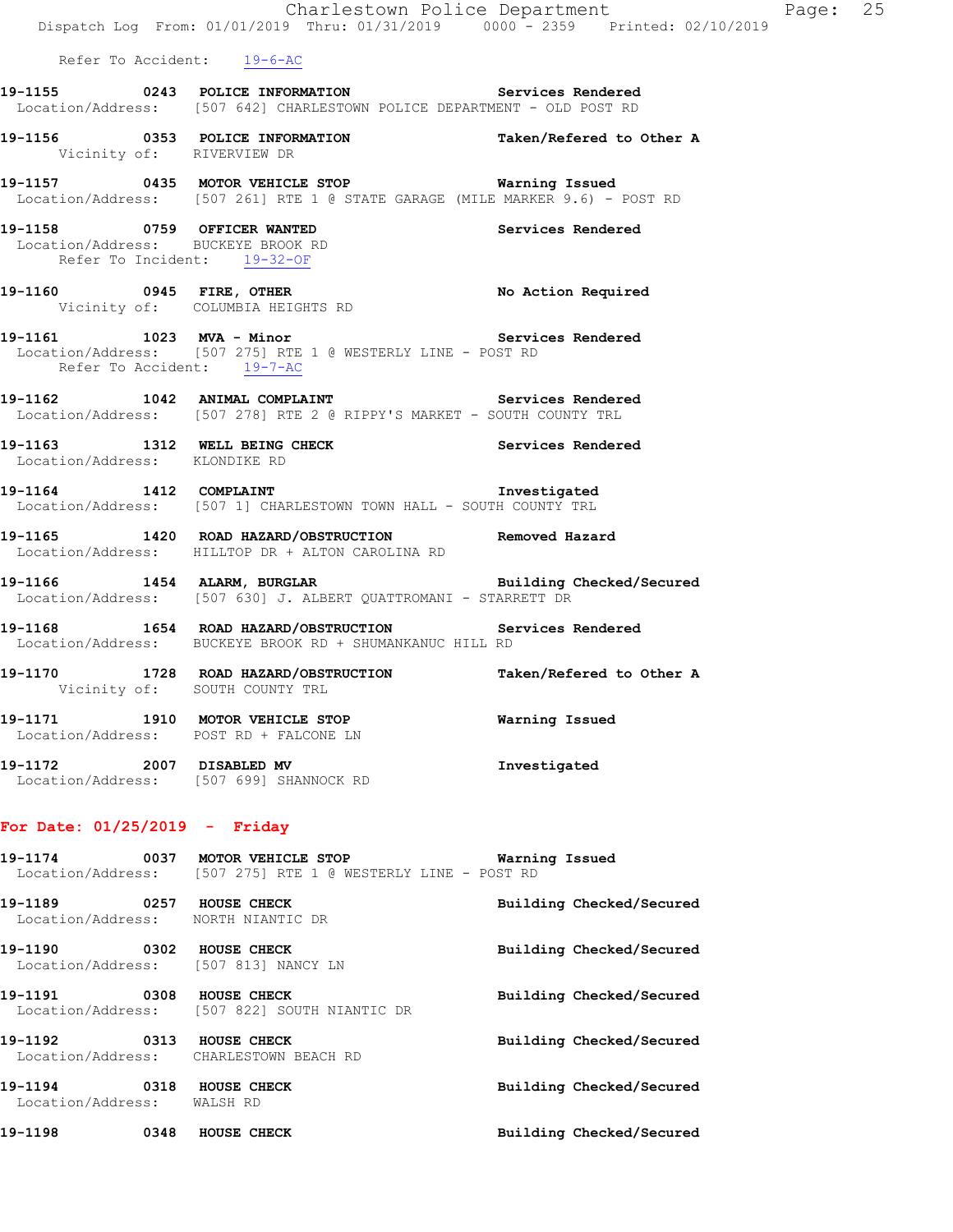|                                                                                              | Dispatch Log From: 01/01/2019 Thru: 01/31/2019 0000 <sup>-</sup> 2359 Printed: 02/10/2019                                                 | Charlestown Police Department | Page: 26 |  |
|----------------------------------------------------------------------------------------------|-------------------------------------------------------------------------------------------------------------------------------------------|-------------------------------|----------|--|
| Location/Address: NARROW LN                                                                  |                                                                                                                                           |                               |          |  |
|                                                                                              | 19-1200 0605 MOTOR VEHICLE STOP 60 Warning Issued<br>Location/Address: KING'S FACTORY RD + SHUMANKANUC HILL RD                            |                               |          |  |
| Location/Address: RIDGEWOOD RD                                                               |                                                                                                                                           |                               |          |  |
| Location/Address: RAM ISLAND RD                                                              |                                                                                                                                           |                               |          |  |
|                                                                                              | 19-1203 0741 MOTOR VEHICLE STOP <b>Warning Issued</b><br>Location/Address: [507 303] RTE 1 @ SOUTH SHORE MENTAL HEALTH (MM 9.0) - POST RD |                               |          |  |
|                                                                                              | 19-1204 0756 MOTOR VEHICLE STOP<br>Location/Address: POST RD + ROSS HILL RD                                                               | Warning Issued                |          |  |
| Refer To Incident: 19-34-OF                                                                  | 19-1208 0825 POLICE INFORMATION Services Rendered<br>Location/Address: [507 642] CHARLESTOWN POLICE DEPARTMENT - OLD POST RD              |                               |          |  |
| Location/Address: CROSSLAND ST                                                               | 19-1211 0842 OFFICER WANTED Services Rendered                                                                                             |                               |          |  |
|                                                                                              | 19-1212 0918 MOTOR VEHICLE STOP <b>Warning Issued</b><br>Location/Address: [507 266] RTE 1 @ WILLOWS - POST RD                            |                               |          |  |
|                                                                                              | 19-1217 1049 MOTOR VEHICLE STOP Citation Issued<br>Location/Address: [507 303] RTE 1 @ SOUTH SHORE MENTAL HEALTH (MM 9.0) - POST RD       |                               |          |  |
| 19-1218 1059 OFFICER WANTED<br>Location/Address: OLD COACH RD<br>Refer To Incident: 19-35-OF |                                                                                                                                           | Services Rendered             |          |  |
|                                                                                              | 19-1219 1211 MOTOR VEHICLE STOP<br>Location: [507 66] RTE 1 @ WILLOWS                                                                     | Warning Issued                |          |  |
| Location/Address: SHANNOCK RD<br>Refer To Incident: 19-36-OF                                 | 19-1220 1215 POLICE INFORMATION Services Rendered                                                                                         |                               |          |  |
| Location/Address: CAROLINA BACK RD                                                           | 19-1221 1231 ROAD HAZARD/OBSTRUCTION Removed Hazard                                                                                       |                               |          |  |
| Location/Address: ROSS HILL RD                                                               | 19-1224 1445 POLICE INFORMATION Taken/Refered to Other A                                                                                  |                               |          |  |
|                                                                                              | 19-1226 1508 OFFICER WANTED No Action Required<br>Location/Address: [507 642] CHARLESTOWN POLICE DEPARTMENT - OLD POST RD                 |                               |          |  |
| 19-1227 1535 MVA - Minor<br>Refer To Accident: 19-8-AC                                       | Location/Address: OLD POST RD + NARROW LN                                                                                                 | Report Taken                  |          |  |
|                                                                                              | 19-1228 1629 MOTOR VEHICLE STOP 6 Warning Issued<br>Location/Address: [507 275] RTE 1 @ WESTERLY LINE - POST RD                           |                               |          |  |
| 19-1229 1649 OFFICER WANTED<br>Location/Address: CROSSLAND ST<br>Refer To Incident: 19-37-OF |                                                                                                                                           | Peace Restored                |          |  |
|                                                                                              | 19-1230 1716 MOTOR VEHICLE STOP 6 Warning Issued<br>Location/Address: SOUTH COUNTY TRL + NEW BISCUIT CITY RD                              |                               |          |  |
|                                                                                              | 19-1231 1749 ROAD HAZARD/OBSTRUCTION Removed Hazard<br>Location/Address: [507 924] MILE MARKER 10.6 - NARROW LN                           |                               |          |  |
| 19-1232 1752 MOTOR VEHICLE STOP                                                              | Location/Address: POST RD + SCHOOLHOUSE POND RD                                                                                           | Warning Issued                |          |  |
|                                                                                              | 19-1233 1758 MOTOR VEHICLE STOP                                                                                                           | Warning Issued                |          |  |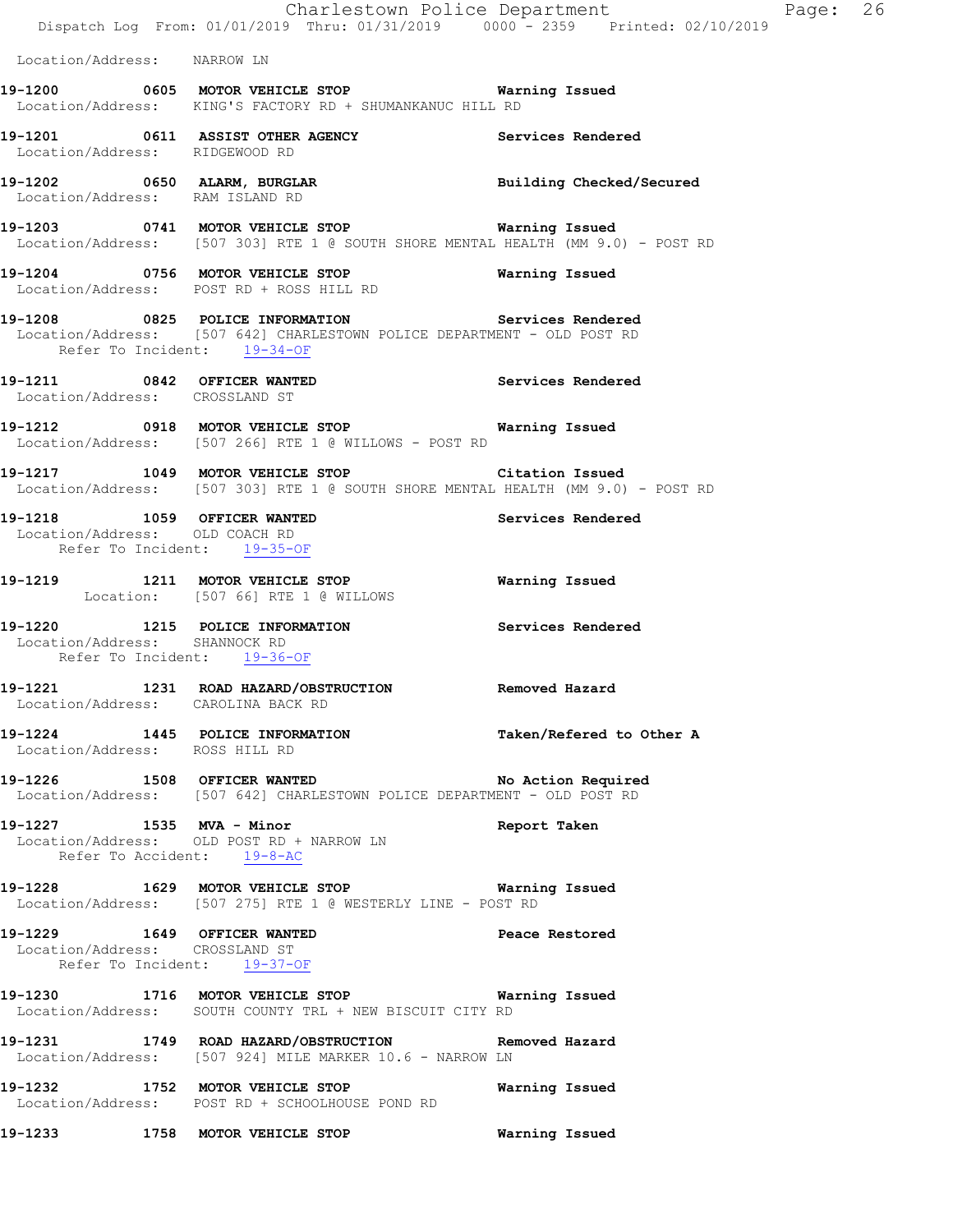Location/Address: [507 261] RTE 1 @ STATE GARAGE (MILE MARKER 9.6) - POST RD

**19-1234 1835 MOTOR VEHICLE COMPLAINT Unfounded**  Location/Address: [507 260] RTE 1 @ GENERAL STANTON - POST RD + NARROW LN

**19-1235 1905 FOLLOW-UP INVESTIGATION No Action Required**  Location/Address: OLD POST RD

19-1236 1907 MOTOR VEHICLE STOP **No Action Required** Location/Address: [507 100] RTE 1 @ FIORES (MILE MARKER 8.0) - POST RD

**19-1237 1910 MOTOR VEHICLE STOP Warning Issued**  Location/Address: POST RD + BEND RD

**19-1238 1921 MOTOR VEHICLE STOP Warning Issued**  Location/Address: POST RD + BEND RD

**19-1239 1933 MOTOR VEHICLE STOP Warning Issued**  Location/Address: POST RD + BEND RD

**19-1240 1938 MOTOR VEHICLE STOP Warning Issued**  Location/Address: ROSS HILL RD + POST RD

**19-1241 1949 OFFICER WANTED Transported to Hospital**  Location/Address: SHANNOCK RD

**19-1242 2001 MOTOR VEHICLE STOP Warning Issued**  Location/Address: [507 100] RTE 1 @ FIORES (MILE MARKER 8.0) - POST RD

**19-1243 2005 ANIMAL COMPLAINT Could Not Locate**  Location/Address: WHIPPLE DR

**19-1244 2007 MOTOR VEHICLE STOP Warning Issued**  Location/Address: POST RD + BEND RD

**19-1245 2013 PSYCHOLOGICAL EMERGENCY Transported to Hospital**  Location/Address: SHANNOCK RD

**19-1246 2051 SUSPICIOUS ACTIVITY/VEHICLE Investigated**  Location/Address: [507 14] CARPENTER'S GULF - SOUTH COUNTY TRL

**19-1247 2055 MOTOR VEHICLE STOP Arrest(s) Made**  Location/Address: POST RD + BEND RD Refer To Summons: 19-22-AR Summons: ROCHFORD, GABRIELLE M Address: 4 MEADOW RIDGE RD WESTERLY, RI Age: 29 Charges: Driving with Expired License - 1st Offense

**19-1249 2329 MOTOR VEHICLE STOP Warning Issued**  Location/Address: POST RD + PROSSER TRL

#### **For Date: 01/26/2019 - Saturday**

**19-1252 0004 SUSPICIOUS ACTIVITY/VEHICLE Investigated**  Location/Address: [507 657] COUNTRY FOOD MART, LLC - SOUTH COUNTY TRL **19-1254 0035 MOTOR VEHICLE STOP Warning Issued**  Location/Address: POST RD + SCHOOLHOUSE POND RD **19-1261 0913 MOTOR VEHICLE STOP Citation Issued**  Location/Address: POST RD + KING'S FACTORY RD **19-1263 1038 ROAD HAZARD/OBSTRUCTION Could Not Locate**  Location/Address: POST RD + SOUTH COUNTY TRL **19-1264 1129 ANNOYING PHONE CALLS Services Rendered**  Location/Address: NATURAL STYLE SALON - POST RD **19-1265 1237 MOTOR VEHICLE STOP Arrest(s) Made**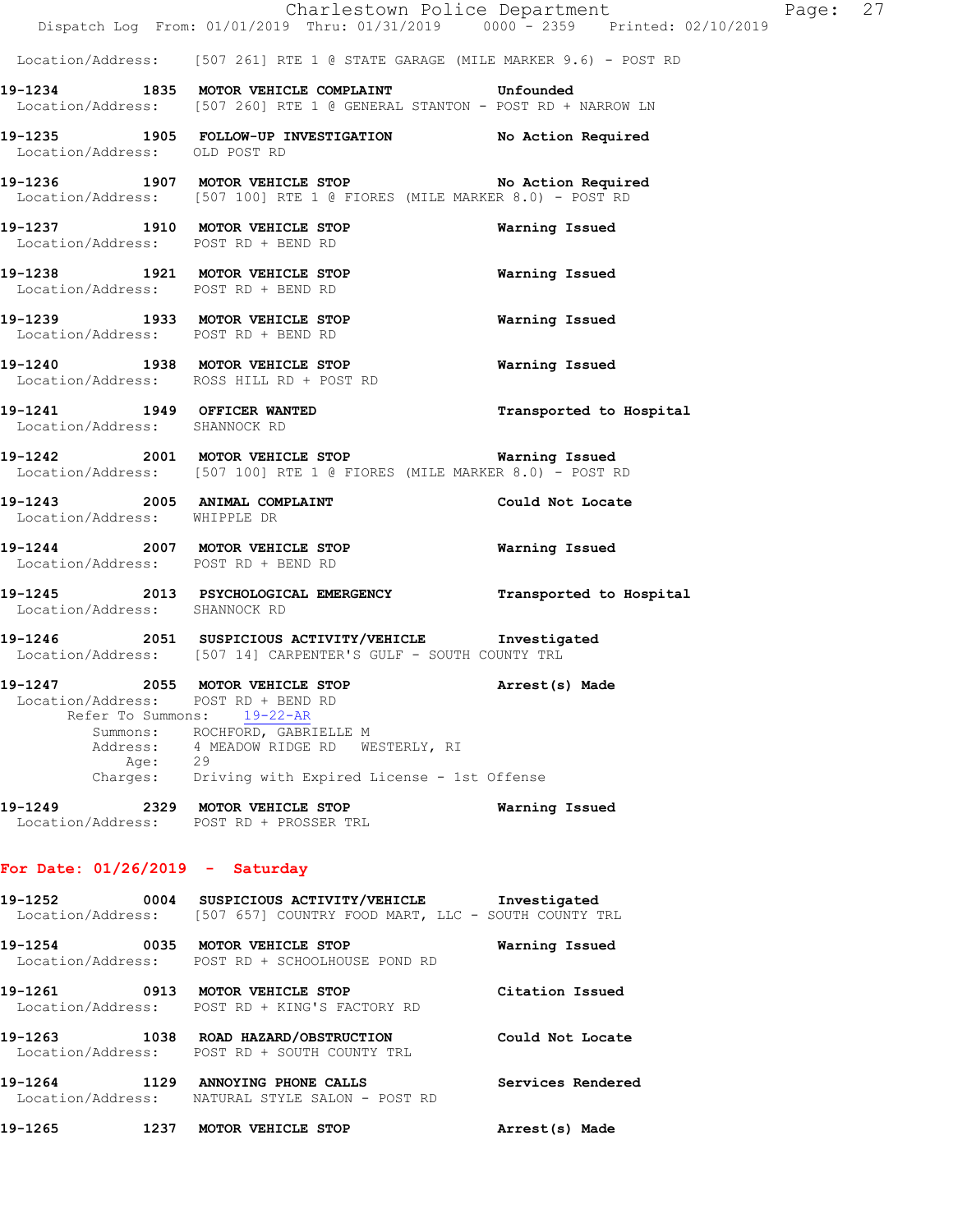Charlestown Police Department Page: 28 Dispatch Log From: 01/01/2019 Thru: 01/31/2019 0000 - 2359 Printed: 02/10/2019 Location/Address: [507 311] RTE 1A @ GENERAL STANTON INN - OLD POST RD Refer To Summons: 19-23-AR Summons: COFONE, ANDERS D 354 GENDRON RD PLAINFIELD, CT<br>52 Address:<br>Age: Charges: Driving with Expired License - 1st Offense **19-1267 1459 MVA - W/Injury/Fluid/Hazard Report Taken**  Location/Address: [507 254] GALAPAGOS COLLECTION - OLD POST RD Refer To Accident: 19-9-AC **19-1268 1527 MOTOR VEHICLE STOP Warning Issued**  Location/Address: [507 276] RTE 2 @ RICHMOND LINE - SOUTH COUNTY TRL **19-1270 1532 MOTOR VEHICLE STOP Warning Issued**  Location/Address: [507 276] RTE 2 @ RICHMOND LINE - SOUTH COUNTY TRL **19-1271 1545 MOTOR VEHICLE STOP Warning Issued**  Location/Address: [507 269] RTE 1 @ DRIVING RANGE - POST RD **19-1273 1552 MOTOR VEHICLE STOP Warning Issued**  Location/Address: POST RD + TAMANACO DR **19-1274 1558 MOTOR VEHICLE STOP Warning Issued**  Location/Address: [507 914] MILE MARKER 6.8 - WILDFLOWER RD **19-1275 1616 MOTOR VEHICLE STOP Arrest(s) Made**  Vicinity of: [507 33] BROOKSIDE APARTMENTS - SOUTH COUNTY TRL Refer To Summons: 19-24-AR Summons: PIMENTAL, COLETTE J Address: 4380 SOUTH COUNTY TRL Apt. #2 CHARLESTOWN, RI Age: 57 Charges: Driving after denial, suspension or revocation of license - 1st Offense **19-1276 1627 MOTOR VEHICLE STOP Warning Issued**  Location/Address: SOUTH COUNTY TRL + NEW BISCUIT CITY RD **19-1278 1808 SUSPICIOUS ACTIVITY/VEHICLE Investigated**  Location/Address: COLUMBIA HEIGHTS RD **19-1279 1941 ASSIST OTHER POLICE DEPT Services Rendered**  Location/Address: SOUTH COUNTY TRL **19-1280 2033 MOTOR VEHICLE STOP Warning Issued**  Location/Address: POST RD + BEND RD **19-1281 2045 MOTOR VEHICLE STOP Warning Issued**  Location/Address: [507 261] RTE 1 @ STATE GARAGE (MILE MARKER 9.6) - POST RD **19-1282 2051 MOTOR VEHICLE STOP Warning Issued**  Location/Address: POST RD + KING'S FACTORY RD **19-1284 2057 MOTOR VEHICLE STOP Warning Issued**  Location/Address: [507 100] RTE 1 @ FIORES (MILE MARKER 8.0) - POST RD **19-1285 2102 MOTOR VEHICLE STOP Warning Issued**<br>Location/Address: [507 100] RTE 1 @ FIORES (MILE MARKER 8.0) - POST F [507 100] RTE 1 @ FIORES (MILE MARKER 8.0) - POST RD **19-1286 2119 MOTOR VEHICLE STOP Citation Issued**  Vicinity of: [507 544] CHARLESTOWN EARLY LEARNING CENTER - OLD POST RD **19-1288 2145 MOTOR VEHICLE STOP Warning Issued**  Location/Address: [507 260] RTE 1 @ GENERAL STANTON - POST RD **19-1290 2200 MOTOR VEHICLE STOP Warning Issued**  Location/Address: SOUTH COUNTY TRL + SAND PLAIN RD **19-1291 2202 MOTOR VEHICLE STOP Warning Issued**  Vicinity of: [507 604] BESTWAY GAS STATION - POST RD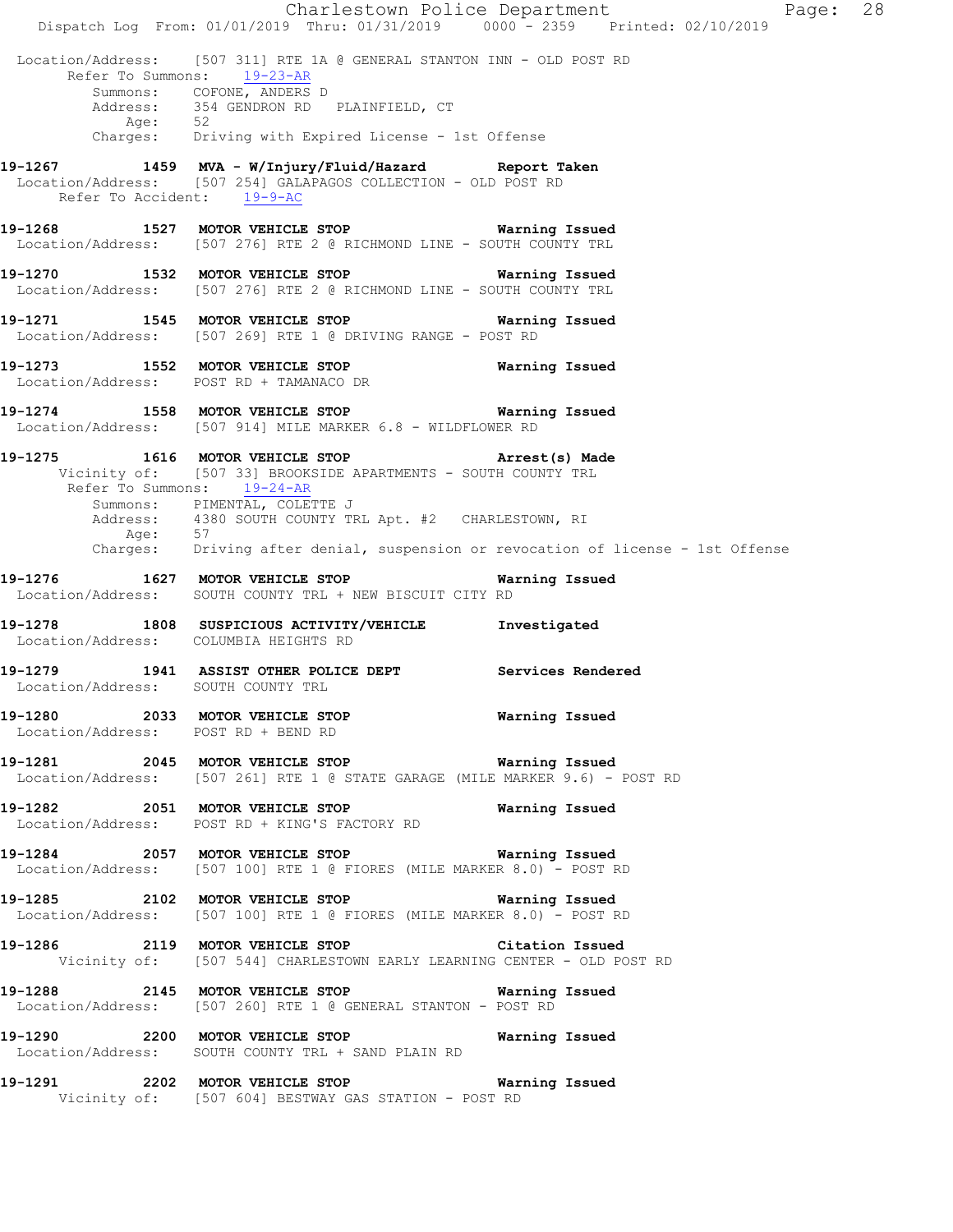**For Date: 01/27/2019 - Sunday 19-1310 0324 ALARM, BURGLAR False Alarm**  Location/Address: MICHEALS GARAGE - POST RD **19-1311 0342 ROAD HAZARD/OBSTRUCTION Services Rendered**  Location/Address: POST RD + CROSS MILLS RD **19-1312 0608 ALARM, BURGLAR Building Checked/Secured**  Location/Address: [507 216] SOUTH SHORE FAMILY PRACTICE - OLD POST RD **19-1313 1124 MOTOR VEHICLE STOP Warning Issued**  Location/Address: [507 260] RTE 1 @ GENERAL STANTON - POST RD **19-1314 1303 MOTOR VEHICLE STOP Warning Issued**  Location/Address: SOUTH COUNTY TRL + LAURI DR **19-1315 1330 MOTOR VEHICLE STOP Warning Issued**  Location/Address: SOUTH COUNTY TRL + SAND PLAIN RD **19-1316 1547 MOTOR VEHICLE STOP Warning Issued**  Location/Address: CROSSLAND ST **19-1317 1549 MOTOR VEHICLE STOP Warning Issued**  Vicinity of: [507 57] BREEZY ACRES MINI GOLF - POST RD **19-1318 1557 MOTOR VEHICLE STOP Citation Issued**  Location/Address: [507 924] MILE MARKER 10.6 - NARROW LN **19-1319 1615 MOTOR VEHICLE STOP Warning Issued**  Location/Address: [507 260] RTE 1 @ GENERAL STANTON - POST RD **19-1320 1624 MOTOR VEHICLE STOP Warning Issued**  Location/Address: POST RD + SCHOOLHOUSE POND RD **19-1321 1636 MOTOR VEHICLE STOP Warning Issued**  Location/Address: POST RD + SCHOOLHOUSE POND RD **19-1322 1637 MOTOR VEHICLE STOP Citation Issued**  Location/Address: [507 260] RTE 1 @ GENERAL STANTON - POST RD **19-1323 1713 MOTOR VEHICLE STOP Warning Issued**  Location/Address: [507 260] RTE 1 @ GENERAL STANTON - POST RD **19-1324 1734 MOTOR VEHICLE STOP Warning Issued**  Location/Address: POST RD + ROSS HILL RD **19-1325 1735 MOTOR VEHICLE STOP Citation Issued**  Location/Address: [507 260] RTE 1 @ GENERAL STANTON - POST RD **19-1326 1750 MOTOR VEHICLE STOP Citation Issued**  Location/Address: [507 260] RTE 1 @ GENERAL STANTON - POST RD **19-1327 1842 MOTOR VEHICLE STOP Warning Issued**  Vicinity of: GREEN PASTURES FARM - SHANNOCK RD **19-1329 1853 MOTOR VEHICLE STOP Warning Issued**  Location/Address: SAND PLAIN RD **19-1330 2040 MOTOR VEHICLE STOP Warning Issued**  Vicinity of: [507 28] SIMPLE PEASURES - SOUTH COUNTY TRL **19-1331 2101 MOTOR VEHICLE STOP Warning Issued**  Vicinity of: GREEN PASTURE FARM - SHANNOCK RD

**19-1332 2111 MOTOR VEHICLE STOP Warning Issued**  Vicinity of: GREEN PASTURE FARM - SHANNOCK RD

**19-1333 2126 MOTOR VEHICLE STOP Warning Issued**  Location/Address: [507 266] RTE 1 @ WILLOWS - POST RD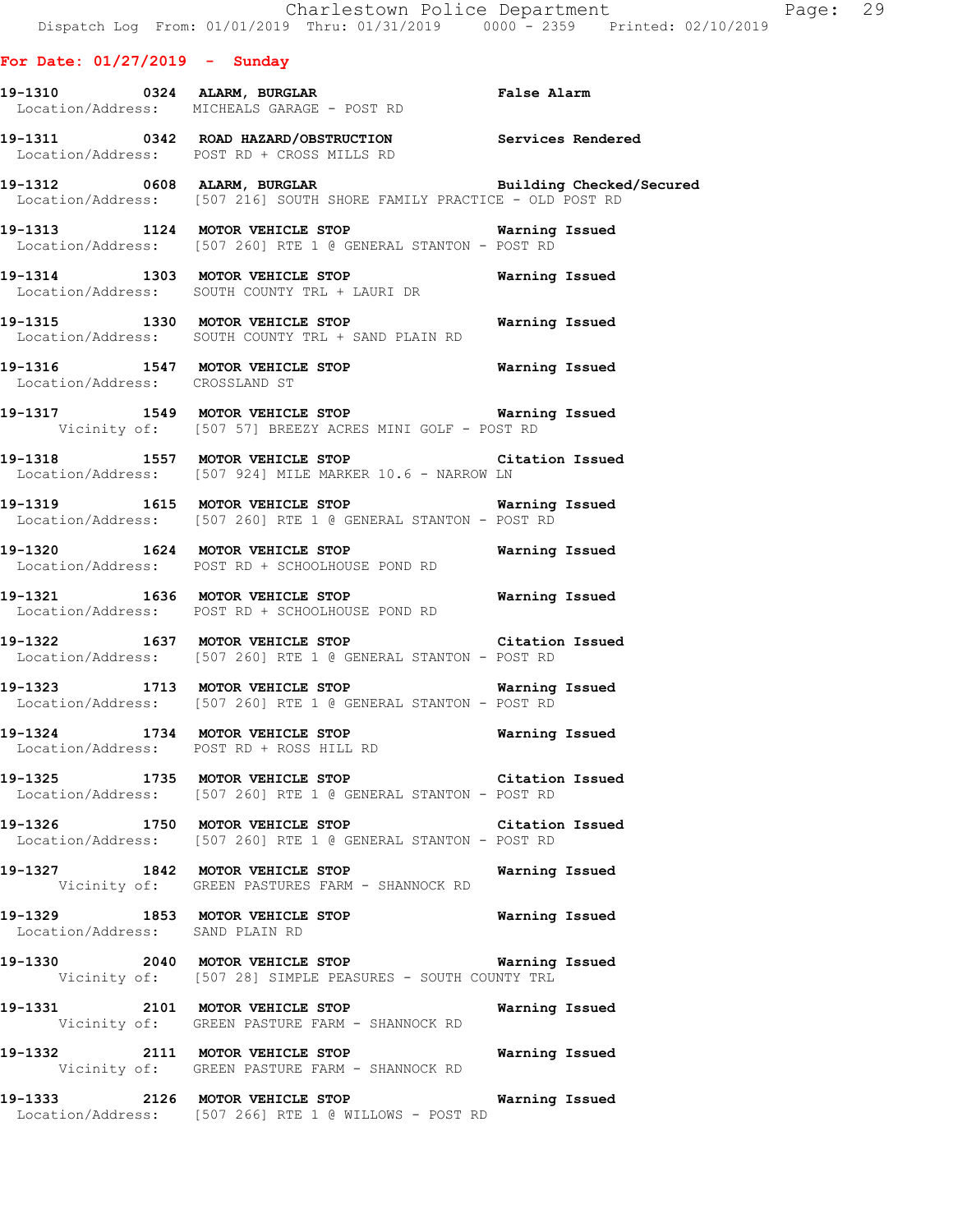Charlestown Police Department Page: 30 Dispatch Log From: 01/01/2019 Thru: 01/31/2019 0000 - 2359 Printed: 02/10/2019 **19-1334 2127 MOTOR VEHICLE STOP Warning Issued**  Location/Address: [507 261] RTE 1 @ STATE GARAGE (MILE MARKER 9.6) - POST RD **19-1335 2201 MOTOR VEHICLE STOP Warning Issued**  Location/Address: POST RD + SCHOOLHOUSE POND RD **19-1336 2210 MOTOR VEHICLE STOP Warning Issued**  Location/Address: [507 260] RTE 1 @ GENERAL STANTON - POST RD **19-1337 2217 MOTOR VEHICLE STOP Warning Issued**  Location/Address: [507 258] RTE 1 @ SOUTH KINGSTOWN LINE (MM 11.4) - POST RD **19-1338 2228 MOTOR VEHICLE STOP Citation Issued**  Location/Address: [507 258] RTE 1 @ SOUTH KINGSTOWN LINE (MM 11.4) - POST RD **19-1339 2329 ALARM, BURGLAR Building Checked/Secured**  Location/Address: [507 868] MICHAEL'S GARAGE - POST RD **For Date: 01/28/2019 - Monday 19-1353 0057 MOTOR VEHICLE STOP Warning Issued**  Location/Address: POST RD + GENERAL STANTON LN **19-1363 0818 TRAFFIC CONTROL No Action Required**  Location/Address: [507 19] CHARLESTOWN ELEMENTARY SCHOOL - CAROLINA BACK RD **19-1365 0929 MOTOR VEHICLE STOP Warning Issued**  Location/Address: OLD POST RD + KLONDIKE RD **19-1366 0945 WELL BEING CHECK Transported to Hospital**  Location/Address: [507 666] FORT NINIGRET RD Refer To Incident: 19-38-OF **19-1367 1020 ALARM, FIRE Investigated**  Location/Address: MORLEY ST **19-1368 1147 MOTOR VEHICLE STOP Warning Issued**  Location/Address: [507 261] RTE 1 @ STATE GARAGE (MILE MARKER 9.6) - POST RD **19-1369 1150 MOTOR VEHICLE STOP Citation Issued**  Location/Address: [507 607] RTE 1 @ BESTWAY - POST RD **19-1371 1647 MOTOR VEHICLE STOP Warning Issued**  Location/Address: POST RD + SCHOOLHOUSE POND RD **19-1372 1648 POLICE INFORMATION No Action Required**  Location/Address: [507 642] CHARLESTOWN POLICE DEPARTMENT - OLD POST RD **19-1373 1726 MOTOR VEHICLE STOP Warning Issued**  Location/Address: POST RD + PROSSER TRL **19-1374 1727 MOTOR VEHICLE STOP Warning Issued**  Location/Address: POST RD + PROSSER TRL **19-1375 1746 MOTOR VEHICLE STOP Warning Issued**  Location/Address: [507 276] RTE 2 @ RICHMOND LINE - SOUTH COUNTY TRL **19-1376 1803 MOTOR VEHICLE STOP Warning Issued**  Location/Address: HORSE FARM - SHANNOCK RD **19-1377 1812 MOTOR VEHICLE STOP Warning Issued** 

**19-1379 1841 MOTOR VEHICLE STOP Warning Issued**  Location/Address: [507 279] RTE 2 @ CHARLESTOWN TOWN HALL - SOUTH COUNTY TRL

**19-1380 1846 MOTOR VEHICLE STOP Warning Issued**  Location/Address: [507 279] RTE 2 @ CHARLESTOWN TOWN HALL - SOUTH COUNTY TRL

**19-1381 1851 MOTOR VEHICLE STOP Warning Issued** 

Location/Address: HORSE FARM - SHANNOCK RD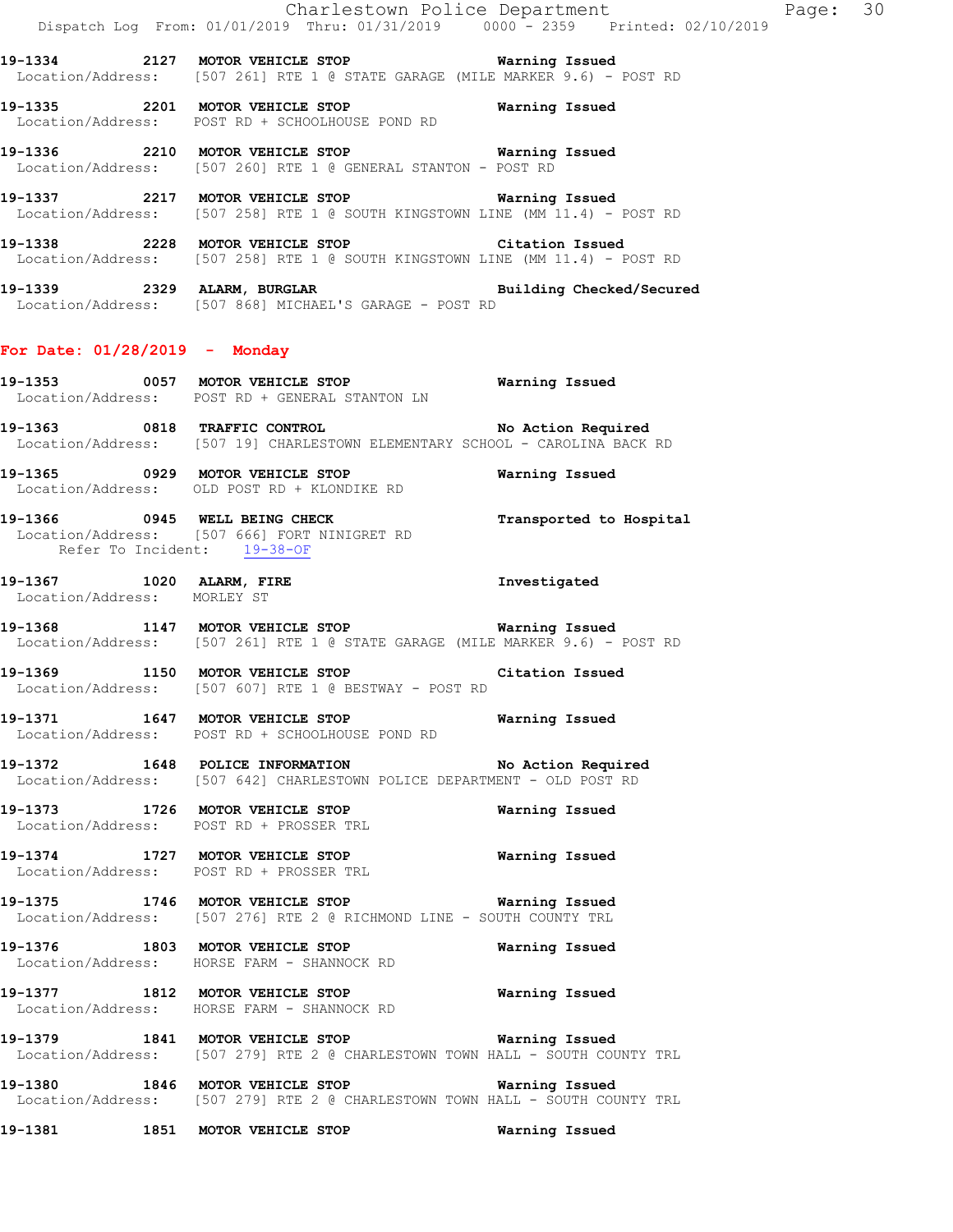Summons: GUTIERREZ, LUIS ANGEL Address: 816 SOUTH RD WAKEFIELD, RI Age: 24 Charges: DRIVING WITHOUT/EXPIRED LICENSE

#### **19-1383 2023 MOTOR VEHICLE STOP No Action Required**  Location/Address: [507 642] CHARLESTOWN POLICE DEPARTMENT - OLD POST RD

**19-1384 2024 MOTOR VEHICLE STOP No Action Required**  Location/Address: [507 1] CHARLESTOWN TOWN HALL - SOUTH COUNTY TRL

**19-1387 2050 MOTOR VEHICLE STOP Warning Issued**  Location/Address: POST RD + PROSSER TRL

**19-1390 2158 MOTOR VEHICLE STOP Citation Issued**  Location/Address: POST RD + SCHOOLHOUSE POND RD

**19-1391 2211 FIRE, OTHER Investigated**  Location/Address: OLD COACH RD

# **For Date: 01/29/2019 - Tuesday**

**19-1395 0051 HOUSE CHECK Building Checked/Secured**  Location/Address: [507 791] 18 WHITE TAIL CIRCLE - WHITE TAIL CIR

**19-1397 0056 MOTOR VEHICLE STOP Warning Issued**  Location/Address: SOUTH COUNTY TRL

**19-1398 0056 HOUSE CHECK Building Checked/Secured**  Location/Address: [507 804] BEAVER LN

**19-1408 0133 HOUSE CHECK Building Checked/Secured**  Location/Address: COVE POINT EAST RD

**19-1409 0138 HOUSE CHECK Building Checked/Secured**  Location/Address: SHIRLEY DR

**19-1410 0143 MOTOR VEHICLE STOP Warning Issued**  Location/Address: POST RD + SCHOOLHOUSE POND RD

**19-1415 0531 HOUSE CHECK Building Checked/Secured**  Location/Address: [507 526] OLD POST RD

**19-1419 1033 MOTOR VEHICLE STOP Warning Issued**  Location/Address: [507 261] RTE 1 @ STATE GARAGE (MILE MARKER 9.6) - POST RD

**19-1423 1516 MOTOR VEHICLE STOP Warning Issued**  Location/Address: [507 100] RTE 1 @ FIORES (MILE MARKER 8.0) - POST RD

**19-1424 1538 MOTOR VEHICLE STOP Warning Issued**  Location/Address: SOUTH COUNTY TRL + NEW BISCUIT CITY RD

**19-1425 1542 MOTOR VEHICLE STOP Warning Issued**  Location/Address: [507 276] RTE 2 @ RICHMOND LINE - SOUTH COUNTY TRL

**19-1426 1546 FOLLOW-UP INVESTIGATION Services Rendered**  Location/Address: [507 14] CARPENTER'S GULF - SOUTH COUNTY TRL

**19-1432 1947 MOTOR VEHICLE STOP Warning Issued**  Location/Address: CAROLINA BACK RD + ROSE CT

# **For Date: 01/30/2019 - Wednesday**

**19-1444 0021 SUSPICIOUS ACTIVITY/VEHICLE Investigated**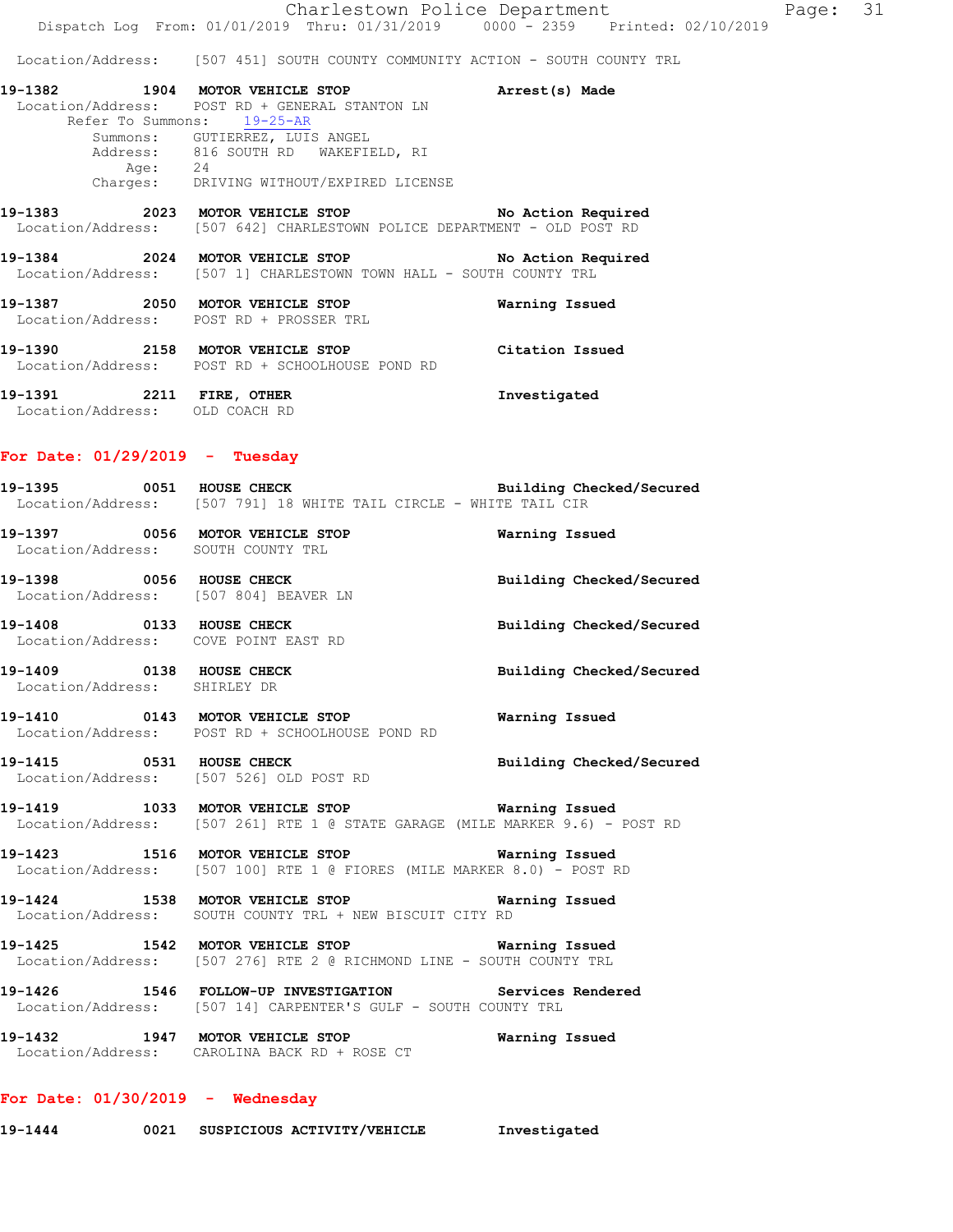|                                                               | Dispatch Log From: 01/01/2019 Thru: 01/31/2019   0000 - 2359   Printed: 02/10/2019                                                                     | Charlestown Police Department | Page: 32 |  |
|---------------------------------------------------------------|--------------------------------------------------------------------------------------------------------------------------------------------------------|-------------------------------|----------|--|
|                                                               | Location/Address: [507 451] SOUTH COUNTY COMMUNITY ACTION - SOUTH COUNTY TRL                                                                           |                               |          |  |
|                                                               | 19-1450 0030 ASSIST OTHER POLICE DEPT Could Not Locate<br>Location/Address: [507 275] RTE 1 @ WESTERLY LINE - POST RD                                  |                               |          |  |
| Location/Address: SANCTUARY RD                                | 19-1457 0127 HOUSE CHECK                                                                                                                               | Building Checked/Secured      |          |  |
|                                                               | 19-1460  0258  POLICE INFORMATION  Services Rendered<br>Location/Address: [507 642] CHARLESTOWN POLICE DEPARTMENT - OLD POST RD                        |                               |          |  |
| Location/Address: ATLANTIS DR                                 | 19-1464 1034 EMBEZZELMENT/FRAUD/FORGERY Investigated                                                                                                   |                               |          |  |
|                                                               | 19-1465 1103 POLICE INFORMATION Report Taken<br>Location/Address: [507 642] CHARLESTOWN POLICE DEPARTMENT - OLD POST RD<br>Refer To Incident: 19-40-OF |                               |          |  |
|                                                               | 19-1467 1229 ALARM, BURGLAR<br>Location/Address: [507 816] DRIFTWOOD DR                                                                                | <b>False Alarm</b>            |          |  |
| Location/Address: STILL WATER RD                              | 19-1468 1231 EMBEZZELMENT/FRAUD/FORGERY Investigated                                                                                                   |                               |          |  |
|                                                               | 19-1469 1303 MOTOR VEHICLE STOP Warning Issued<br>Location/Address: [507 261] RTE 1 @ STATE GARAGE (MILE MARKER 9.6) - POST RD                         |                               |          |  |
|                                                               | 19-1473 1528 MOTOR VEHICLE STOP 6 Warning Issued<br>Location/Address: [507 100] RTE 1 @ FIORES (MILE MARKER 8.0) - POST RD                             |                               |          |  |
|                                                               | 19-1477 1639 MOTOR VEHICLE STOP <b>Warning Issued</b><br>Location/Address: [507 258] RTE 1 @ SOUTH KINGSTOWN LINE (MM 11.4) - POST RD                  |                               |          |  |
|                                                               | 19-1479 1654 MOTOR VEHICLE STOP 19-1479 Warning Issued<br>Location/Address: POST RD + KING'S FACTORY RD                                                |                               |          |  |
|                                                               | 19-1480 1703 MOTOR VEHICLE STOP No Action Required<br>Location/Address: SOUTH COUNTY TRL + EAST CHARLES ST                                             |                               |          |  |
|                                                               | 19-1481 1736 ALARM, BURGLAR 19-1481 False Alarm<br>Location/Address: [507 585] STEDMAN & KAZOUNIS - CROSSLAND ST                                       |                               |          |  |
| For Date: $01/31/2019$ - Thursday                             |                                                                                                                                                        |                               |          |  |
|                                                               | 19-1487 0117 MOTOR VEHICLE STOP<br>Location/Address: [507 767] POST RD                                                                                 | Warning Issued                |          |  |
| 19-1499 0208 ALARM, BURGLAR<br>Location/Address: HILLCREST DR |                                                                                                                                                        | Building Checked/Secured      |          |  |
| 19-1503 0520 HOUSE CHECK                                      | Location/Address: NORTH NIANTIC DR                                                                                                                     | Building Checked/Secured      |          |  |
| 19-1504 0523 HOUSE CHECK                                      | Location/Address: [507 813] NANCY LN                                                                                                                   | Building Checked/Secured      |          |  |
| 19-1505 0528 HOUSE CHECK                                      | Location/Address: [507 822] SOUTH NIANTIC DR                                                                                                           | Building Checked/Secured      |          |  |
|                                                               | 19-1507 0532 POLICE INFORMATION<br>Location/Address: SOUTH NIANTIC DR                                                                                  | Investigated                  |          |  |
| 19-1508 0535 HOUSE CHECK                                      | Location/Address: CHARLESTOWN BEACH RD                                                                                                                 | Building Checked/Secured      |          |  |
| 19-1510 0543 HOUSE CHECK<br>Location/Address: WALSH RD        |                                                                                                                                                        | Building Checked/Secured      |          |  |
| 19-1511 0549 HOUSE CHECK<br>Location/Address: NARROW LN       |                                                                                                                                                        | Building Checked/Secured      |          |  |
|                                                               |                                                                                                                                                        |                               |          |  |